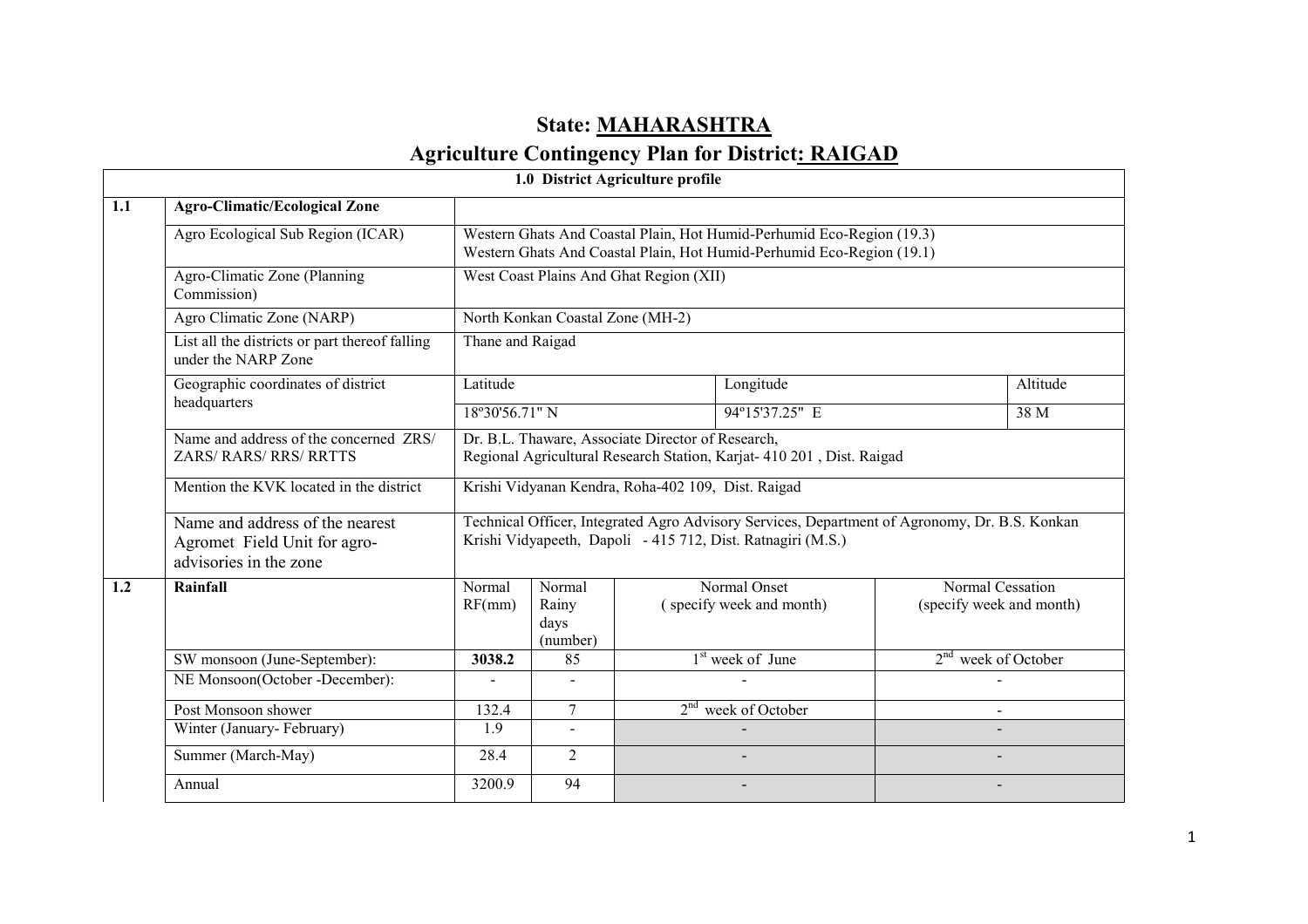| 1.3 | Land use<br>pattern of the<br>district (latest<br>statistics) | Geographical<br>area | Cultivable<br>area | Forest<br>area | Land under<br>non-<br>agricultural use | Permanent<br>pastures | Cultivable<br>wasteland | Land<br>under<br>Misc.<br>tree<br>crops<br>and<br>groves | Barren and<br>uncultivable<br>land | Current<br>fallows | Other<br>fallows |
|-----|---------------------------------------------------------------|----------------------|--------------------|----------------|----------------------------------------|-----------------------|-------------------------|----------------------------------------------------------|------------------------------------|--------------------|------------------|
|     | Area $('000 ha)$                                              | 687                  | 203                | 149            | 52                                     | 37                    | 57                      | 31                                                       | 104                                | 31                 | 23               |

Source – District Socio-economic Review -2010 ( Directorate of Economic & Statistics, Govt. of Maharashtra )

| 1.4 | Major Soils (common names like red<br>sandy loam deep soils)<br>(Medium black soils) | Area $(900'$ ha) | Percent (%) of total geographical area |
|-----|--------------------------------------------------------------------------------------|------------------|----------------------------------------|
|     | Shallow soils                                                                        | 453.8            | 66.1                                   |
|     | Medium deep soils                                                                    | 233.0            | 33.9                                   |
|     | Deep soils                                                                           | 0.2              | 0.03                                   |

Source :- NBSS & LUP, Nagpur

| 1.J | <b>Agricultural land use</b> | Area $('000'$ ha) | Cropping intensity % |
|-----|------------------------------|-------------------|----------------------|
|     | Net sown area                | 203               |                      |
|     | Area sown more than once     | 30                | 114.8                |
|     | Gross cropped area           | 233               |                      |

Source – District Socio-economic Review -2010 ( Directorate of Economic & Statistics, Govt. of Maharashtra )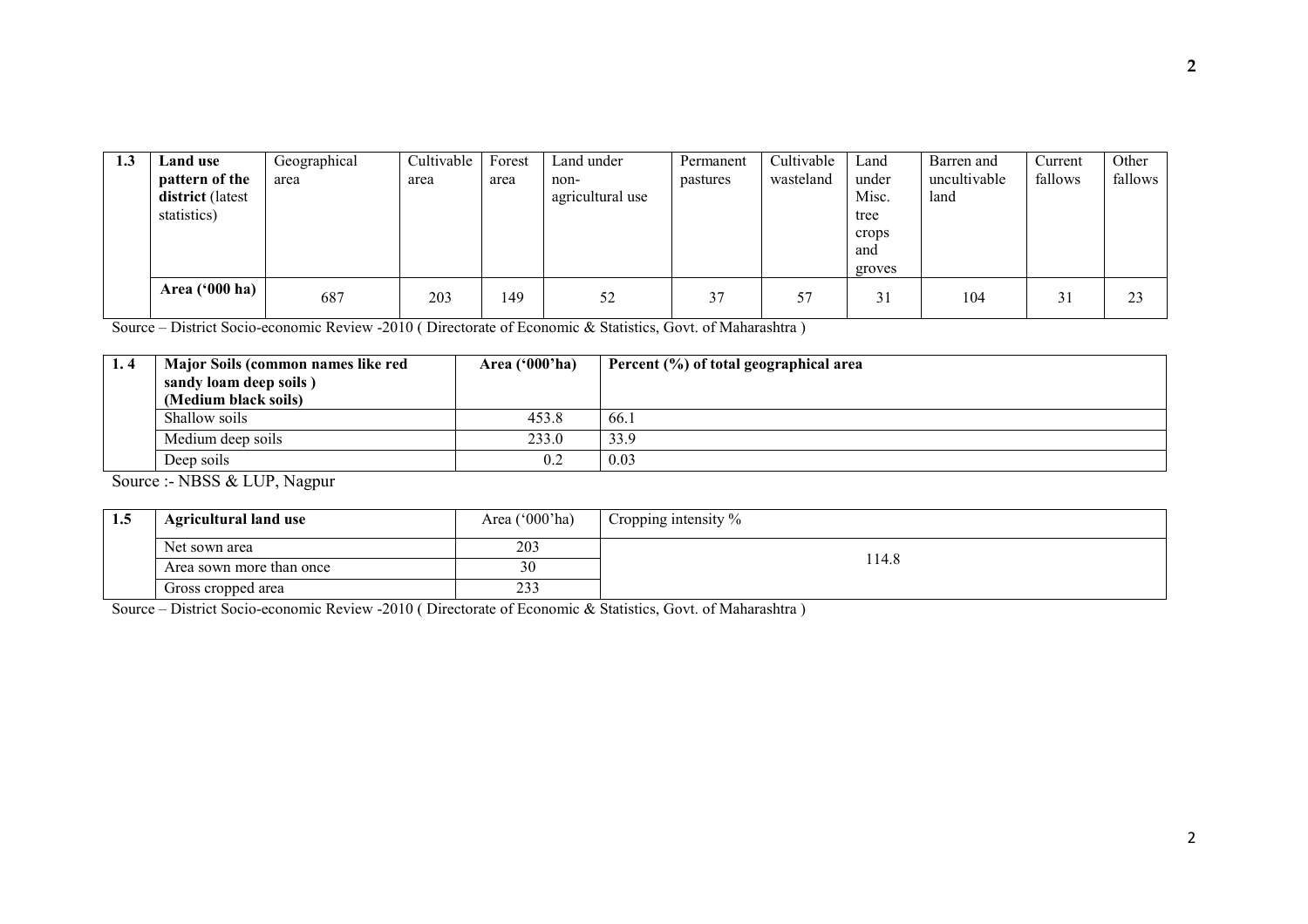| 1.6 | <b>Irrigation</b>              | Area ('000'ha)           |                |                                    |  |  |  |  |
|-----|--------------------------------|--------------------------|----------------|------------------------------------|--|--|--|--|
|     | Net irrigated area             | 14.9                     |                |                                    |  |  |  |  |
|     | Gross irrigated area           | 17.4                     |                |                                    |  |  |  |  |
|     | Rainfed area                   | 188.1                    |                |                                    |  |  |  |  |
|     | <b>Sources of Irrigation</b>   | Number                   | Area ('000'ha) | Percentage of total irrigated area |  |  |  |  |
|     | Canals                         |                          | 5.6            | 37.6                               |  |  |  |  |
|     | Tanks                          | $\overline{\phantom{a}}$ | $\blacksquare$ | $\overline{\phantom{0}}$           |  |  |  |  |
|     | Open wells                     | 5314                     | 9.3            | 62.4                               |  |  |  |  |
|     | Bore wells                     | 136                      |                |                                    |  |  |  |  |
|     | Lift irrigation schemes        |                          |                |                                    |  |  |  |  |
|     | Micro-irrigation               |                          |                |                                    |  |  |  |  |
|     | Other sources (please specify) |                          |                |                                    |  |  |  |  |
|     | <b>Total Irrigated Area</b>    |                          | 14.9           |                                    |  |  |  |  |
|     | Pump sets                      | 11348                    |                |                                    |  |  |  |  |
|     | No. of Tractors                | 118                      |                |                                    |  |  |  |  |

Source – District Socio-economic Review -2009 ( Directorate of Economic & Statistics, Govt. of Maharashtra )

| Groundwater availability and use* (Data<br>source: State/Central Ground water<br><b>Department</b> /Board) | No. of blocks/<br>Tahsils | $(\%)$ area                      | Quality of water (specify the problem<br>such as high levels of arsenic, fluoride,<br>saline etc) |  |  |  |
|------------------------------------------------------------------------------------------------------------|---------------------------|----------------------------------|---------------------------------------------------------------------------------------------------|--|--|--|
| Over exploited                                                                                             | --                        | $- -$                            | $- -$                                                                                             |  |  |  |
| Critical                                                                                                   | --                        | $- -$                            | --                                                                                                |  |  |  |
| Semi-critical                                                                                              | --                        | $- -$                            | $- -$                                                                                             |  |  |  |
| Safe                                                                                                       | --                        | 46% of ground water is exploited | $- -$                                                                                             |  |  |  |
| Wastewater availability and use                                                                            |                           |                                  | $- -$                                                                                             |  |  |  |
| Ground water quality                                                                                       |                           |                                  |                                                                                                   |  |  |  |
| *over-exploited: groundwater utilization > 100%; critical: 90-100%; semi-critical: 70-90%; safe: <70%      |                           |                                  |                                                                                                   |  |  |  |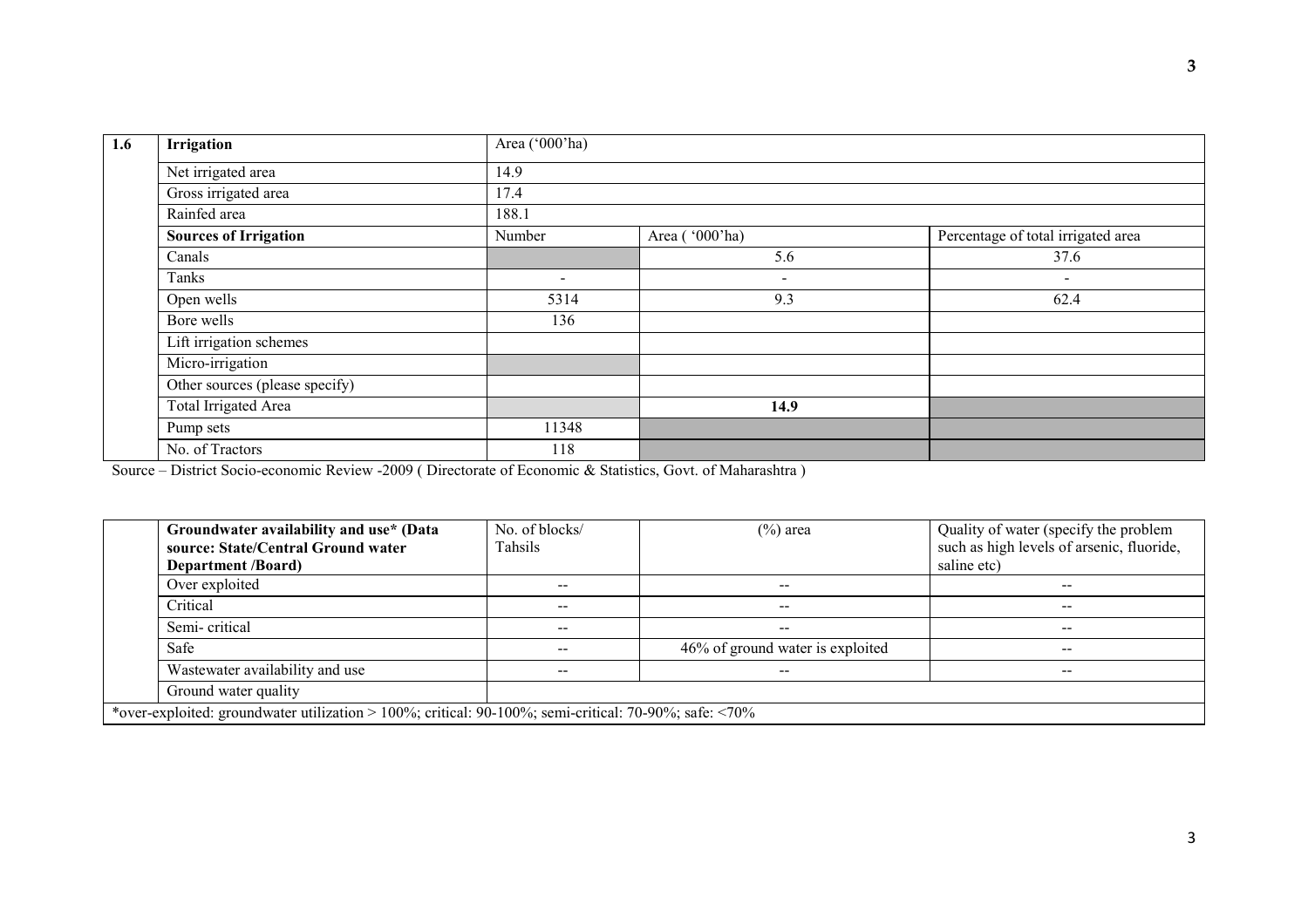| 1.7<br><b>Major Field crops cultivated</b>                     |                   |               |                  | Area ('000'ha)           |                                                |              |  |
|----------------------------------------------------------------|-------------------|---------------|------------------|--------------------------|------------------------------------------------|--------------|--|
|                                                                |                   | <b>Kharif</b> |                  | Rabi                     | <b>Summer</b>                                  | <b>Total</b> |  |
|                                                                | Irrigated         | Rainfed       | <b>Irrigated</b> | Rainfed                  |                                                |              |  |
| Rice                                                           | $\qquad \qquad -$ | 124           | 6.2              | --                       | $\hspace{0.1mm}-\hspace{0.1mm}-\hspace{0.1mm}$ | 130          |  |
| Pulses (Lab lab bean, cowpea, black<br>gram, horse gram, etc.) | $-$               | 2.1           | 11.7             | $-$                      | $ -$                                           | 13.8         |  |
| Finger millets                                                 | $\sim$ $\sim$     | 11            | $\sim$ $\sim$    | $- -$                    | $\hspace{0.1mm}-\hspace{0.1mm}-\hspace{0.1mm}$ | 11           |  |
| Prosomillet                                                    | $\sim$ $\sim$     | 3.9           |                  | $- -$                    | $\overline{\phantom{m}}$                       | 3.9          |  |
| Groundnut                                                      | $\qquad \qquad -$ | 0.7           | 0.2              | $\qquad \qquad -$        | $\overline{\phantom{m}}$                       |              |  |
| Mustard and sasamum                                            | $\qquad \qquad -$ |               | 0.1              | $\qquad \qquad -$        | $\mathbf{u}$                                   |              |  |
| Horticultural crops - Fruits                                   |                   |               |                  | Total Area ('000'ha)     |                                                |              |  |
| Mango                                                          |                   |               |                  | 47.4                     |                                                |              |  |
| Cashew                                                         |                   |               |                  | 12.7                     |                                                |              |  |
| Sapota                                                         |                   |               |                  | 0.8                      |                                                |              |  |
| Other fruit crops                                              |                   |               |                  | 2.9                      |                                                |              |  |
| Horticulture crops - Vegetables                                |                   |               |                  |                          |                                                |              |  |
| Okra, Brinja, Chillil and Leafy<br>vegetables etc.             | 23                |               |                  |                          |                                                |              |  |
| <b>Plantation crops</b>                                        |                   |               |                  | $\overline{\phantom{a}}$ |                                                |              |  |
| Coconut                                                        | 3.9               |               |                  |                          |                                                |              |  |
| Arecanut                                                       |                   |               |                  | 0.9                      |                                                |              |  |
| <b>Fodder crops</b>                                            |                   |               | 38               |                          |                                                |              |  |

### 1.7 Area under major field crops & horticulture etc. (2009-10)

Fodder crops 38 Source :- Krishi Utpadan Karyakramachi Rupresha, Kharif and Rabi Hangam - 2010-11, Vibhagiy Sabha, Konkan Mahsul Vibhag. Dept. of Agriculture, Govt. of Maharashtra

| 1.8 | Livestock                                      | Male   | Female | <b>Total</b> |
|-----|------------------------------------------------|--------|--------|--------------|
|     | Non descriptive Cattle (local low yielding)    | 213658 | 181850 | 395508       |
|     | Crossbred cattle                               | 3922   | 6410   | 10332        |
|     | Non descriptive Buffaloes (local low yielding) | 5601   | 57306  | 62907        |
|     | <b>Graded Buffaloes</b>                        |        |        |              |
|     | Goat                                           | 35674  | 88249  | 123923       |
|     | Sheep                                          | 56     | 70     | 126          |
|     | Others (Camel, Pig, Yak etc.)                  |        |        |              |
|     | Commercial dairy farms (Number)                |        |        | NA           |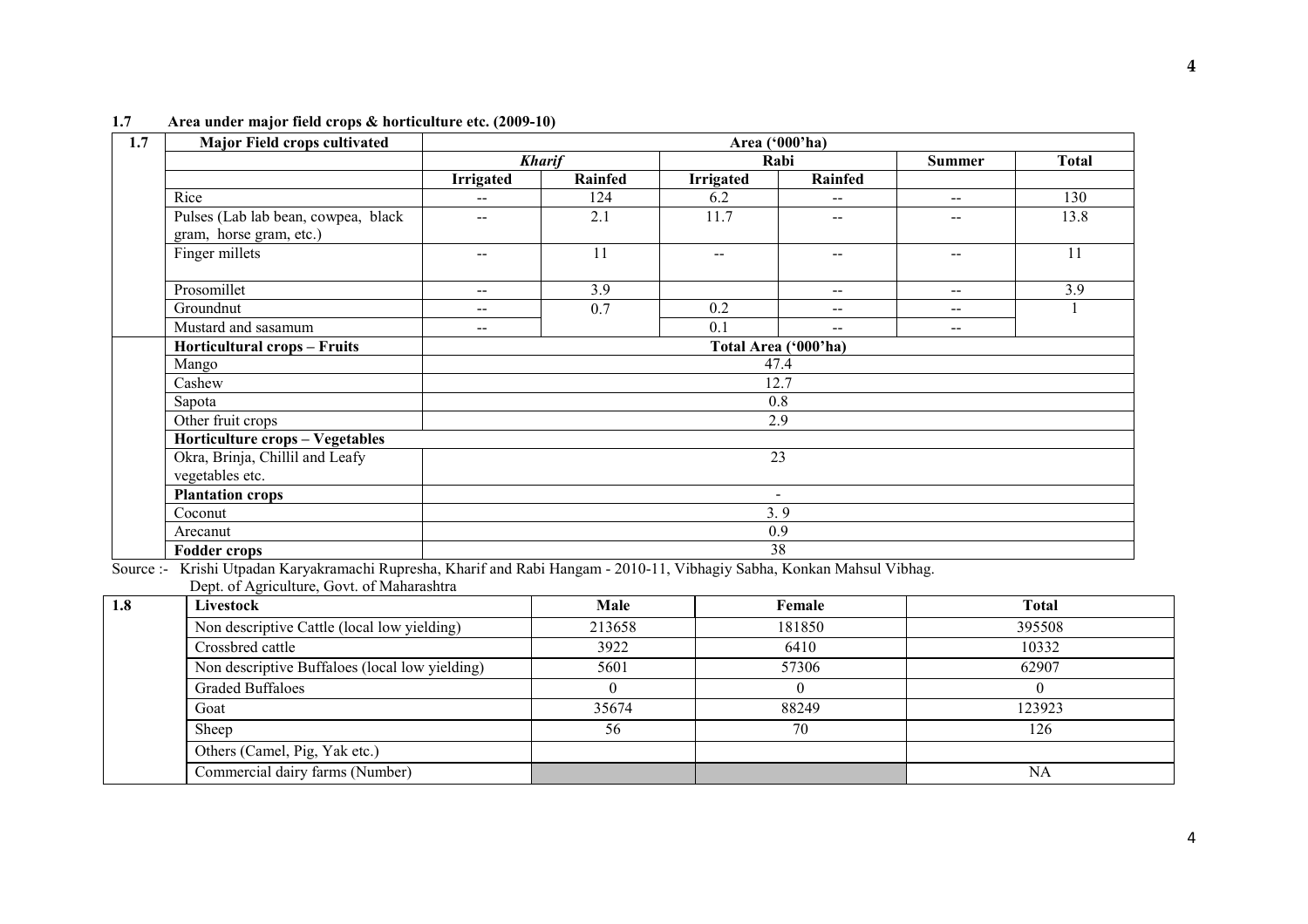| 1.9 | Poultry         | <u>. .</u><br>farms<br>N0. 01       | m<br><b>Total No. of birds</b> |
|-----|-----------------|-------------------------------------|--------------------------------|
|     | Commercial      | $\cdot$ .<br>Data are not available | 3576786                        |
|     | <b>Backvard</b> | not available<br>Jata<br>are.       | 956925                         |

Source : Maharashtra Animal and Fisheries Science University, Nagpur

| 1.10 | Fisheries (Data source: Chief Planning Officer)         |                                 |                          |                        |                          |                                          |                                                        |                        |  |  |
|------|---------------------------------------------------------|---------------------------------|--------------------------|------------------------|--------------------------|------------------------------------------|--------------------------------------------------------|------------------------|--|--|
|      | A. Capture                                              |                                 |                          |                        |                          |                                          |                                                        |                        |  |  |
|      | i) Marine (Data Source:<br><b>Fisheries Department)</b> |                                 |                          | <b>Boats</b>           |                          |                                          | <b>Storage facilities (Ice</b>                         |                        |  |  |
|      |                                                         | No. of fishermen                |                          | Mechanized             | Non-<br>mechanized       | Mechanized<br>(Trawl nets,<br>Gill nets) | Non-mechanized<br>(Shore Seines,<br>Stake & trap nets) | plants etc.)           |  |  |
|      |                                                         | 69304                           |                          | 3202                   | 1921                     |                                          | 271880                                                 | 39                     |  |  |
|      | ii) Inland (Data Source:                                |                                 | No. Farmer owned ponds   |                        | <b>No. of Reservoirs</b> |                                          |                                                        | No. of village tanks   |  |  |
|      | <b>Fisheries Department)</b>                            |                                 | $\overline{\phantom{0}}$ |                        | 555                      |                                          |                                                        | $\blacksquare$         |  |  |
|      | <b>B.</b> Culture                                       |                                 |                          |                        |                          |                                          |                                                        |                        |  |  |
|      |                                                         |                                 |                          | Water Spread Area (ha) |                          | Yield (t/ha)                             |                                                        | Production ('000 tons) |  |  |
|      | MPEDA/Fisheries Department)                             | i) Brackish water (Data Source: |                          | Data are not available |                          | Data are not available                   |                                                        | 39.505                 |  |  |
|      | ii) Fresh water (Data Source: Fisheries<br>Department)  |                                 | Data are not available   |                        | Data are not available   |                                          | 1.0                                                    |                        |  |  |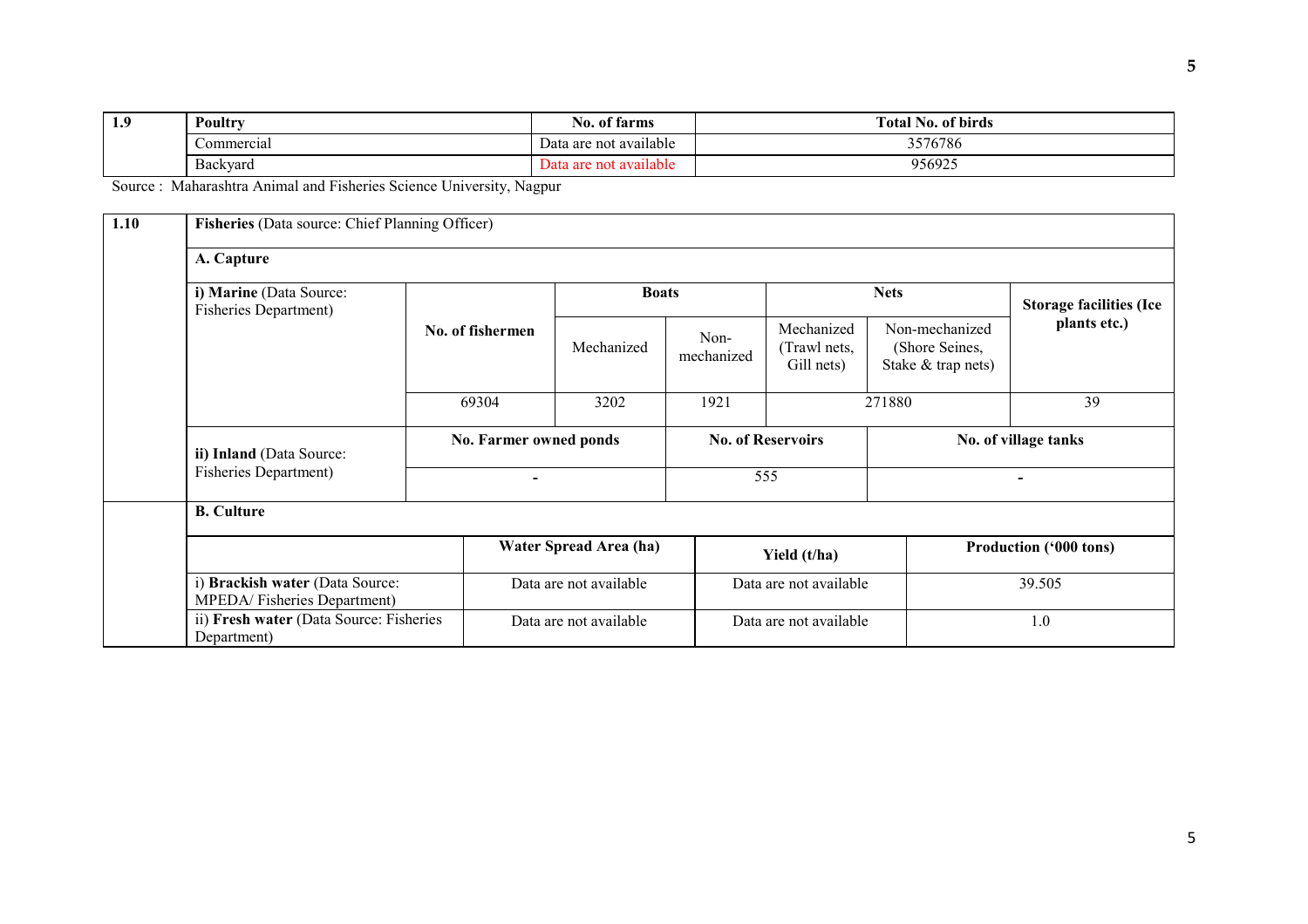### 1.11 Production and Productivity of major crops (Average of last 5 years: 2004, 05, 06, 07, 08; specify)

| 1.11 | Name of crop           |                               | <b>Kharif</b>                                                     |                               | Rabi-Summer              |                      | <b>Summer</b>           |                      | <b>Total</b>            | Crop                                   |
|------|------------------------|-------------------------------|-------------------------------------------------------------------|-------------------------------|--------------------------|----------------------|-------------------------|----------------------|-------------------------|----------------------------------------|
|      |                        | Production<br>$(00^{\circ}t)$ | Productivity<br>(kg/ha)                                           | Production<br>$(00^{\circ}t)$ | Productivity<br>(kg/ha)  | Production<br>(00 t) | Productivity<br>(kg/ha) | Production<br>(00't) | Productivity<br>(kg/ha) | residue<br>as fodder<br>(000)<br>tons) |
|      |                        |                               | Major Field crops (Crops to be identified based on total acreage) |                               |                          |                      |                         |                      |                         |                                        |
|      | Rice                   | 2977                          | 2411                                                              | 228                           | 2651                     | $---$                | ---                     | 3205                 | 2426                    |                                        |
|      | Finger millet          | 80                            | 777                                                               |                               |                          | $---$                | ---                     | 80                   | 777                     |                                        |
|      | Proso millet           | 23                            | 548                                                               | $\overline{\phantom{0}}$      | $\overline{\phantom{0}}$ | $---$                | ---                     | 23                   | 548                     |                                        |
|      | Pulses                 | 16                            | 667                                                               | 57                            | 479                      | $---$                | ---                     | 73                   | 510                     |                                        |
|      | Groundnut              | 3                             | 500                                                               | 4                             | 2000                     | $---$                | $---$                   |                      | 800                     |                                        |
|      | Mustard and<br>sasamum |                               |                                                                   |                               | 500                      |                      |                         | 8                    |                         |                                        |

 Source :- Krishi Utpadan Karyakramachi Rupresha, Kharif and Rabi Hangam - 2010-11, Vibhagiy Sabha, Konkan Mahsul Vibhag. Dept. of Agriculture, Govt. of Maharashtra

|          | Total production $(00^{\circ}t)$ | Total Productivity (Kg/ha) |
|----------|----------------------------------|----------------------------|
| Mango    | 179.3                            | 1512                       |
| Cashew   | 11.4                             | 366                        |
| Coconuts | 172 Lack nuts                    | $42$ nut /plam             |
| Sapota   | 7.8                              | 4200                       |

Source – District Socio-economic Review –2010-11 ( Directorate of Economic & Statistics, Govt. of Maharashtra )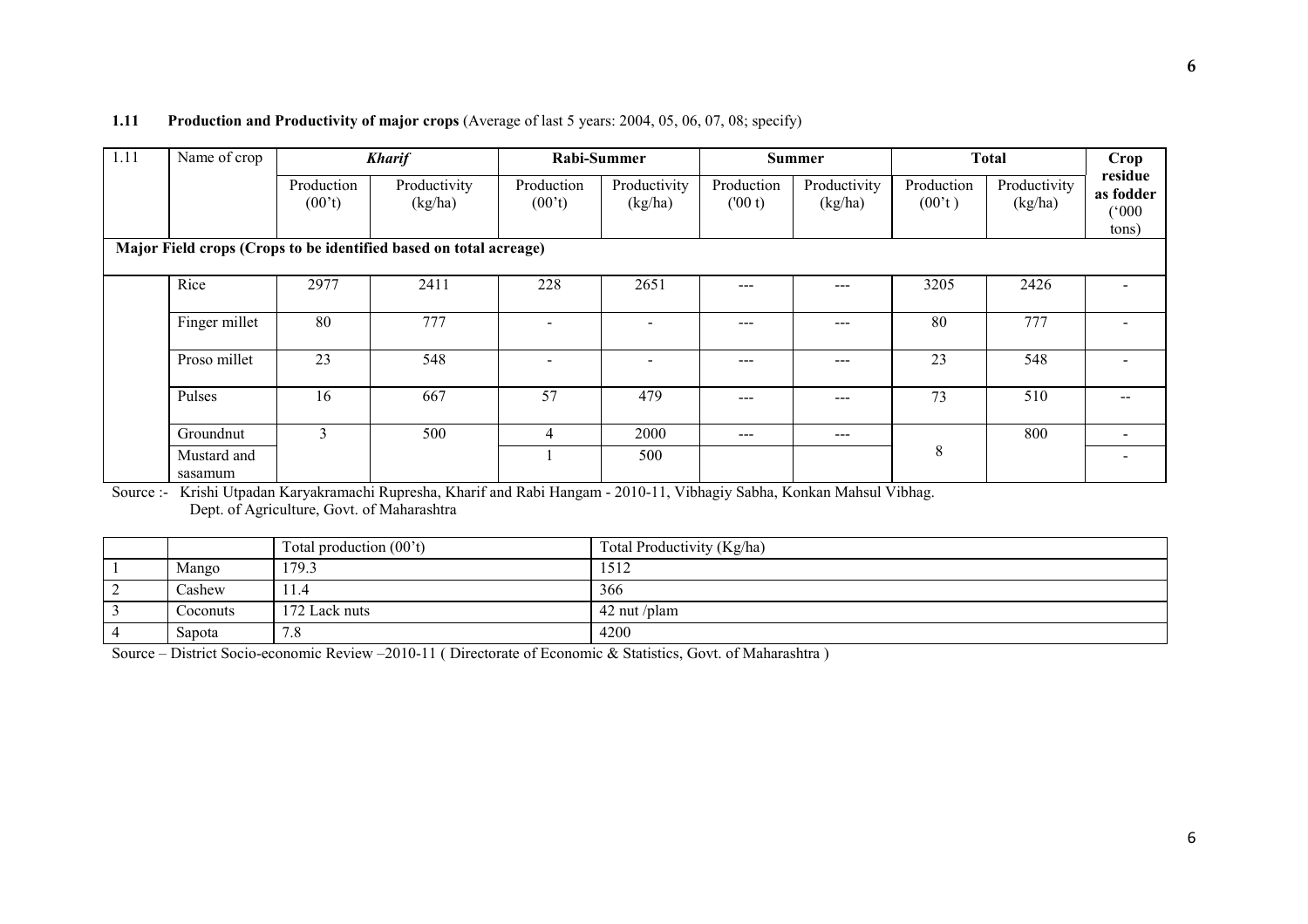| 1.12 | Sowing window for 5 major<br>field crops<br>(start and end of normal)<br>sowing period) | Rice                        | <b>Finger millets</b>             | Groundnut                      | Wal (Lablab bean) | <b>Blackgram</b>                                                                       |  |
|------|-----------------------------------------------------------------------------------------|-----------------------------|-----------------------------------|--------------------------------|-------------------|----------------------------------------------------------------------------------------|--|
|      | Kharif-Rainfed                                                                          | $25th$ May to $25th$ June   | 1 <sup>st</sup> fortnight of June | $- -$                          | $\sim$ $\sim$     |                                                                                        |  |
|      | Kharif-Irrigated                                                                        |                             |                                   |                                |                   |                                                                                        |  |
|      | Rabi-Rainfed                                                                            |                             |                                   |                                |                   |                                                                                        |  |
|      | Rabi-Irrigated                                                                          | $2nd$ fortnight of November |                                   | $2nd$ fortnight of<br>December |                   | $15th$ October to $15th$ November (Cowpea, Wal,<br>Horse gram, Black gram, Green gram) |  |

| 1.13 | What is the major contingency the district is prone<br>to? (Tick mark)                                                                                                              | Regular | Occasional | None |
|------|-------------------------------------------------------------------------------------------------------------------------------------------------------------------------------------|---------|------------|------|
|      | Drought                                                                                                                                                                             |         |            |      |
|      | Flood                                                                                                                                                                               |         |            |      |
|      | Cyclone                                                                                                                                                                             |         |            |      |
|      | Hail storm                                                                                                                                                                          |         |            |      |
|      | Heat wave                                                                                                                                                                           | ✓       |            |      |
|      | Cold wave                                                                                                                                                                           |         |            |      |
|      | Frost                                                                                                                                                                               |         |            |      |
|      | Sea water intrusion                                                                                                                                                                 | ✓       |            |      |
|      | Pests and disease outbreak (specify)<br>1. Rice :- : Stem borer, Bacterial blight, Blast<br>2. Finger millet :- Bacterial blight, Blast<br>3. Groundnut :- Early and late leaf spot | ✓       |            |      |
|      | 4. Mango :- Mealy bug, thrips, fruit fly                                                                                                                                            |         |            |      |
|      | 5. Cashew :- Tea mosquito bug, thrips,                                                                                                                                              |         |            |      |
|      | 6. Areca nut :- Koleroga, Inflorescence blight and<br>Ganoderma rot                                                                                                                 |         |            |      |
|      | 7. Coconut :- Rhinoceros beetle, eriophyid mite                                                                                                                                     |         |            |      |
|      | 8. Pulses :- Damping off & Cuscuta                                                                                                                                                  |         |            |      |
|      | Others (specify)                                                                                                                                                                    |         |            |      |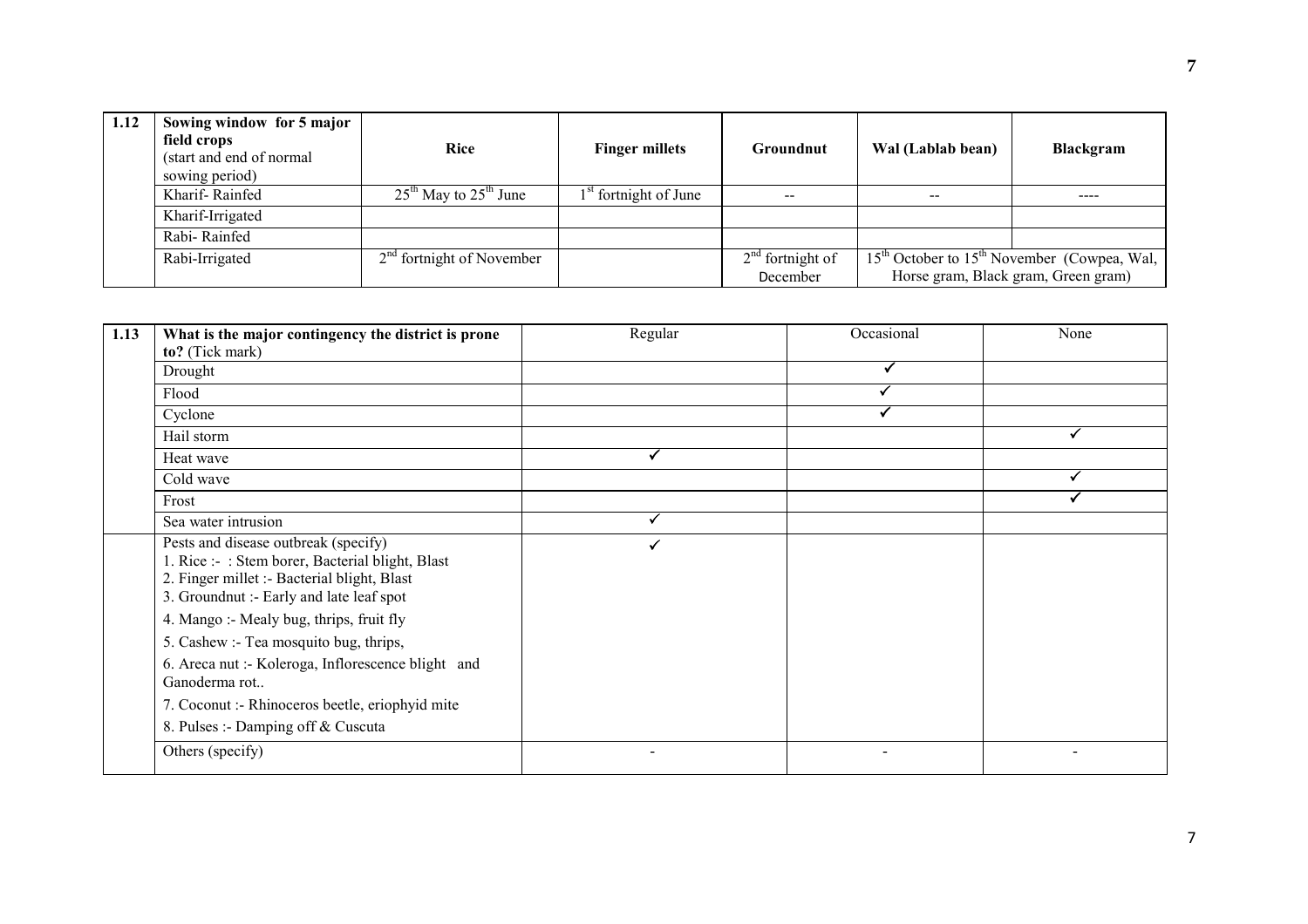| 1.14 | Include Digital maps of<br>the district for | Location map of district within State as Annexure I | Enclosed: Yes |
|------|---------------------------------------------|-----------------------------------------------------|---------------|
|      |                                             | Mean annual rainfall as Annexure 2                  | Enclosed: No  |
|      |                                             | Soil map as Annexure 3                              | Enclosed: Yes |



Annexure 1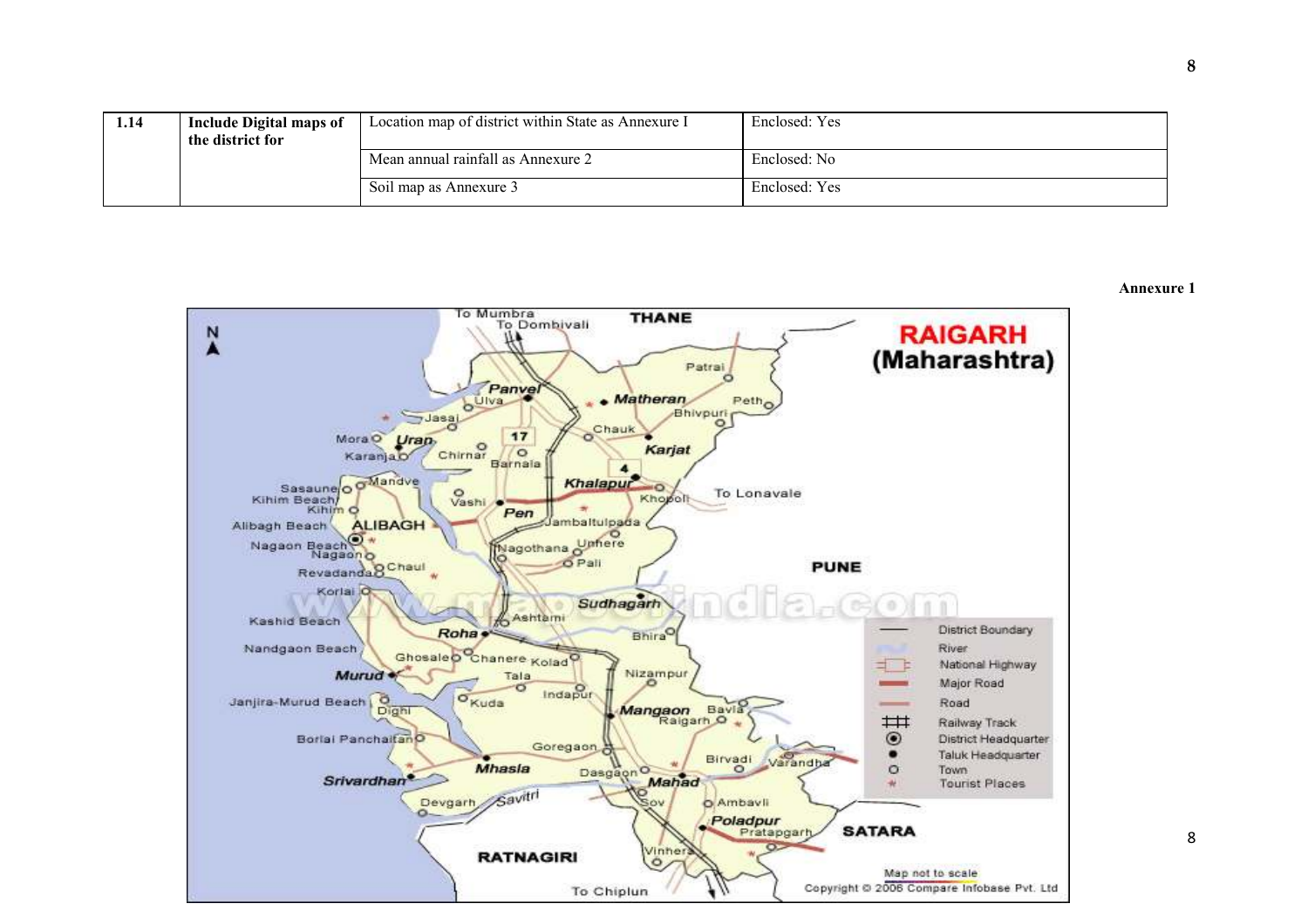Annexure - 2

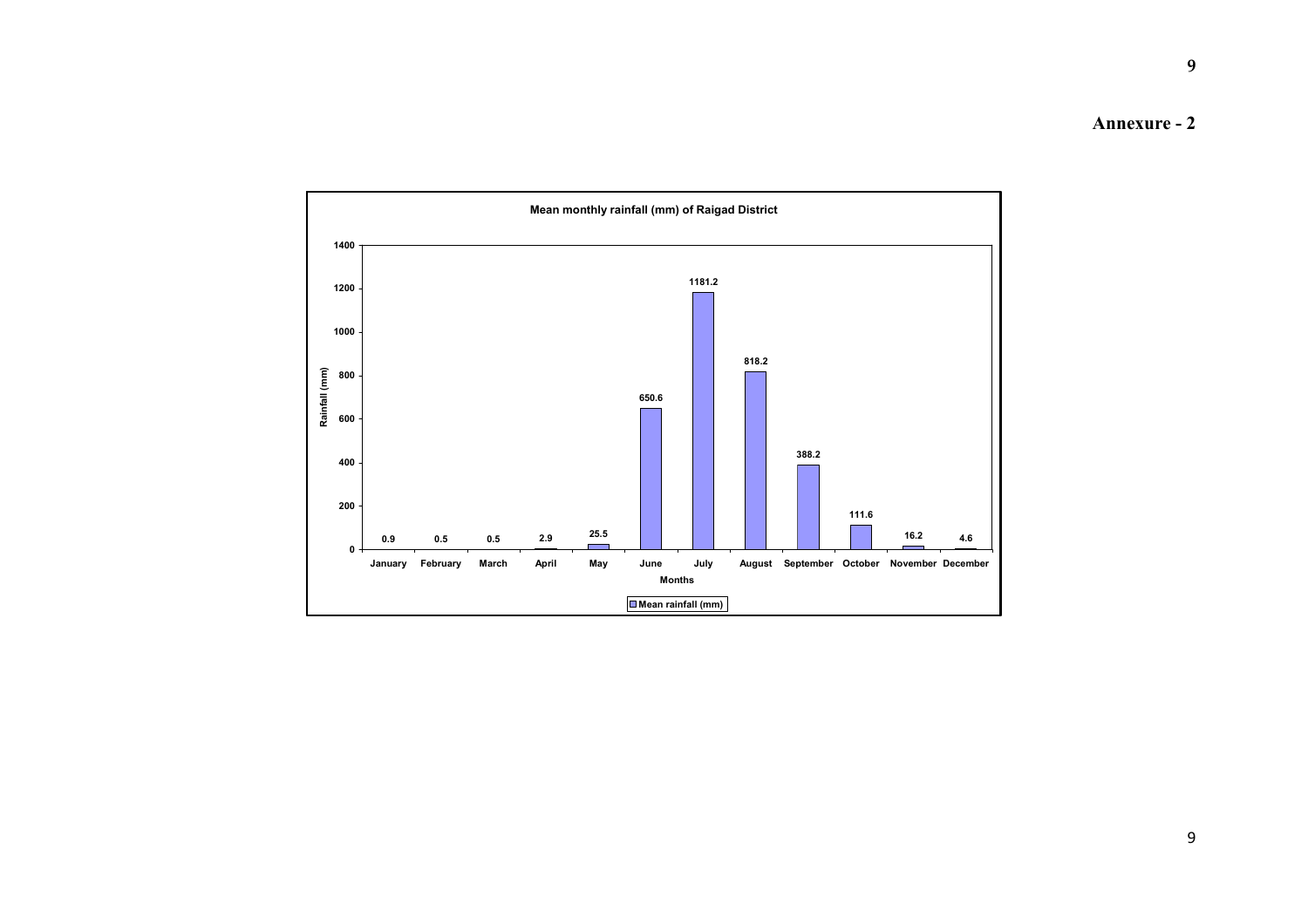Annexure 3

10



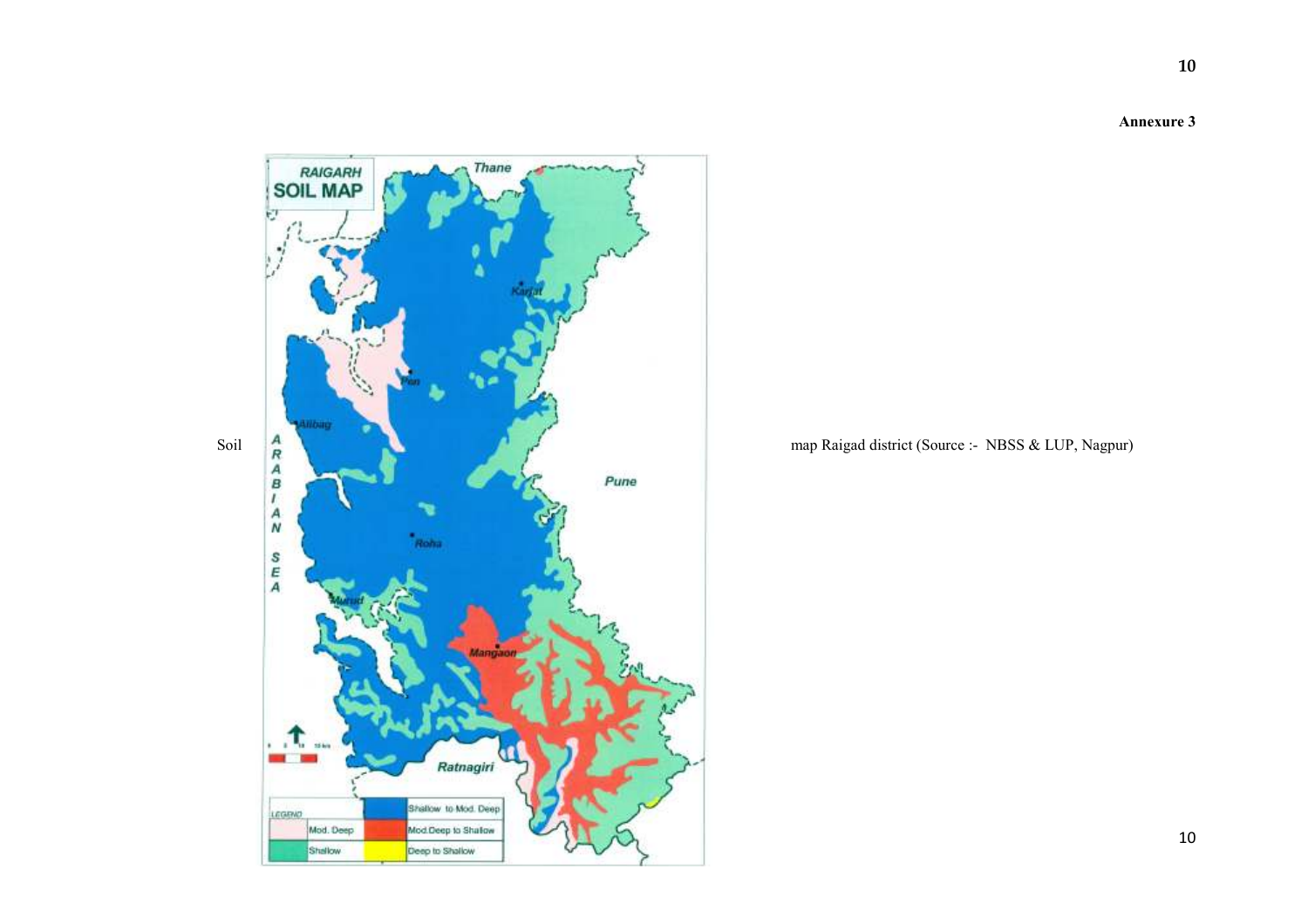### 2.0 Strategies for weather related contingencies

### 2.1 Drought

### 2.1.1 Rainfed situation

| Condition                                      |                                        |                                        | <b>Suggested Contingency measures</b>                           |                            |                                                              |  |  |
|------------------------------------------------|----------------------------------------|----------------------------------------|-----------------------------------------------------------------|----------------------------|--------------------------------------------------------------|--|--|
| <b>Early season drought</b><br>(delayed onset) | <b>Major Farming</b><br>situation      | Normal Crop/<br><b>Cropping system</b> | Change in crop / cropping system<br>including variety           | Agronomic<br>measures      | <b>Remarks</b> on<br>Implementation                          |  |  |
| Delay by 2 weeks                               | Upland medium deep to<br>shallow soils | Rice                                   | Very early varieties<br>$(Ratnagiri - 73, Karjat -184)$         | --                         | Source of Seed:<br>Maharashtra State<br>seed corporation and |  |  |
| $(3rd$ week of June)                           |                                        | Finger millet                          | Short duration varieties (H.R. 374)                             | $- -$                      | other seed agency                                            |  |  |
|                                                | Mid-land<br>medium deep soils          | Rice                                   | Short duration varieties<br>(Karjat 3, Karjat -4, Karjat-7.)    | $\overline{\phantom{m}}$   |                                                              |  |  |
|                                                | Low land<br>deep soils                 | Rice                                   | Mid-late duration varieties<br>(Palghar-1, Palghar-2, Karjat-5) |                            |                                                              |  |  |
|                                                | Hill slope<br>shallow soils            | Finger millet                          | Short duration varieties (H.R. 374)                             |                            |                                                              |  |  |
|                                                | Khar land                              | Rice                                   | Use <i>salt tolerant</i> varieties<br>$(Panvel -2)$             | Sowing of<br>sprouted seed |                                                              |  |  |

| Condition                                      |                                   |                                 | <b>Suggested Contingency measures</b>                  |                             |                                                              |  |
|------------------------------------------------|-----------------------------------|---------------------------------|--------------------------------------------------------|-----------------------------|--------------------------------------------------------------|--|
| <b>Early season drought</b><br>(delayed onset) | <b>Major Farming</b><br>situation | Normal Crop/<br>Cropping system | Change in crop / cropping system<br>including variety  | Agronomic<br>measures       | Remarks on<br>Implementation                                 |  |
| **Delay by 4 weeks                             | Upland<br>medium deep to shallow  | Rice                            | Very early varieties<br>(Ratnagiri – 73, Karjat - 184) | Sowing of<br>sprouted seeds | Source of Seed:<br>Maharashtra State<br>seed corporation and |  |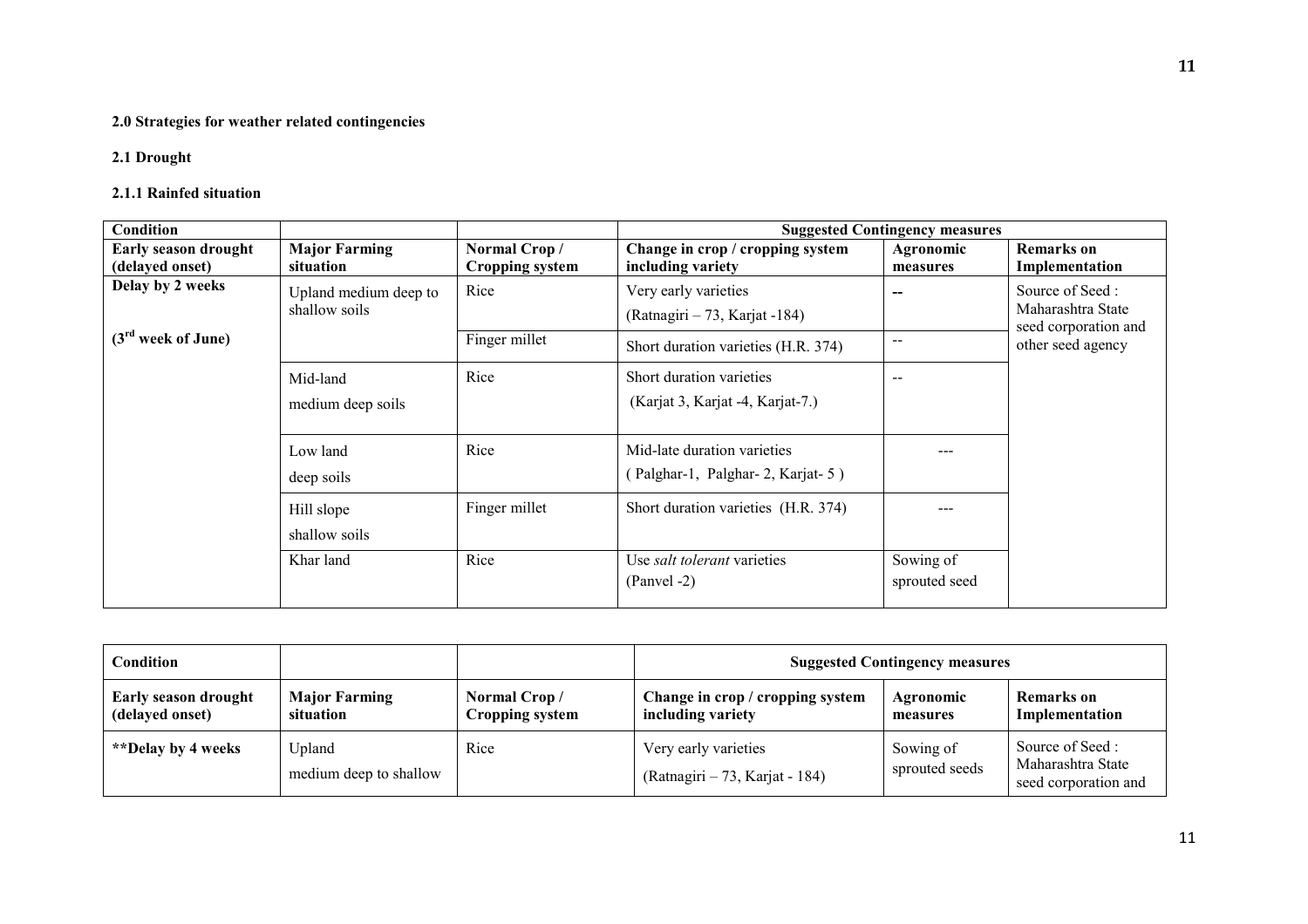| (1 <sup>st</sup> week of July) | soils                  | Finger millet | Short duration varieties (H.R. 374)                              | $\sim$                      | other seed agency |
|--------------------------------|------------------------|---------------|------------------------------------------------------------------|-----------------------------|-------------------|
|                                | Mid-land               | Rice          | Early duration varieties                                         | $- -$                       |                   |
|                                | medium deep soils      |               | (Karjat -184, Karjat -3 Karjat -4,<br>Karjat-7)                  |                             |                   |
|                                | Low land<br>deep soils | Rice          | Mid-late duration varieties (Palghar-<br>1, Palghar-2, Karjat-5) | ---                         |                   |
|                                | Hill slope             | Finger millet | Short duration varieties (H.R. 374)                              | $\overline{\phantom{0}}$    |                   |
|                                | shallow soils          | Prosomillet   | $\sim$ $\sim$                                                    |                             |                   |
|                                | Khar land              | Rice          | Short duration variety suitable for<br>Kharland (Panvel - 2)     | Sowing of<br>sprouted seeds |                   |

Note :- <sup>\*\*</sup> Generally such type of situation has not occurred during past years

| Condition                               |                                           |                                                                                                  | <b>Suggested Contingency measures</b>                 |                       |                              |  |  |
|-----------------------------------------|-------------------------------------------|--------------------------------------------------------------------------------------------------|-------------------------------------------------------|-----------------------|------------------------------|--|--|
| Early season drought<br>(delayed onset) | <b>Major Farming</b><br>situation         | Normal Crop/<br>Cropping system                                                                  | Change in crop / cropping system<br>including variety | Agronomic<br>measures | Remarks on<br>Implementation |  |  |
| **Delay by 6 weeks                      | Upland<br>medium deep to shallow<br>soils | Not applicable<br>Note :- ** Generally such type of situation has not occurred during past years |                                                       |                       |                              |  |  |
| $(3rd$ week of July)                    | Mid-land<br>medium deep soils             |                                                                                                  |                                                       |                       |                              |  |  |
|                                         | Low land<br>deep soils                    |                                                                                                  |                                                       |                       |                              |  |  |
|                                         | Hill slope<br>shallow soils               |                                                                                                  |                                                       |                       |                              |  |  |
|                                         | Kharland                                  |                                                                                                  |                                                       |                       |                              |  |  |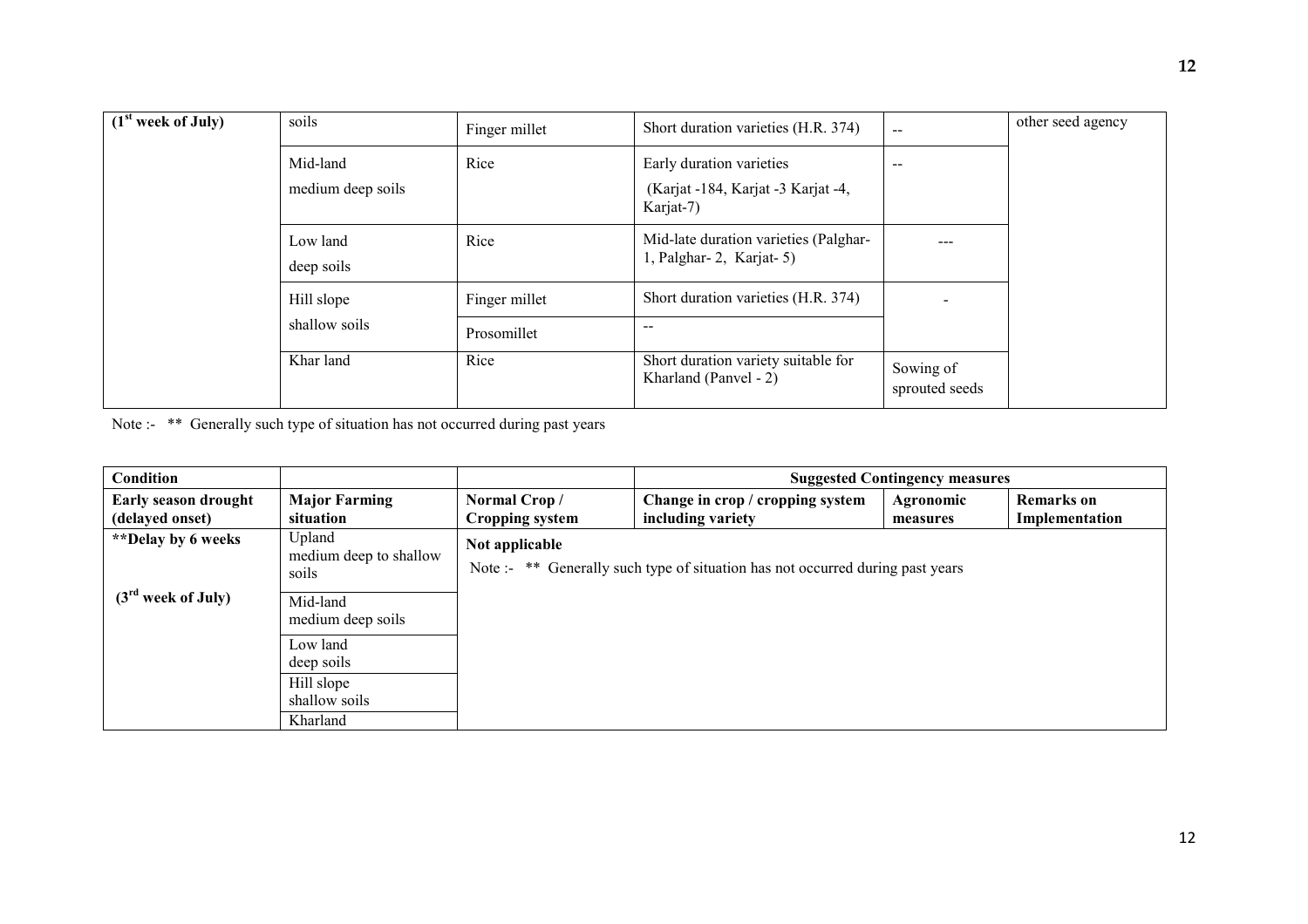| Condition                               |                                           |                                                                                                  | <b>Suggested Contingency measures</b>                 |                       |                                     |  |  |
|-----------------------------------------|-------------------------------------------|--------------------------------------------------------------------------------------------------|-------------------------------------------------------|-----------------------|-------------------------------------|--|--|
| Early season drought<br>(delayed onset) | <b>Major Farming</b><br>situation         | Normal Crop/<br><b>Cropping system</b>                                                           | Change in crop / cropping system<br>including variety | Agronomic<br>measures | <b>Remarks</b> on<br>Implementation |  |  |
| <i>**</i> Delay by 8 weeks              | Upland<br>medium deep to shallow<br>soils | Not applicable<br>Note :- ** Generally such type of situation has not occurred during past years |                                                       |                       |                                     |  |  |
| $(1st \text{ Week of August})$          | Mid-land<br>medium deep soils             |                                                                                                  |                                                       |                       |                                     |  |  |
|                                         | Low land<br>deep soils                    |                                                                                                  |                                                       |                       |                                     |  |  |
|                                         | Hill slope<br>shallow soils<br>Kharland   |                                                                                                  |                                                       |                       |                                     |  |  |

| <b>Condition</b>                                                                    |                                           |                              | <b>Suggested Contingency measures</b>                                                                                                                |                                      |                                                                                                               |
|-------------------------------------------------------------------------------------|-------------------------------------------|------------------------------|------------------------------------------------------------------------------------------------------------------------------------------------------|--------------------------------------|---------------------------------------------------------------------------------------------------------------|
| Early season drought                                                                | <b>Major Farming</b>                      | <b>Normal Crop/cropping</b>  | Crop management                                                                                                                                      | Soil nutrient &                      | <b>Remarks</b> on                                                                                             |
| (Normal onset)                                                                      | situation                                 | system                       |                                                                                                                                                      | moisture<br>conservation<br>measures | Implementation                                                                                                |
| Normal onset followed<br>by 15-20 days dry spell<br>at the time of<br>transplanting | Upland<br>medium deep to shallow<br>soils | Rice                         | Increase number of seedlings<br>per hill $(5 \text{ to } 6)$ or 2 to 3<br>with<br>seedlings/hill<br>closer<br>spacing.<br>Increase 25% nitrogen dose | Protective<br>irrigations            | Use water from the<br>outside sources like<br>farm ponds, nalas,<br>streams, rivers for<br>puddling operation |
|                                                                                     |                                           | Finger millet<br>Prosomillet | Increase 25% nitrogen dose<br>$\bullet$<br>Adopt closer spacing                                                                                      | $\overline{\phantom{a}}$             |                                                                                                               |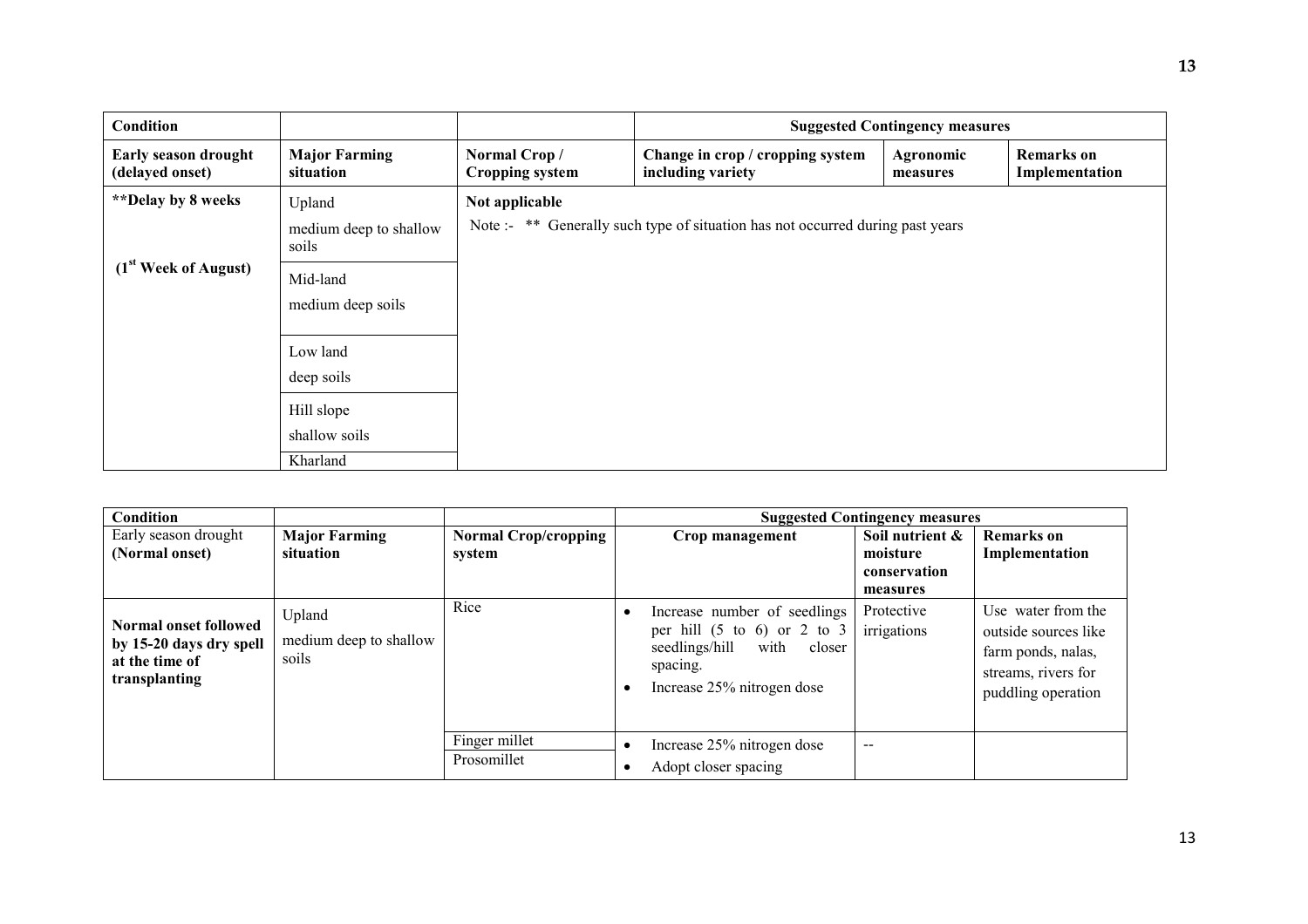| Mid-land<br>medium deep soils<br>Low land<br>deep soils | Rice<br>Rice                 | $\bullet$<br>$\bullet$ | Increase number of seedlings<br>per hill $(5 \text{ to } 6)$ or 2 to 3<br>seedlings/hill<br>with<br>closer<br>spacing.<br>Increase 25% nitrogen dose<br>Adopt closer spacing | Protective<br>irrigations | Use water from the<br>outside sources like<br>farm ponds, nalas,<br>streams, rivers for<br>puddling operation    |
|---------------------------------------------------------|------------------------------|------------------------|------------------------------------------------------------------------------------------------------------------------------------------------------------------------------|---------------------------|------------------------------------------------------------------------------------------------------------------|
| Hill slope<br>shallow soils                             | Finger millet<br>Prosomillet | $\bullet$              | Increase 25% nitrogen dose<br>Adopt closer spacing                                                                                                                           | --                        |                                                                                                                  |
| Kharland                                                | Rice                         | $\bullet$              | Increase 25% nitrogen dose<br>Adopt closer spacing                                                                                                                           | Protective<br>irrigations | Use water from the<br>outside sources like<br>farm ponds, nalas,<br>streams, rivers for<br>protective irrigation |

| Condition                                                                                        |                                           |                                   | <b>Suggested Contingency measures</b>                                                                          |                                                                               |                                                                                                                  |  |
|--------------------------------------------------------------------------------------------------|-------------------------------------------|-----------------------------------|----------------------------------------------------------------------------------------------------------------|-------------------------------------------------------------------------------|------------------------------------------------------------------------------------------------------------------|--|
| Mid season drought<br>(long dry spell,<br>consecutive 2 weeks<br>rainless $(>2.5$ mm)<br>period) | <b>Major Farming</b><br>situation         | Normal<br>Crop/cropping<br>system | Crop management                                                                                                | Soil nutrient &<br>moisture<br>conservation<br>measures                       | <b>Remarks</b> on<br>Implementation                                                                              |  |
| At vegetative stage                                                                              | Upland<br>medium deep to shallow<br>soils | Rice                              | Postpone the split dose of<br>$\bullet$<br>Nitrogen application till receipts<br>of rain/protective irrigation | Maintain the water<br>level in the field<br>through protective<br>irrigations | Use water from the<br>outside sources like<br>farm ponds, nalas,<br>streams, rivers for<br>protective irrigation |  |
|                                                                                                  |                                           | Finger millet<br>Prosomillet      | Adopt weed management practices                                                                                |                                                                               |                                                                                                                  |  |
|                                                                                                  | Mid-land<br>medium deep soils             | Rice                              | Postpone the split dose of<br>$\bullet$<br>Nitrogen application till receipts                                  | Maintain the water<br>level in the field                                      | Use water from the<br>outside sources like                                                                       |  |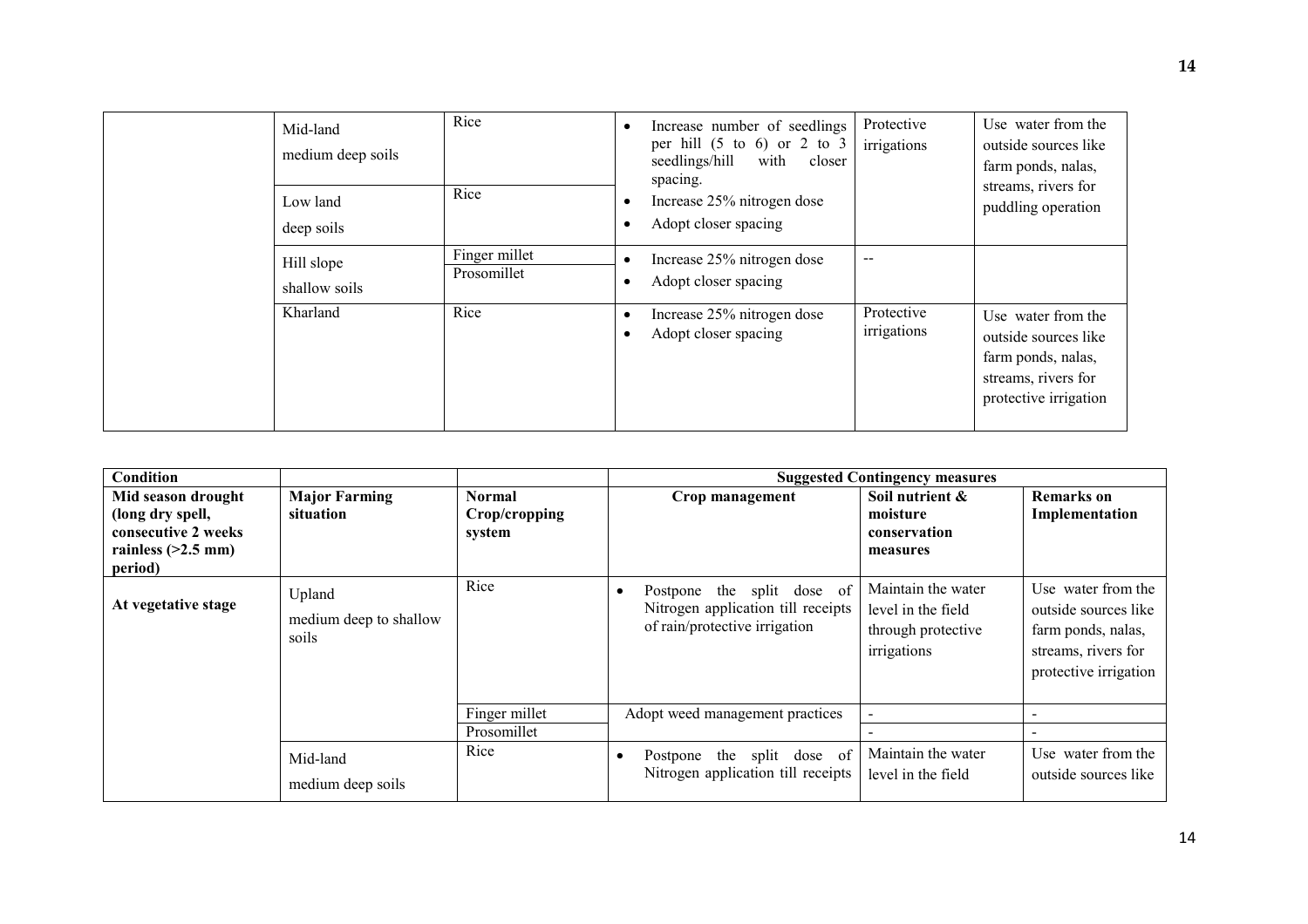| Low land<br>deep soils      | Rice                         | of rain/protective irrigation                                      | through protective<br>irrigations                                             | farm ponds, nalas,<br>streams, rivers for<br>protective irrigation                                               |
|-----------------------------|------------------------------|--------------------------------------------------------------------|-------------------------------------------------------------------------------|------------------------------------------------------------------------------------------------------------------|
| Hill slope<br>shallow soils | Finger millet<br>Prosomillet | Adopt<br>weed<br>management<br>practices                           |                                                                               |                                                                                                                  |
| Kharland                    | Rice                         | of<br>Postpone the split dose<br>$\bullet$<br>Nitrogen application | Maintain the water<br>level in the field<br>through protective<br>irrigations | Use water from the<br>outside sources like<br>farm ponds, nalas,<br>streams, rivers for<br>protective irrigation |

| Condition                              |                                           |                                       |                                                             | <b>Suggested Contingency measures</b>                                            |                                                                                                                  |
|----------------------------------------|-------------------------------------------|---------------------------------------|-------------------------------------------------------------|----------------------------------------------------------------------------------|------------------------------------------------------------------------------------------------------------------|
| Mid season drought<br>(long dry spell) | <b>Major Farming</b><br>situation         | <b>Normal Crop/cropping</b><br>system | Crop management                                             | Soil nutrient &<br>moisture<br>conservation<br>measures                          | <b>Remarks</b> on<br>Implementation                                                                              |
| At flowering/fruiting<br>stage         | Upland<br>medium deep to shallow<br>soils | Rice                                  | Apply protective irrigation                                 | Maintain the<br>water level in the<br>field through<br>protective<br>irrigations | Use water from the<br>outside sources like<br>farm ponds, nalas,<br>streams, rivers for<br>protective irrigation |
|                                        |                                           | Finger millet<br>Prosomillet          | irrigation<br>by<br>protective<br>Apply<br>sprinkler method |                                                                                  |                                                                                                                  |
|                                        | Mid-land<br>medium deep soils             | Rice                                  | Apply protective irrigation                                 | Maintain the<br>water level in the<br>field through                              |                                                                                                                  |
|                                        | Low land<br>deep soils                    | Rice                                  |                                                             | protective<br>irrigations                                                        |                                                                                                                  |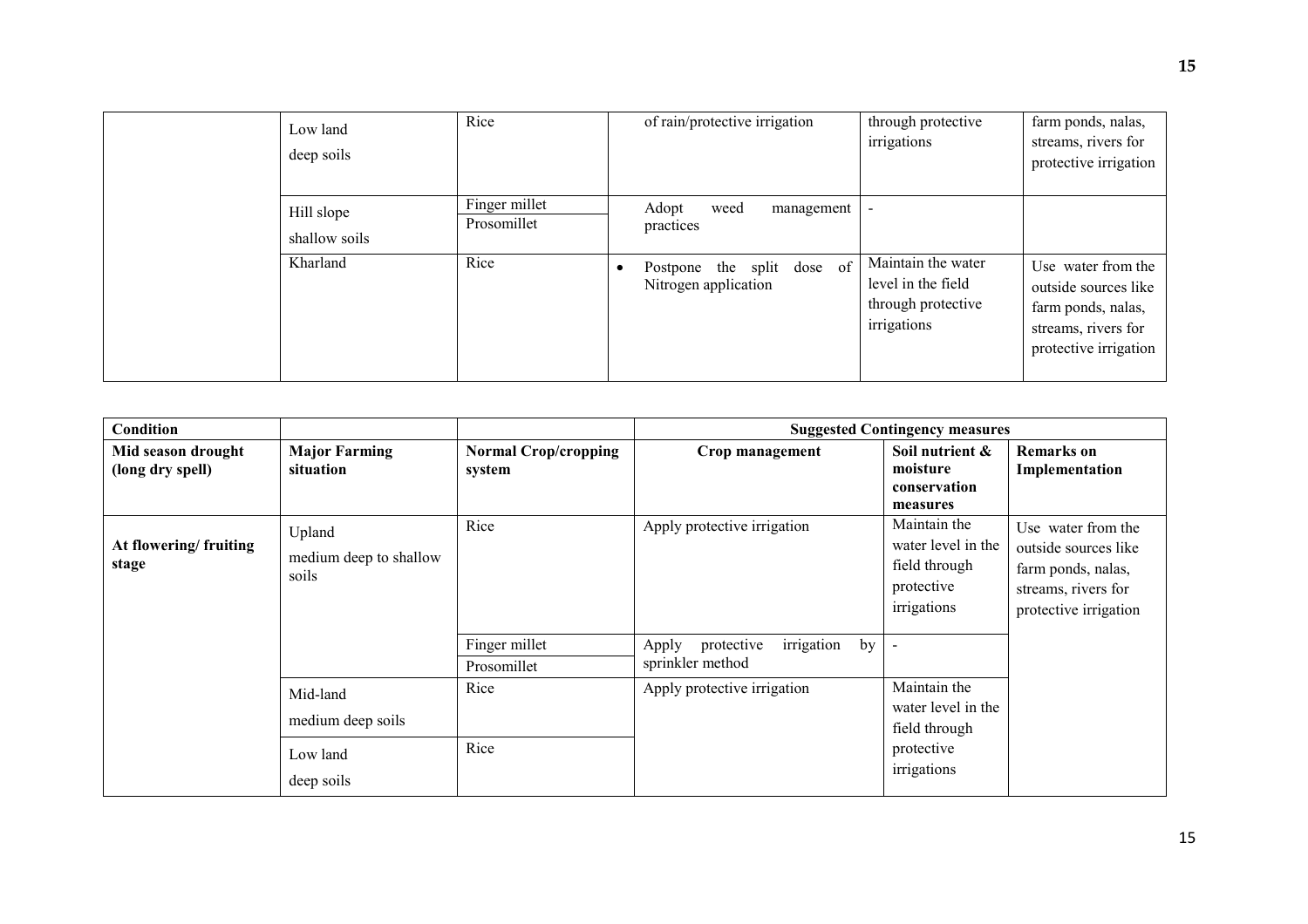| Hill slope<br>shallow soils | Finger millet<br>Prosomillet | irrigation<br>protective<br>Apply<br>by <sub>1</sub><br>sprinkler method |                                                                                                       |  |
|-----------------------------|------------------------------|--------------------------------------------------------------------------|-------------------------------------------------------------------------------------------------------|--|
| Kharland                    | Rice                         | Apply protective irrigation                                              | Maintain the<br>existing water<br>level in the field<br>for rice through<br>protective<br>irrigations |  |

| Condition                                                   |                                                         |                                       |                                                                                  | <b>Suggested Contingency measures</b>                                                                                                                                                                                                                                                         |                                                                                   |
|-------------------------------------------------------------|---------------------------------------------------------|---------------------------------------|----------------------------------------------------------------------------------|-----------------------------------------------------------------------------------------------------------------------------------------------------------------------------------------------------------------------------------------------------------------------------------------------|-----------------------------------------------------------------------------------|
| <b>Terminal drought</b><br>(Early withdrawal of<br>monsoon) | <b>Major Farming</b><br>situation                       | <b>Normal Crop/cropping</b><br>system | Crop management                                                                  | Rabi crop planning                                                                                                                                                                                                                                                                            | <b>Remarks</b> on<br>Implementation                                               |
|                                                             | Upland<br>medium deep to shallow<br>soils               | Rice<br>Finger millet<br>Prosomillet  |                                                                                  | Cowpea, groundnut,<br>vegetables like okra, brinjal,<br>knolkhol, chilli, tomato,<br>leafy vegetables, onion,<br>melons and cucurbitaceous<br>crops in irrigated area                                                                                                                         | Source of Seed:<br>Maharashtra State<br>seed corporation and<br>other seed agency |
|                                                             | Mid-land<br>medium deep soils<br>Low land<br>deep soils | Rice<br>Rice                          | Protective irrigation<br>٠<br>Harvest<br>at<br>crop<br>physiological<br>maturity | Wal, cowpea, groundnut<br>vegetables like okra, brinjal,<br>knolkhol, chilli, tomato,<br>leafy vegetables, onion<br>melons, sweet potato and<br>cucurbitaceous vegetables,<br>corn, flower crops in<br>irrigated area, Under flood<br>(field to field) irrigation<br>go for rice cultivation. |                                                                                   |
|                                                             | Hill slope<br>shallow soils                             | Finger millet<br>Prosomillet          | Harvest<br>at<br>crop<br>physiological maturity                                  |                                                                                                                                                                                                                                                                                               |                                                                                   |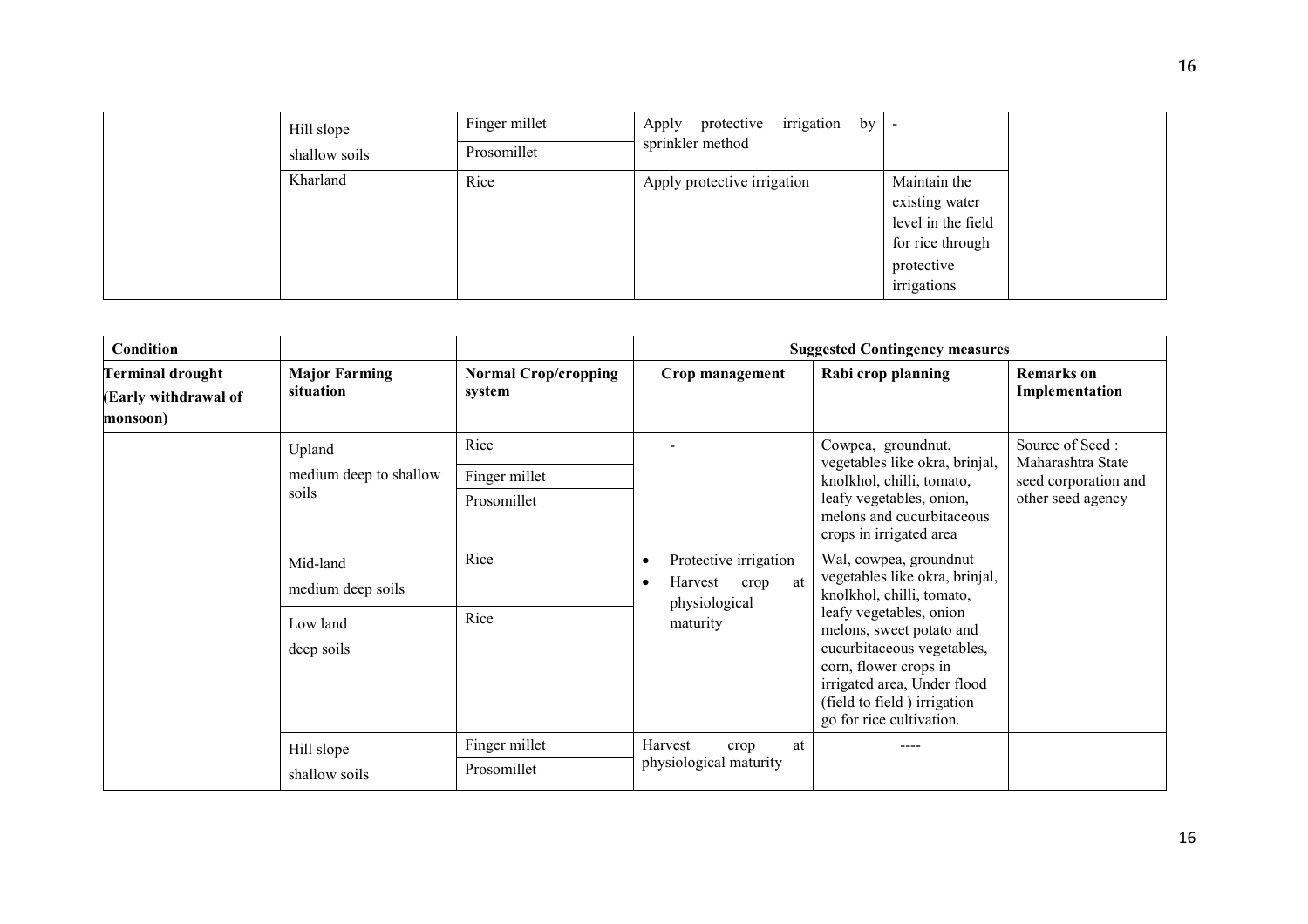| Kharland | Rice | Harvest<br>crop<br>at  | Suitable vegetable crops                                   |  |
|----------|------|------------------------|------------------------------------------------------------|--|
|          |      | physiological maturity | $\rightarrow$ $\rightarrow$<br>radish,<br>like sugar beet. |  |
|          |      |                        | spinach, etc.                                              |  |

#### 2.1.2Irrigated situation

| <b>Condition</b>                                             |                                                  |                                                        | <b>Suggested Contingency measures</b>                                                                                                                                                  |                                                                                         |                                                                                     |  |
|--------------------------------------------------------------|--------------------------------------------------|--------------------------------------------------------|----------------------------------------------------------------------------------------------------------------------------------------------------------------------------------------|-----------------------------------------------------------------------------------------|-------------------------------------------------------------------------------------|--|
|                                                              | <b>Major Farming</b><br>situation                | <b>Normal Crop/cropping system</b>                     | Change in crop/cropping<br>system                                                                                                                                                      | <b>Agronomic measures</b>                                                               | <b>Remarks</b> on<br>Implementation                                                 |  |
| Delayed release of<br>water in canals due<br>to low rainfall | Mid and low land<br>Medium deep to<br>deep soils | Rice (Rabi season)                                     | Early duration varieties (Karjat-<br>184, Karjat -3, Karjat -7) or<br>Grow short duration pulses viz.<br>(Var.<br>Konkan<br>Cowpea<br>Sadabahar),<br>under<br>controlled<br>irrigation | Dapog/mat technique of<br>nursery raising/ sowing<br>of sprouted seeds                  | Source of Seed<br>Maharashtra State<br>Seed corporation<br>and other seed<br>agency |  |
|                                                              |                                                  | Groundnut                                              | Short<br>Prefer<br>duration<br>bunch<br>varieties (Phule pragati, SB -XI,<br>TG - 26) or Grow short duration<br>pulses <i>viz</i> . Cowpea<br>(Var.<br>Konkan Sadabahar),              | of<br>If<br>other<br>source<br>irrigation is available sow<br>the crop as per schedule. |                                                                                     |  |
|                                                              |                                                  | Pulses (Wal, cowpea, green<br>gram)                    | No change                                                                                                                                                                              |                                                                                         |                                                                                     |  |
|                                                              |                                                  | Vegetables (Cucurbitaceous<br>crop, chilli, okra etc.) | No change                                                                                                                                                                              |                                                                                         |                                                                                     |  |
|                                                              |                                                  | Water melon                                            |                                                                                                                                                                                        | black<br>polythene<br>Use<br>mulch                                                      |                                                                                     |  |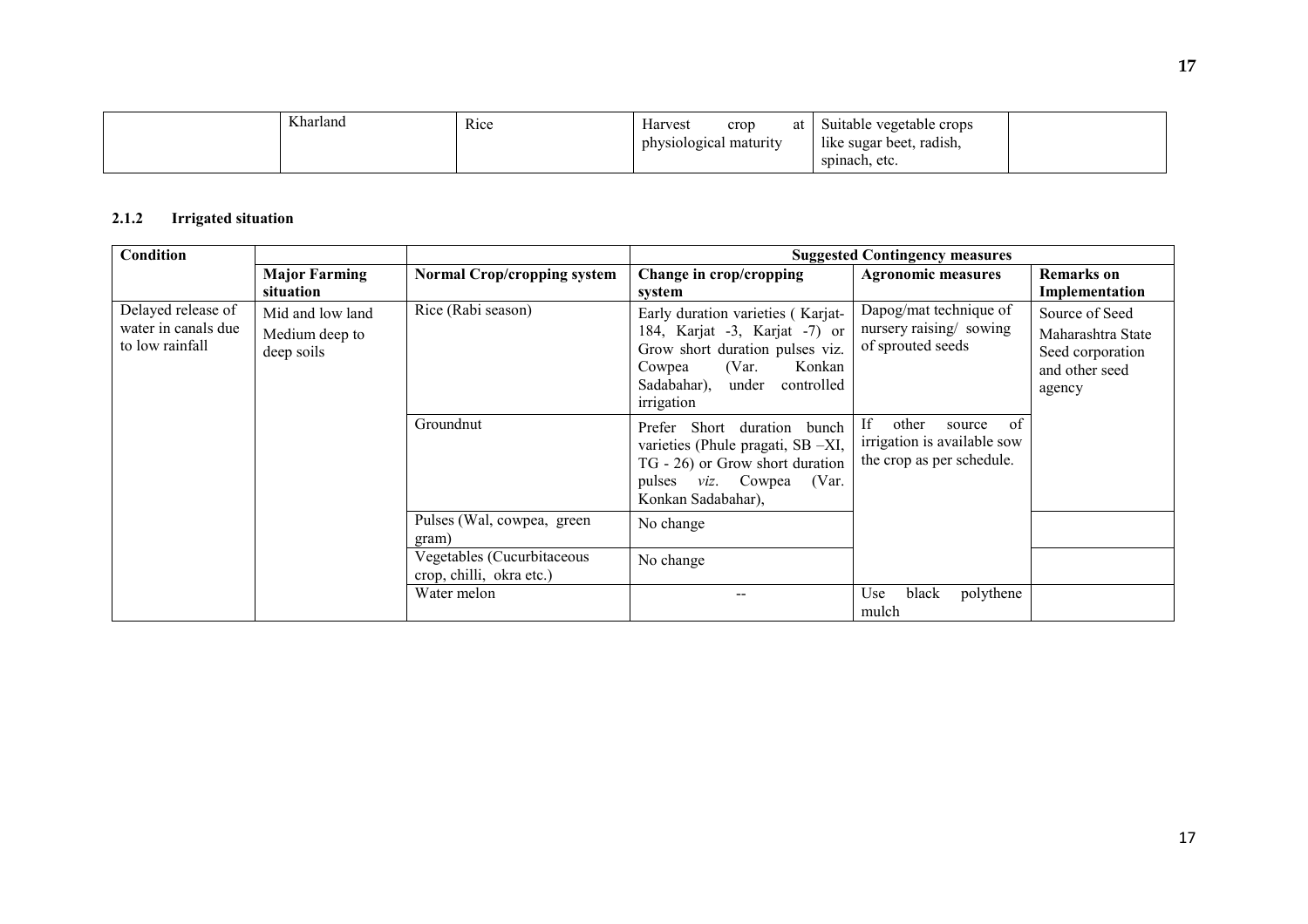| Condition                                                    |                                                  |                                                        |                                                                                                                                                                                        | <b>Suggested Contingency measures</b> |                              |
|--------------------------------------------------------------|--------------------------------------------------|--------------------------------------------------------|----------------------------------------------------------------------------------------------------------------------------------------------------------------------------------------|---------------------------------------|------------------------------|
|                                                              | <b>Major Farming</b><br>situation                | <b>Normal Crop/cropping system</b>                     | Change in crop/cropping<br>system                                                                                                                                                      | <b>Agronomic measures</b>             | Remarks on<br>Implementation |
| Limited release of<br>water in canals due<br>to low rainfall | Mid and low land<br>Medium deep to<br>deep soils | Rice (Rabi season)                                     | Grow ground nut crop (Phule<br>pragati, SB $-XI$ , TG $-26$ ) or<br>Grow short duration pulses viz.<br>(Var.<br>Konkan<br>Cowpea<br>Sadabahar), Lab<br>lab bean<br>(Konkan wal no. 1). | $\sim$                                |                              |
|                                                              |                                                  | Groundnut                                              | Early duration varieties (Phule<br>pragati, SB $-XI$ , TG $-26$ )                                                                                                                      | Protective irrigations                |                              |
|                                                              |                                                  | Pulses (Wal, Cowpea, Green<br>gram)                    | No change                                                                                                                                                                              |                                       |                              |
|                                                              |                                                  | Vegetables (Cucurbitaceous<br>crop, Chilli, Okra etc.) | Leafy vegetables, Early duration<br>pulse crops like cowpea, green                                                                                                                     |                                       |                              |
|                                                              |                                                  | Water melon                                            | gram, horse gram                                                                                                                                                                       |                                       |                              |

| Condition                                                                                                                                  |                                   |                                                                    |                                                                  | <b>Suggested Contingency measures</b>    |                                     |
|--------------------------------------------------------------------------------------------------------------------------------------------|-----------------------------------|--------------------------------------------------------------------|------------------------------------------------------------------|------------------------------------------|-------------------------------------|
|                                                                                                                                            | <b>Major Farming</b><br>situation | <b>Normal Crop/cropping</b><br>system                              | Change in crop/cropping<br>system                                | <b>Agronomic measures</b>                | <b>Remarks</b> on<br>Implementation |
| Non release of<br>Mid and low land<br>water in canals<br>Medium deep to<br>under delayed<br>deep soils<br>onset of monsoon<br>in catchment |                                   | Rice (Rabi season)                                                 | Wal (lablab bean), horse gram,<br>black gram, green gram, bengal | Minimum tillage and<br>sowing of seed by |                                     |
|                                                                                                                                            | Groundnut                         | gram,, cowpea, sesamum and                                         | dibbling, relay cropping                                         |                                          |                                     |
|                                                                                                                                            |                                   | Wal (Lablab bean)                                                  | mustard on residual moisture.                                    |                                          |                                     |
|                                                                                                                                            |                                   | Pulses (Cowpea, Horsegram,<br>Greengram, Bengalgram, Pea<br>etc.   |                                                                  |                                          |                                     |
|                                                                                                                                            |                                   | Vegetables (Cucurbitaceous<br>crop, Chilli, Capsicum, Okra<br>etc. |                                                                  |                                          |                                     |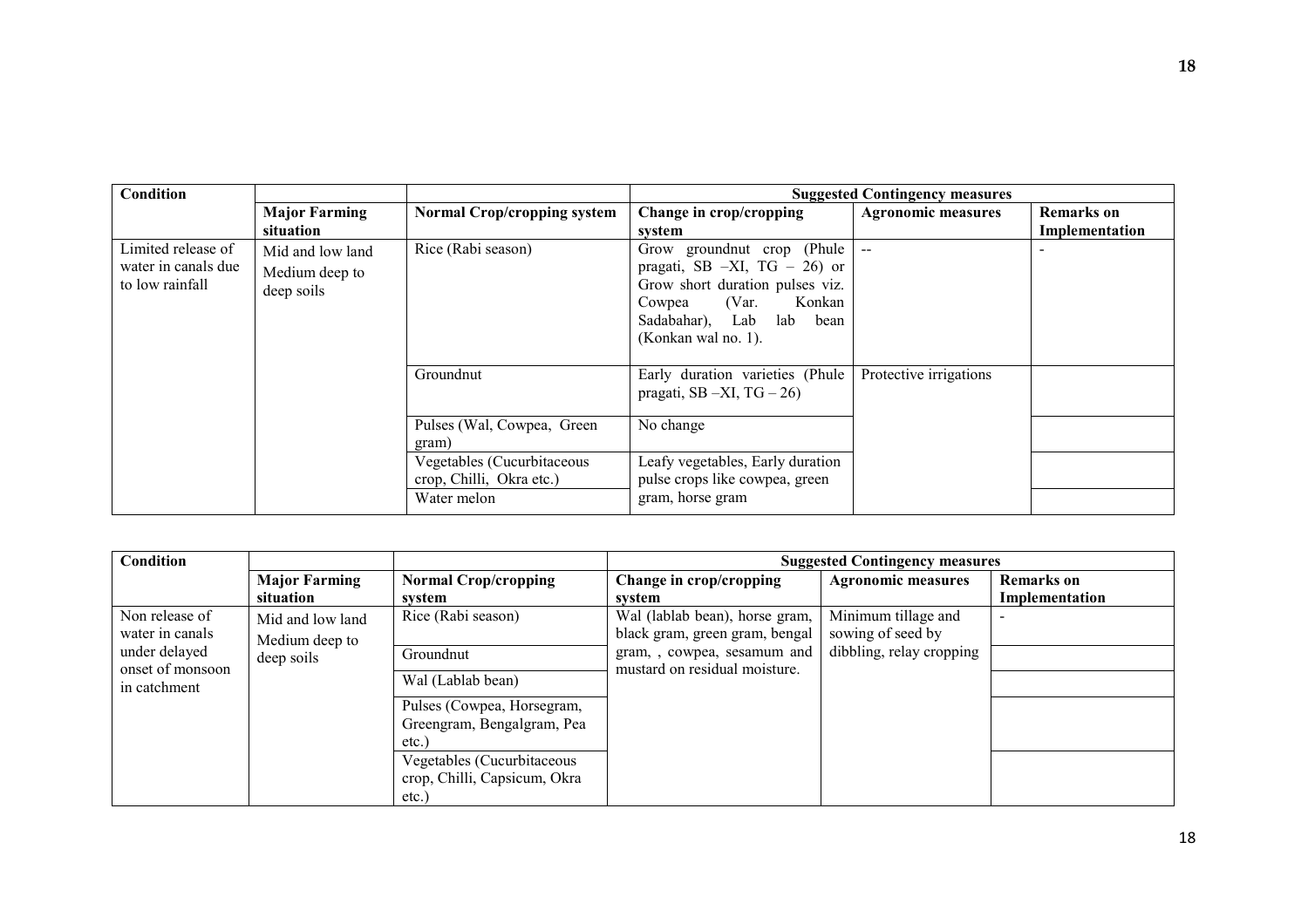| $\cap$ ondition |                      |                      | <b>Suggested Contingency measures</b> |                    |                   |  |
|-----------------|----------------------|----------------------|---------------------------------------|--------------------|-------------------|--|
|                 | <b>Major Farming</b> | Normal Crop/cropping | Change in crop/cropping               | Agronomic measures | <b>Remarks</b> on |  |
|                 | situation            | svstem               | system                                |                    | Implementation    |  |
|                 |                      | Water melon          |                                       |                    |                   |  |

| Condition                                                                            |                                   |                                                        |                                                                                                                                                     | <b>Suggested Contingency measures</b> |                                     |
|--------------------------------------------------------------------------------------|-----------------------------------|--------------------------------------------------------|-----------------------------------------------------------------------------------------------------------------------------------------------------|---------------------------------------|-------------------------------------|
|                                                                                      | <b>Major Farming</b><br>situation | <b>Normal Crop/cropping system</b>                     | Change in crop/cropping<br>system                                                                                                                   | <b>Agronomic measures</b>             | <b>Remarks</b> on<br>Implementation |
| Lack of inflows<br>into tanks due to<br>Medium deep to<br>insufficient<br>deep soils | Mid and low land                  | Rice (Rabi season)                                     | Wal (lablab bean), horse gram,<br>sowing of seed by<br>black gram, greengram, bengal<br>gram,, cowpea, sesamum and<br>mustard on residual moisture. | Minimum tillage and                   |                                     |
|                                                                                      |                                   | Groundnut                                              |                                                                                                                                                     | dibbling, relay cropping              |                                     |
| /delayed onset of<br>monsoon                                                         |                                   | Wal                                                    |                                                                                                                                                     |                                       |                                     |
|                                                                                      |                                   | Pulses (Cowpea, Horsegram,<br>Green gram)              |                                                                                                                                                     |                                       |                                     |
|                                                                                      |                                   | Vegetables (Cucurbitaceous<br>crop, chilli, okra etc.) |                                                                                                                                                     |                                       |                                     |
|                                                                                      |                                   | Water melon                                            |                                                                                                                                                     |                                       |                                     |

| <b>Condition</b>            |                                                  |                                           | <b>Suggested Contingency measures</b> |                           |                              |
|-----------------------------|--------------------------------------------------|-------------------------------------------|---------------------------------------|---------------------------|------------------------------|
|                             | <b>Major Farming</b><br>situation                | <b>Normal Crop/cropping system</b>        | Change in crop/cropping<br>system     | <b>Agronomic measures</b> | Remarks on<br>Implementation |
| Insufficient<br>groundwater | Mid and low land<br>Medium deep to<br>deep soils | Rice (Rabi season)                        | Not applicable                        |                           |                              |
| recharge due to low         |                                                  | Groundnut                                 |                                       |                           |                              |
| rainfall                    |                                                  | Wal                                       |                                       |                           |                              |
|                             |                                                  | Pulses (Cowpea, Horsegram,<br>Green gram) |                                       |                           |                              |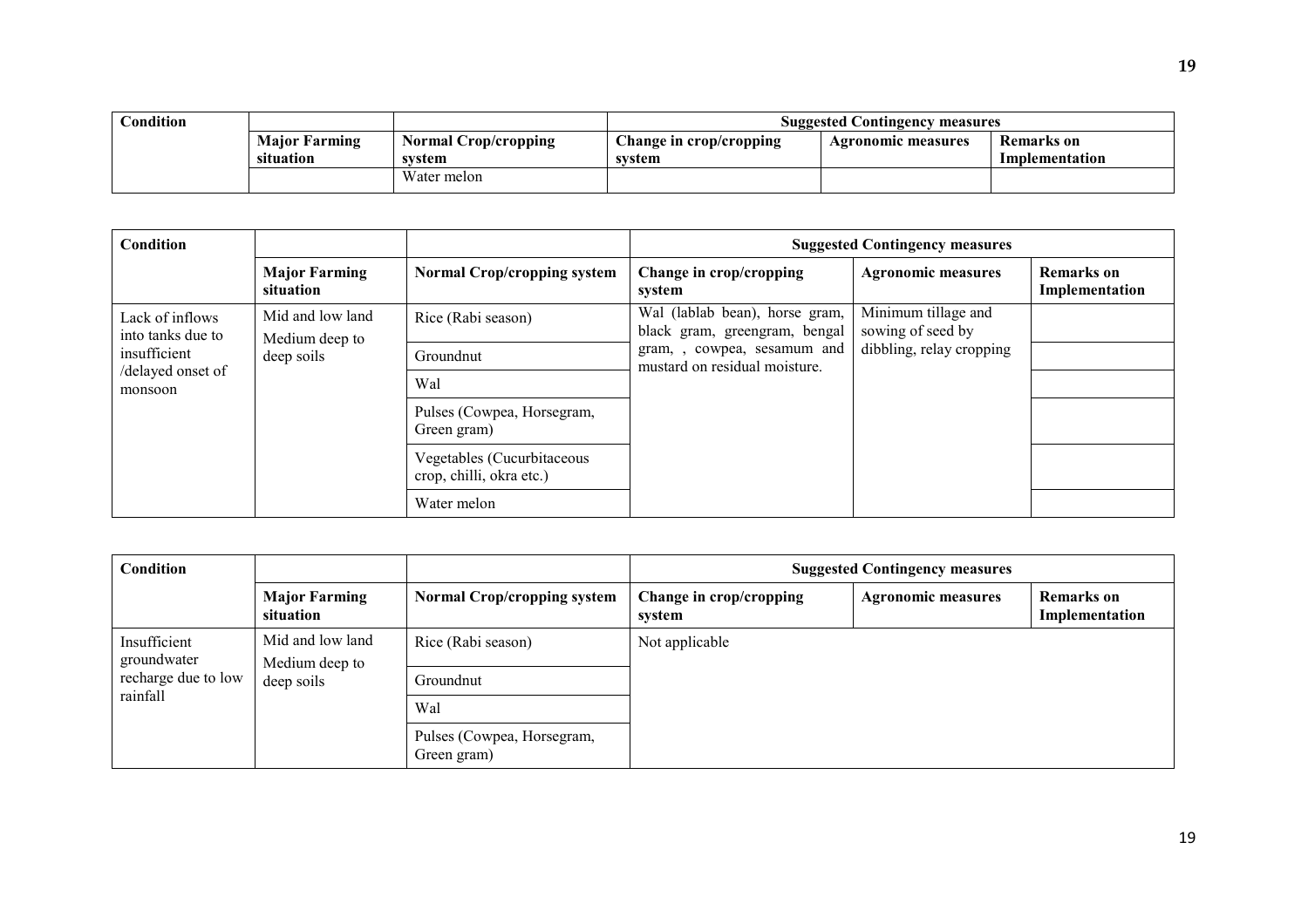| Condition                        |                                   |                                                        | <b>Suggested Contingency measures</b> |                           |                              |
|----------------------------------|-----------------------------------|--------------------------------------------------------|---------------------------------------|---------------------------|------------------------------|
|                                  | <b>Major Farming</b><br>situation | <b>Normal Crop/cropping system</b>                     | Change in crop/cropping<br>system     | <b>Agronomic measures</b> | Remarks on<br>Implementation |
|                                  |                                   | Vegetables (Cucurbitaceous<br>crop, chilli, okra etc.) |                                       |                           |                              |
|                                  |                                   | Water melon                                            |                                       |                           |                              |
| Any other condition<br>(specify) |                                   | ----                                                   | ----                                  | ----                      | ----                         |

2.2 Unusual rains (untimely, unseasonal etc) (for both rainfed and irrigated situations)

| Condition                                                               | <b>Suggested contingency measure</b> |                        |                                                                |                                                                                                                    |  |
|-------------------------------------------------------------------------|--------------------------------------|------------------------|----------------------------------------------------------------|--------------------------------------------------------------------------------------------------------------------|--|
| Continuous high rainfall in a<br>short span leading to water<br>logging | <b>Vegetative stage</b>              | <b>Flowering stage</b> | Crop maturity stage                                            | Post harvest                                                                                                       |  |
| Rice                                                                    |                                      | ----                   | Drain out water and harvest the crop<br>before lodging         | Immediate threshing and<br>drying in shed<br>Mixing with saw dust 5<br>kg/100 kg rice.<br>3% salt water treatment. |  |
| Fingermillet                                                            | $\overline{\phantom{a}}$             | ۰                      | Harvest the crop before lodging                                | Immediate threshing and<br>drying in shed                                                                          |  |
| Groundnut                                                               | Drain out excess water               | Drain out excess water | Drain out water and harvest at<br>physiological maturity stage | Separate pods immediately<br>and dry in shed                                                                       |  |
| Blackgram                                                               |                                      | ۰                      | Harvest at physiological maturity stage                        | Immediate threshing and<br>drying in shed                                                                          |  |
| Horticulture                                                            |                                      |                        |                                                                |                                                                                                                    |  |
| Cucurbitaceous crop                                                     | Drain out excess water               | Drain out excess water | Drain out excess water                                         | -                                                                                                                  |  |
| Solanaceous crop                                                        | $-do-$                               | $-do-$                 | $-do-$                                                         |                                                                                                                    |  |
| Mango                                                                   | If heavy rainfall is occur           |                        |                                                                |                                                                                                                    |  |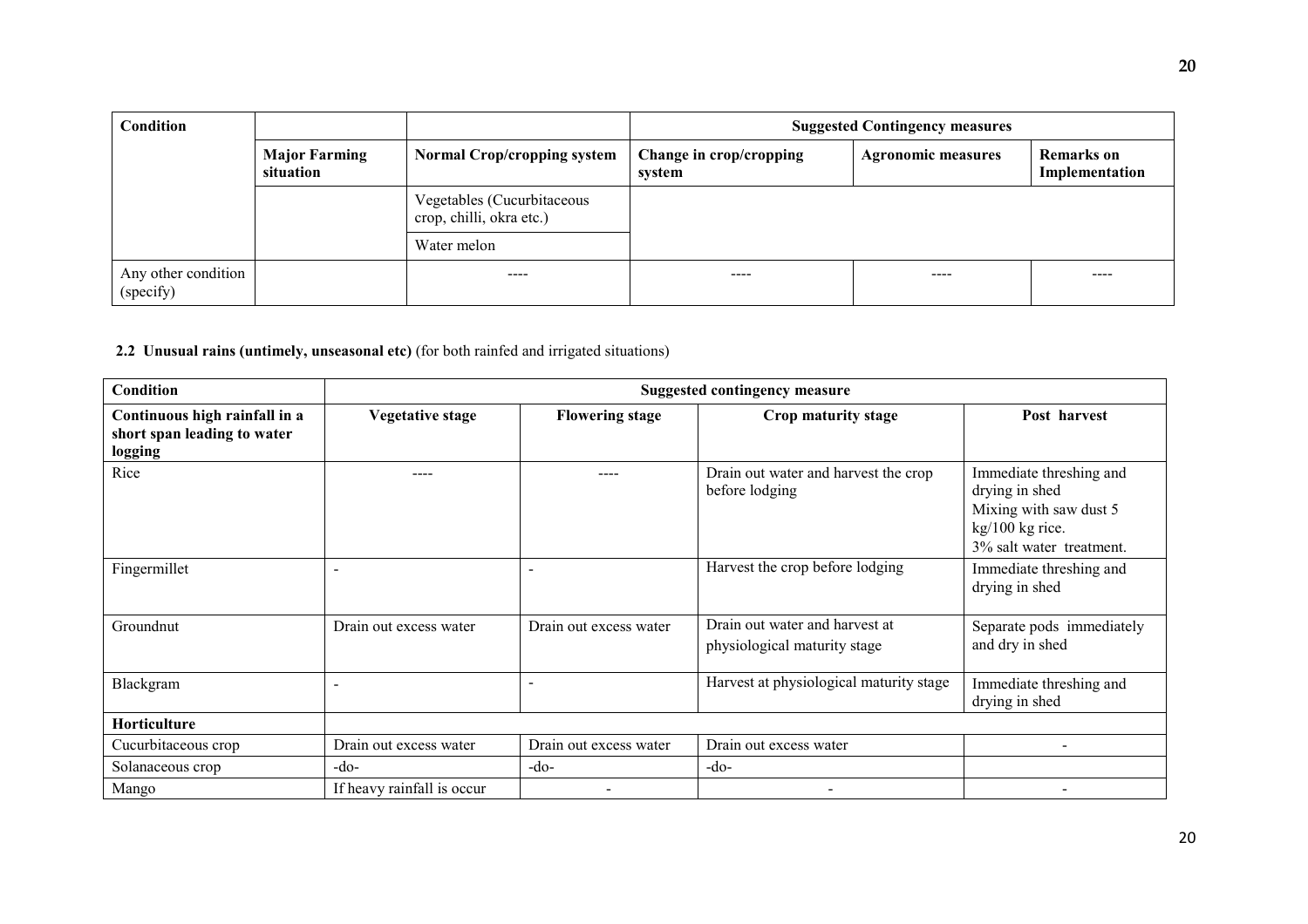|        | during $15^{th}$ July to $15^{th}$ Aug. |                        |                        |                        |
|--------|-----------------------------------------|------------------------|------------------------|------------------------|
|        | postpone Paclabutrazol                  |                        |                        |                        |
|        | application till congenial              |                        |                        |                        |
|        | condition arrives to induce             |                        |                        |                        |
|        | flowering (Dose of                      |                        |                        |                        |
|        | Paclabutrazol $\omega$ of 0.75 g/       |                        |                        |                        |
|        | a.i. per meter average                  |                        |                        |                        |
|        | canopy diameter)                        |                        |                        |                        |
| Banana | Drain out excess water                  | Drain out excess water | Drain out excess water | Drain out excess water |

| Heavy rainfall with high speed<br>winds in a short span |                                                                                                                  |                        |                                                                                                      |                                              |
|---------------------------------------------------------|------------------------------------------------------------------------------------------------------------------|------------------------|------------------------------------------------------------------------------------------------------|----------------------------------------------|
| Rice                                                    |                                                                                                                  |                        | Drain out water and harvest the crop<br>immediately if lodging takes place/<br>harvest panicles only | Immediate threshing and<br>dryi ng in shed   |
| Fingermillet                                            | $\sim$                                                                                                           |                        | Harvest the crop before lodging                                                                      | Immediate threshing and<br>drying in shed    |
| Groundnut                                               | Drain out excess water                                                                                           | Drain out excess water | Drain out water and harvest at<br>physiological maturity stage                                       | Separate pods immediately<br>and dry in shed |
| Blackgram                                               | Drain out excess water                                                                                           | Drain out excess water | $-do-$                                                                                               | Immediate threshing and<br>drying in shed    |
| Horticulture                                            |                                                                                                                  |                        |                                                                                                      |                                              |
| Cucurbitaceous crop                                     | Drain out excess water                                                                                           | Drain out excess water | Drain out excess water                                                                               |                                              |
| Solanaceous crop                                        | $-do-$                                                                                                           | $-do-$                 | $-do-$                                                                                               |                                              |
| Mango                                                   | Prune the broken branches<br>and apply Carbaryl (50WP)<br>mixed with Bordeaux paste<br>on cut surface and trunk. |                        |                                                                                                      |                                              |
| Cashew                                                  | Prune the broken branches<br>and apply Carbaryl (50WP)<br>mixed with Bordeaux paste<br>on cut surface and trunk. |                        |                                                                                                      |                                              |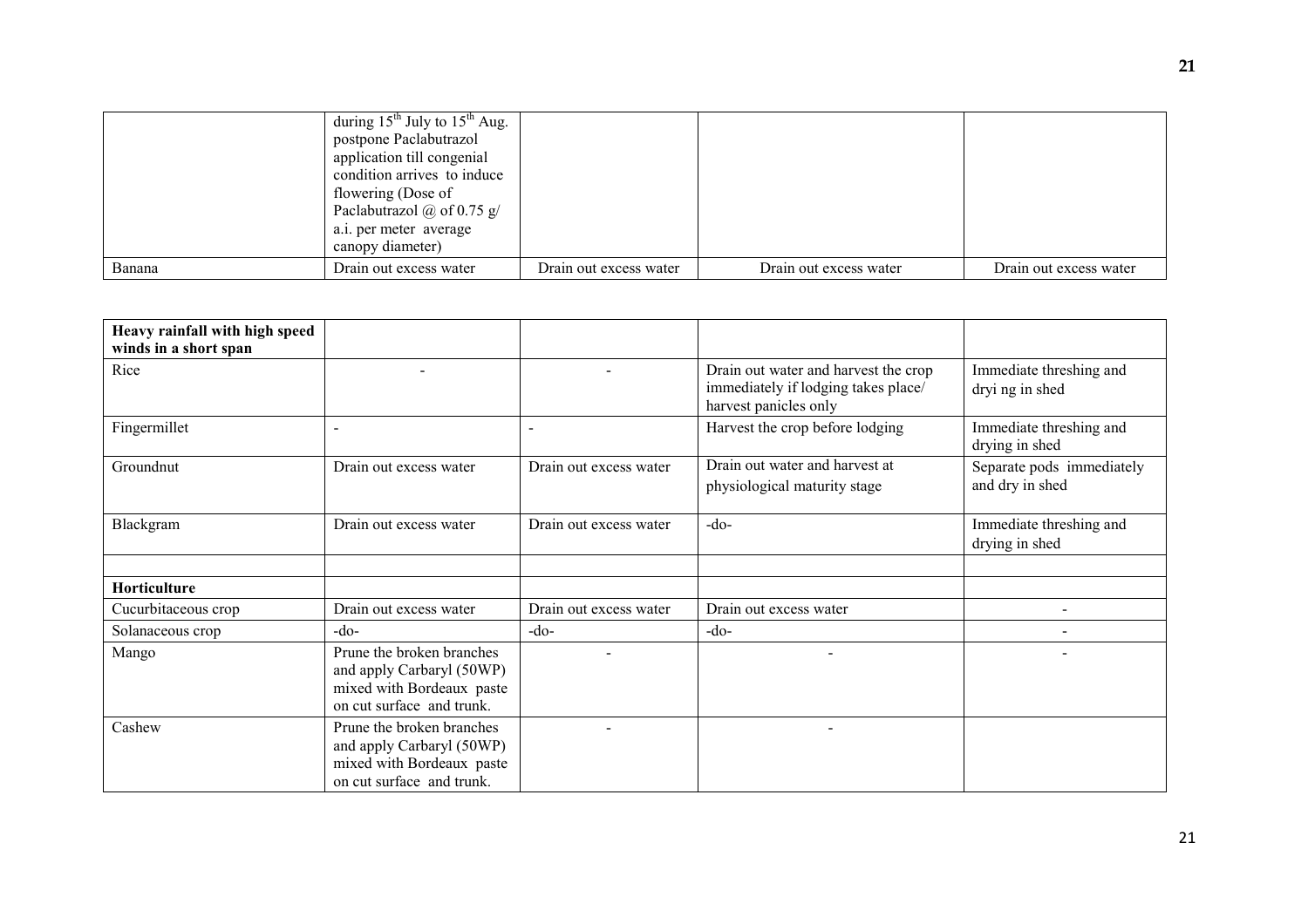| <b>D</b><br>Banana | wate<br>$\alpha v \alpha \alpha$<br>rain<br>-011<br><b>EXCESS</b> |  |  |
|--------------------|-------------------------------------------------------------------|--|--|
|                    | lodging<br>. .<br>avoid<br>.aking<br><br>. .                      |  |  |

| Outbreak of pests and diseases<br>due to unseasonal rains |                                                                                                                               |                                                                                                                            |                                             |                                                                                                       |
|-----------------------------------------------------------|-------------------------------------------------------------------------------------------------------------------------------|----------------------------------------------------------------------------------------------------------------------------|---------------------------------------------|-------------------------------------------------------------------------------------------------------|
| Rice                                                      | Spraying of Carbendazim<br>$0.1\%$ or Copper oxy<br>chloride $0.25%$ or<br>tricyclazole 0.1% to control<br>blast disease      | Spraying of Carbendazim<br>0.1% or Copper oxy<br>chloride $0.25%$ or<br>tricyclazole 0.1% to<br>control blast disease      |                                             |                                                                                                       |
| Fingermillet                                              |                                                                                                                               |                                                                                                                            |                                             |                                                                                                       |
| Groundnut                                                 | Spraying with carbendazim<br>0.1% or Propiconazole 0.1%<br>or Tridemorph 0.1% to<br>control early and late leaf<br>spot       | Spraying with<br>carbendazim 0.1% or<br>Propiconazole 0.1% or<br>Tridemorph 0.1% to<br>control early and late<br>leaf spot |                                             |                                                                                                       |
| Horticulture                                              |                                                                                                                               |                                                                                                                            |                                             |                                                                                                       |
| Cucurbitaceous crop                                       | $---$                                                                                                                         | ----                                                                                                                       | Install rakshak I trap to control fruit fly | ----                                                                                                  |
| Solanecious crop                                          | $---$                                                                                                                         | $---$                                                                                                                      |                                             |                                                                                                       |
| Mango                                                     | Take 2 sprays at 15 days<br>interval of Phosalone 0.05%<br>and carbaryl 0.2 % for<br>control of mango hopper,<br>shoot borer. | $\blacksquare$                                                                                                             | Install Rakshak I trap to control fruit fly | Dipping fruits in $0.05\%$<br>carbendazim for 10 min. after<br>harvest to control post<br>harvest rot |
| Cashew                                                    | Spay with carbaryl 0.2 %<br>after the rains to control tea<br>mosquito bug.                                                   |                                                                                                                            |                                             |                                                                                                       |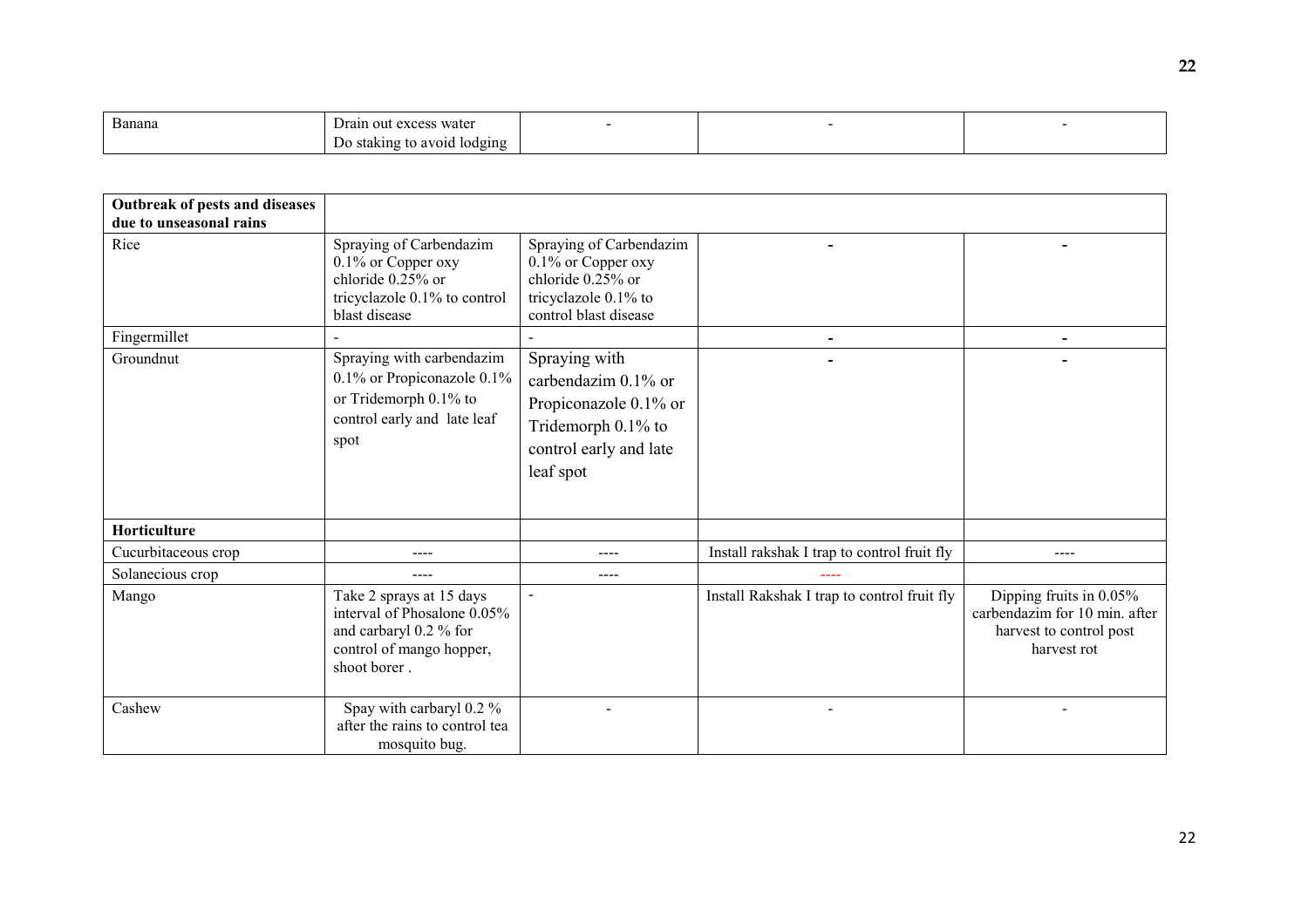| Arecanut                      | ---- | Spraying with 1%          | ---- | ---- |
|-------------------------------|------|---------------------------|------|------|
|                               |      | Bordeaux mixture or       |      |      |
|                               |      | $0.37\%$ copper           |      |      |
|                               |      | oxychloride or root       |      |      |
|                               |      | feeding four times at     |      |      |
|                               |      | monthly intetvals (June   |      |      |
|                               |      | to sept.) with fosetyl AL |      |      |
|                               |      | 0.3% to control kolerog   |      |      |
|                               |      |                           |      |      |
| Sapota                        | ---- |                           |      |      |
| $\sim$ $\sim$<br>$\mathbf{r}$ |      |                           |      |      |

### 2.3 Floods

| Condition                                      | <b>Suggested contingency measure</b>                                                |                         |                           |                                                                                            |  |
|------------------------------------------------|-------------------------------------------------------------------------------------|-------------------------|---------------------------|--------------------------------------------------------------------------------------------|--|
| Transient water logging/<br>partial inundation | Seedling / nursery stage                                                            | <b>Vegetative stage</b> | <b>Reproductive stage</b> | At harvest                                                                                 |  |
| Rice                                           | Resowing of nursery by using<br>Dapog/mat nursery/sprouted seed<br>sowing technique | Drain out excess water  | Drain out excess water    | Immediate harvesting/harvest panicle<br>only and immediate threshing and<br>drying in shed |  |
| Fingermillet                                   | Not applicable                                                                      |                         |                           |                                                                                            |  |
| Groundnut                                      |                                                                                     |                         |                           |                                                                                            |  |
| Blackgram                                      |                                                                                     |                         |                           |                                                                                            |  |
| <b>Horticulture (Vegetables)</b>               |                                                                                     |                         |                           |                                                                                            |  |
| Cucurbitaceous crop                            | Resowing                                                                            | Drain out excess water  | Drain out excess water    | $\overline{\phantom{a}}$                                                                   |  |
| Solanaceous crop                               | Resowing /Replanting of seedlings                                                   | $-do-$                  | $-do-$                    |                                                                                            |  |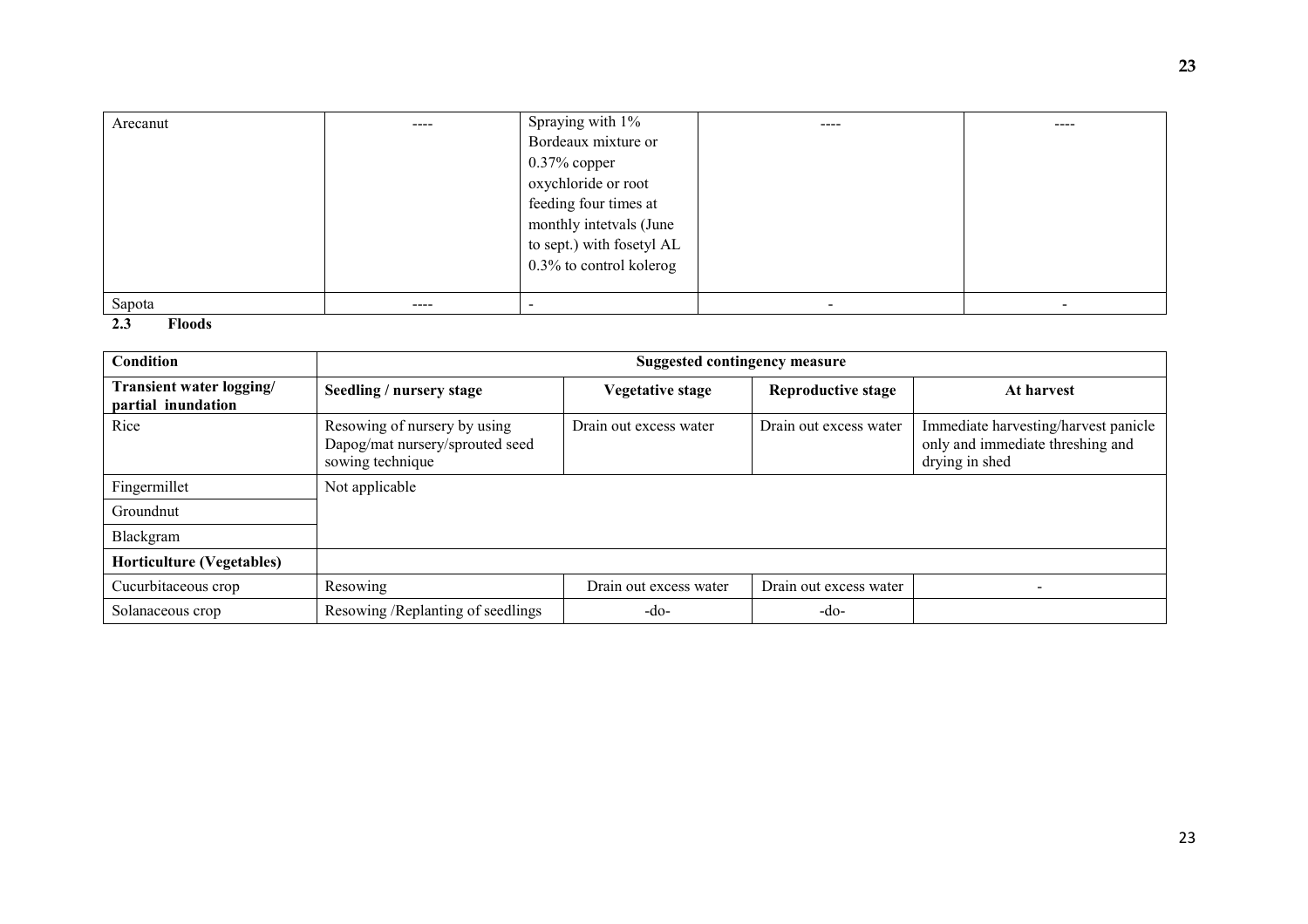| Continuous submergence<br>for more than 2 days |                                                                                     |                                                                                                                    |                        |                                                                                         |
|------------------------------------------------|-------------------------------------------------------------------------------------|--------------------------------------------------------------------------------------------------------------------|------------------------|-----------------------------------------------------------------------------------------|
| Rice                                           | Resowing of nursery by using<br>Dapog/mat nursery/sprouted seed<br>sowing technique | Drain out excess water<br>$\bullet$<br>25 kg N/ha<br>Apply<br>$\bullet$<br>draining<br>of<br>after<br>excess water | Drain out excess water | Immediate harvesting/harvest panicle<br>only and immediate threshing and<br>dry in shed |
| Fingermillet                                   | Not applicable                                                                      |                                                                                                                    |                        |                                                                                         |
| Groundnut                                      |                                                                                     |                                                                                                                    |                        |                                                                                         |
| Black gram                                     |                                                                                     |                                                                                                                    |                        |                                                                                         |
| <b>Horticulture (Vegetables)</b>               |                                                                                     |                                                                                                                    |                        |                                                                                         |
| Cucurbitaceous crop                            | Resowing of seeds                                                                   | Drain out excess water                                                                                             | Drain out excess water |                                                                                         |
| Solanaceous crop                               | Resowing of seeds/Replanting of<br>seedlings                                        | Drain out excess water                                                                                             | Drain out excess water |                                                                                         |

| Sea water intrusion              |                                                                                |  |  |  |  |
|----------------------------------|--------------------------------------------------------------------------------|--|--|--|--|
| Rice                             | Strengthening of creek bund and sea wall to prevent sea water intrusion        |  |  |  |  |
|                                  | Drain out sea water, Irrigate the affected area with fresh water and drain out |  |  |  |  |
| Fingermillet                     | Not applicable                                                                 |  |  |  |  |
| Groundnut                        |                                                                                |  |  |  |  |
| Blackgram                        |                                                                                |  |  |  |  |
| <b>Horticulture (Vegetables)</b> |                                                                                |  |  |  |  |
| Cucurbitaceous crop              |                                                                                |  |  |  |  |
| Solanaceous crop                 |                                                                                |  |  |  |  |
| Coconut                          | Strengthening of creek bund and sea wall to prevent sea water intrusion        |  |  |  |  |
|                                  | Drain out sea water, Irrigate the affected area with fresh water and drain out |  |  |  |  |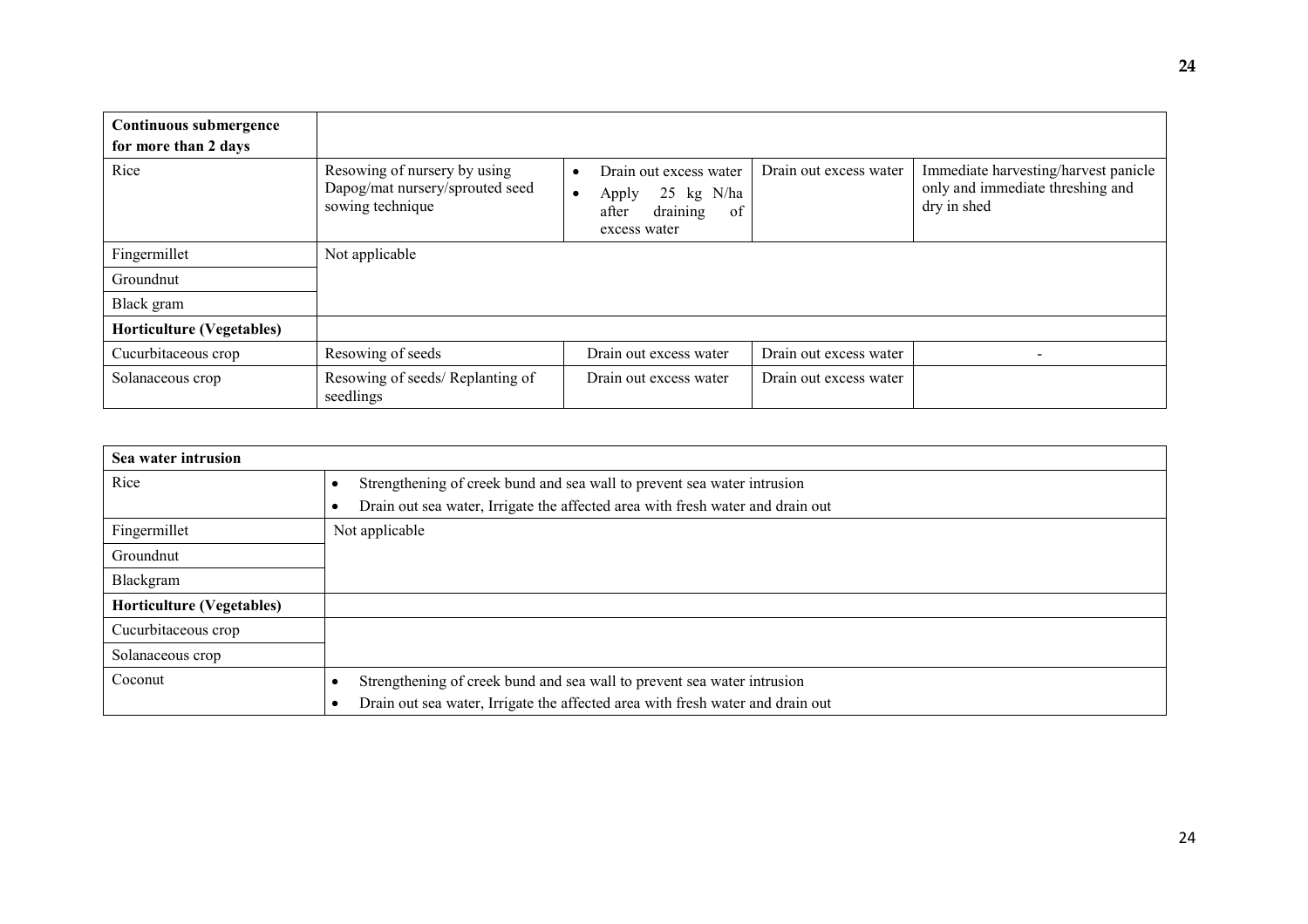## 2.4 Extreme events: Heat wave / Cold wave/Frost/ Hailstorm /Cyclone

| <b>Extreme event type</b> | Suggested contingency measure <sup>r</sup>                    |                                                 |                                                                                                                                               |                                                                                                                   |
|---------------------------|---------------------------------------------------------------|-------------------------------------------------|-----------------------------------------------------------------------------------------------------------------------------------------------|-------------------------------------------------------------------------------------------------------------------|
|                           | Seedling / nursery stage                                      | <b>Vegetative stage</b>                         | <b>Reproductive stage</b>                                                                                                                     | At harvest                                                                                                        |
| <b>Heat Wave</b>          |                                                               |                                                 |                                                                                                                                               |                                                                                                                   |
| Mango                     | Cover with shade net /Protective<br>irrigation<br>Water spray | Water spray/ 1% Potassium<br>nitrate spray      | Collect and destroy dropped fruits                                                                                                            | Collect dropped fruits                                                                                            |
| Cashew                    | $-do$                                                         | Protective irrigation                           | Protective irrigation                                                                                                                         | ----                                                                                                              |
| Coconut                   | $-do$                                                         | ----                                            | $---$                                                                                                                                         | ----                                                                                                              |
| Arecanut                  | $-do-$                                                        | ----                                            | $---$                                                                                                                                         | ----                                                                                                              |
| <b>Cold wave</b>          |                                                               |                                                 | <b>NA</b>                                                                                                                                     |                                                                                                                   |
| Frost                     |                                                               |                                                 | <b>NA</b>                                                                                                                                     |                                                                                                                   |
| <b>Hailstorm</b>          |                                                               |                                                 |                                                                                                                                               |                                                                                                                   |
| Mango                     | $\sim$                                                        | $\overline{\phantom{a}}$                        | Collect and destroy the fallen fruit<br>to avoid the further built-up of<br>pest and disease innoculum                                        | Collect the fallen fruit to avoid<br>the further built-up of pest and<br>disease innculum                         |
| Cyclone                   |                                                               |                                                 |                                                                                                                                               |                                                                                                                   |
| Mango                     | Staking the young seedling/grafts                             | Proper pruning of damaged<br>or broken branches | Proper pruning of damaged or<br>broken branches<br>Collect dropped fruits and use<br>$\bullet$<br>for further processing<br>wherever physible | Proper pruning of damage<br>$\bullet$<br>or broken branches<br>Collect and destroy<br>$\bullet$<br>dropped fruits |
| Cashew                    | Staking the young seedling/grafts                             | Proper pruning of damaged<br>or broken branches | Proper pruning of damage or<br>broken branches<br>Collect fallen tender nuts<br>$\bullet$<br>market it.                                       | Proper pruning of damage<br>$\bullet$<br>or broken branches<br>Collect fallen nuts and<br>$\bullet$<br>store      |
| Coconut                   | Support the young seedling                                    | ----                                            | Collect fallen tender nuts market<br>them                                                                                                     | Collect fallen tender nuts<br>market them                                                                         |
| Arecanut                  | Support the young seedling                                    |                                                 | Collect fallen tender nuts market<br>them                                                                                                     | Collect fallen tender nuts<br>market them.                                                                        |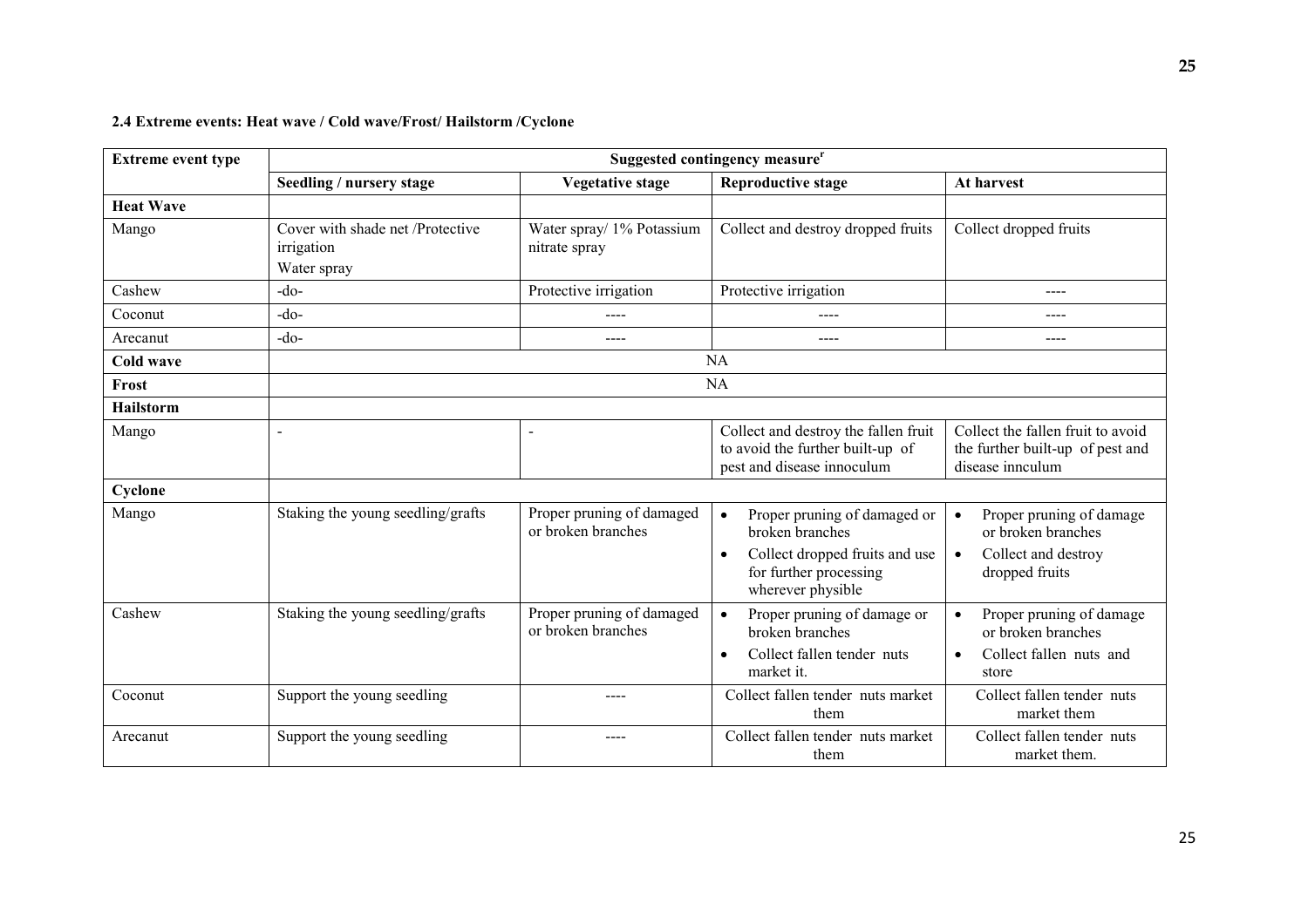#### 2.5Contingent strategies for Livestock, Poultry & Fisheries

#### 2.5.1Livestock

|                                    | <b>Suggested contingency measures</b>                                                                                                                                                                                                                                                                                                                                                                                                                                                                                                                                                                                                                                                                                                                                                                                                                                                                                                                                                                                                                                                                                                                                                                                                                                                                                                                                                                                                                                                                                                   |                                                                                                                                                                                                                                                                                                                                                                                                                                                                                                                                                                                                                                                                                                                                                                                                                                                                                                                                                                                                                                           |                                                                                                                                                                                                                                                                                                                                                                                                                                                                                                                                                                                                                                                                                                                |  |  |  |
|------------------------------------|-----------------------------------------------------------------------------------------------------------------------------------------------------------------------------------------------------------------------------------------------------------------------------------------------------------------------------------------------------------------------------------------------------------------------------------------------------------------------------------------------------------------------------------------------------------------------------------------------------------------------------------------------------------------------------------------------------------------------------------------------------------------------------------------------------------------------------------------------------------------------------------------------------------------------------------------------------------------------------------------------------------------------------------------------------------------------------------------------------------------------------------------------------------------------------------------------------------------------------------------------------------------------------------------------------------------------------------------------------------------------------------------------------------------------------------------------------------------------------------------------------------------------------------------|-------------------------------------------------------------------------------------------------------------------------------------------------------------------------------------------------------------------------------------------------------------------------------------------------------------------------------------------------------------------------------------------------------------------------------------------------------------------------------------------------------------------------------------------------------------------------------------------------------------------------------------------------------------------------------------------------------------------------------------------------------------------------------------------------------------------------------------------------------------------------------------------------------------------------------------------------------------------------------------------------------------------------------------------|----------------------------------------------------------------------------------------------------------------------------------------------------------------------------------------------------------------------------------------------------------------------------------------------------------------------------------------------------------------------------------------------------------------------------------------------------------------------------------------------------------------------------------------------------------------------------------------------------------------------------------------------------------------------------------------------------------------|--|--|--|
| <b>Drought</b>                     | Before the event                                                                                                                                                                                                                                                                                                                                                                                                                                                                                                                                                                                                                                                                                                                                                                                                                                                                                                                                                                                                                                                                                                                                                                                                                                                                                                                                                                                                                                                                                                                        | During the event                                                                                                                                                                                                                                                                                                                                                                                                                                                                                                                                                                                                                                                                                                                                                                                                                                                                                                                                                                                                                          | After the event                                                                                                                                                                                                                                                                                                                                                                                                                                                                                                                                                                                                                                                                                                |  |  |  |
| Feed and<br>fodder<br>availability | Conservation of green fodder as silage dry fodder as hay<br>➤<br>in flush season for utilization in lean period<br>Dry fodder available should be processed i.e. Urea<br>treatment of crop residues to enhance their nutritive value.<br>For this inputs such as training of livestock owners,<br>material like urea, polythene sheet etc may be provided<br>free of cost to the livestock owners.<br>Judicial use of available feed resources by the livestock<br>owners.<br>Non conventional feed resources such as Neem seed<br>Cake/ Sal seed Meal/ Mango seed Kernels/ Babul pods etc<br>should be collected and stored.<br>Concentrate ingredients such as Grains, brans, chunnies $\&$<br>oilseed cakes, low grade grains, Govt. Godowns wastes,<br>grains unfit for human consumption etc. should be<br>procured for productive animals.<br>Urea molasses mineral blocks (UMMB) may be reserved<br>➤<br>with NDDB, Anand, Gujarat for emergency supply as<br>concentrate.<br>Sugarcane bagasse, cane tops and molasses form<br>➤<br>important byproducts. Sugarcane bagasse- is an important<br>feed resource for ruminants.<br>Tree leaves are easily available. Leaves of neem, mango,<br>banyan, pipal, babul, subabul, mahuva, etc. can be used as<br>green fodder. Tree leaves are good source of protein,<br>calcium, Vitamin A and hence should be reserved for<br>feeding during drought.<br>Cactus is primarily found in deserts hence it is easily<br>➤<br>available during scarcity also. As such it is not used for | Judicious use of feed resources<br>⋗<br>processed as per type of livestock<br>possessed by the livestock owners.<br>Distribution of fodder, UMMB<br>blocks, other feed resources stored in<br>the affected area to the livestock<br>owners as per the number and type of<br>livestock possessed.<br>Mineral supplementation - Mineral<br>mixture be provided for the<br>livestock@50 g/day/Anim.<br>Disposal/Transfer of the animals in<br>the area having feed resources<br>availability.<br>Concentrate feeding for productive<br>➤<br>minimum<br>animals<br>to<br>support<br>production & life saving of the<br>important animals.<br>Other non productive animals are to<br>be fed at subsistence level.<br>Use of food grains for biodisel and<br>distillaries should be stopped and the<br>grains be spared for productive<br>animals.<br><b>Bypass</b><br>protein<br>concentrate<br>ingredients may be provided in order<br>to harvest maximum nutrients for<br>productive animals particularly high<br>productive crossbred cows. | fodder<br>$\triangleright$<br>Green<br>production in next<br>Kharip season needs<br>to be undertaken as a<br>source of fodder at<br>earliest.<br>$\blacktriangleright$<br>Mineral<br>Supplementation<br>should be continued.<br>Concentrate feeding<br>productive<br>for<br>animals so as to<br>compensate the body<br>condition<br>and<br>production.<br>$\blacktriangleright$<br>The animals must be<br>brought into cyclic<br>stage<br>for<br>reproduction.<br>$\blacktriangleright$<br>Young<br>crossbred<br>livestock needs to be<br>attended properly so<br>as to harness the high<br>productivity.<br>Adlib. feeding may<br>be practiced<br>with<br>balancing<br>the<br>nutrients required.<br>➤<br>The |  |  |  |
|                                    | feeding animals but during scarcity it can be used.<br>Mineral mixture should be procured and stored for supply.                                                                                                                                                                                                                                                                                                                                                                                                                                                                                                                                                                                                                                                                                                                                                                                                                                                                                                                                                                                                                                                                                                                                                                                                                                                                                                                                                                                                                        | Top feeds should be used during<br>scarcity period only.                                                                                                                                                                                                                                                                                                                                                                                                                                                                                                                                                                                                                                                                                                                                                                                                                                                                                                                                                                                  | unproductive/surplus<br>livestock needs to be                                                                                                                                                                                                                                                                                                                                                                                                                                                                                                                                                                                                                                                                  |  |  |  |
|                                    | Fodder Banks: Grasses & tree leaves: Grasses from                                                                                                                                                                                                                                                                                                                                                                                                                                                                                                                                                                                                                                                                                                                                                                                                                                                                                                                                                                                                                                                                                                                                                                                                                                                                                                                                                                                                                                                                                       | Oil seed cakes are good source of                                                                                                                                                                                                                                                                                                                                                                                                                                                                                                                                                                                                                                                                                                                                                                                                                                                                                                                                                                                                         | culled/disposed.                                                                                                                                                                                                                                                                                                                                                                                                                                                                                                                                                                                                                                                                                               |  |  |  |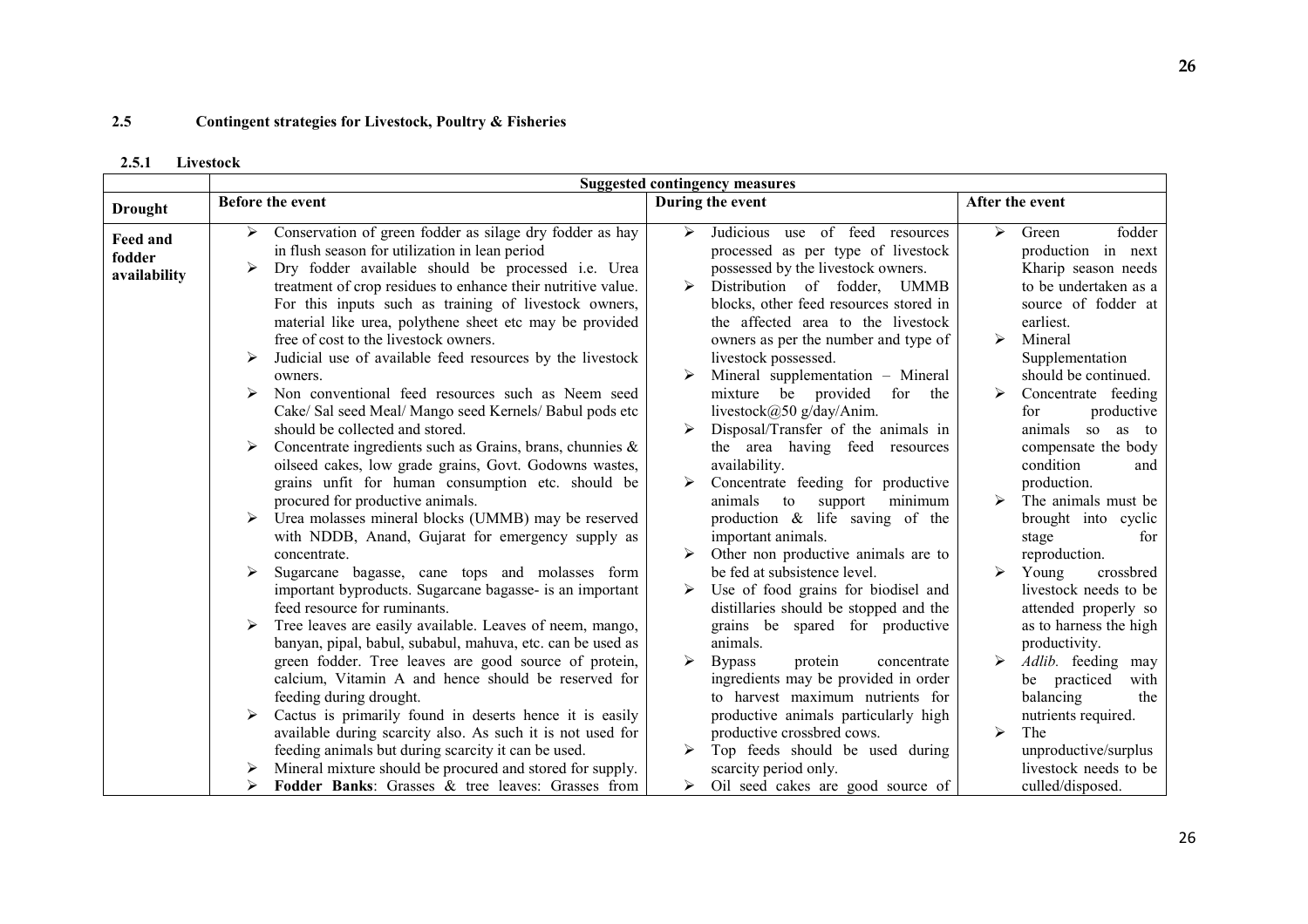|                   | periphery of forest area wastelands & farmlands & Dry<br>fallen forest tree leaves may be harvested $&$ stored as<br>hay in bales.<br>Fodder Bank: Crop Residues: The major cereals like rice<br>➤<br>& wheat straws are more important for this purpose. Next<br>are coarse cereals, legumes, haulms left after removing<br>grains from the crops. These may be stored in these banks<br>to be established at each Taluka in the drought area.<br>Govt. should provide support to farmers for making<br>➤<br>stacks, bailing & storage.<br>State Animal feed resources Grid needs to be established<br>➤<br>so as to provide feed resources during scarcity period.<br>Cattle camp sites needs to be identified.<br>➤<br>NGOs/Gorakshan Sanstha etc. needs to be identified.<br>➤<br>Anticipated number of livestock & feed resources to be<br>➤<br>provided needs to be assessed.<br>Livestock registration should be compulsory with<br>identification by tagging<br>Preparedness of veterinary services to drought prone<br>➤<br>areas.<br>Encourage farmers to cultivate fodder crops.<br>➤<br>Identification of the site for fodder depot.<br>Facility to store fodder by creating centralized silage<br>➤<br>making facility with provision for transport.<br>Forage production and storage of fodder in irrigated areas.<br>➤<br>Assessment of risk and vulnerability.<br>Formation of village Disaster Management Committee.<br>Establishment of drought monitoring system or early<br>➤<br>warning system. | proteins and hence should be used for<br>productive animals only.<br>Feed supplements/ Additives needs to<br>$\blacktriangleright$<br>be used widely for productive<br>animals.<br>$\blacktriangleright$<br>Establishment of Cattle camps at<br>identified sites.<br>NGOs/Gorakshan<br>➤<br>Sanstha<br>etc.<br>identified to be involved<br>for<br>participation/implementation.<br>Feed resources @ 7 kg.dry fodder/<br>$\blacktriangleright$<br>day/adult animal for maintenance 2.0<br>kg. concentrate<br>mixture/day/adult<br>animal for supporting minimum milk<br>production.<br>Adaptation of proper distribution<br>policy as per requirement with<br>transport facility.<br>Regular rest periods for working<br>$\blacktriangleright$<br>animals particularly bulls during hot<br>period of the day.<br>Capture and care of stray animals.<br>The unproductive/surplus livestock<br>≻<br>needs to be culled/disposed.<br>Sale of feed and fodder from the<br>➤<br>affected area to non affected area<br>should be banned.<br>Distribute fodder at reasonable rate.<br>➤<br>Monitoring feed and fodder prices.<br>⋗ | suitable<br>➤<br>Livestock<br>with the<br>farming<br>system practiced only<br>should<br>be<br>maintained.<br>Mechanization<br>⋗<br>in<br>agriculture needs to<br>be encouraged.<br>$\blacktriangleright$<br>Feed<br>processing<br>needs<br>to<br>be<br>encouraged in order<br>minimize<br>the<br>to<br>of<br>feed<br>wastage<br>resources.<br>In-situ storage and<br>feeding of processed<br>animal feed resources<br>by the livestock<br>owners needs to be<br>encouraged.<br>Readiness for feed<br>and fodder bank as<br>and when required<br>for each districts with<br>transport facility.<br>Review of shortfalls<br>➤<br>planning<br>in<br>and<br>refining action plan<br>the before and during<br>event. |
|-------------------|----------------------------------------------------------------------------------------------------------------------------------------------------------------------------------------------------------------------------------------------------------------------------------------------------------------------------------------------------------------------------------------------------------------------------------------------------------------------------------------------------------------------------------------------------------------------------------------------------------------------------------------------------------------------------------------------------------------------------------------------------------------------------------------------------------------------------------------------------------------------------------------------------------------------------------------------------------------------------------------------------------------------------------------------------------------------------------------------------------------------------------------------------------------------------------------------------------------------------------------------------------------------------------------------------------------------------------------------------------------------------------------------------------------------------------------------------------------------------------------------------------------------|-----------------------------------------------------------------------------------------------------------------------------------------------------------------------------------------------------------------------------------------------------------------------------------------------------------------------------------------------------------------------------------------------------------------------------------------------------------------------------------------------------------------------------------------------------------------------------------------------------------------------------------------------------------------------------------------------------------------------------------------------------------------------------------------------------------------------------------------------------------------------------------------------------------------------------------------------------------------------------------------------------------------------------------------------------------------------------------------------------------------------------|-----------------------------------------------------------------------------------------------------------------------------------------------------------------------------------------------------------------------------------------------------------------------------------------------------------------------------------------------------------------------------------------------------------------------------------------------------------------------------------------------------------------------------------------------------------------------------------------------------------------------------------------------------------------------------------------------------------------|
|                   | <b>Before the event</b>                                                                                                                                                                                                                                                                                                                                                                                                                                                                                                                                                                                                                                                                                                                                                                                                                                                                                                                                                                                                                                                                                                                                                                                                                                                                                                                                                                                                                                                                                              | <b>Suggested contingency measures</b>                                                                                                                                                                                                                                                                                                                                                                                                                                                                                                                                                                                                                                                                                                                                                                                                                                                                                                                                                                                                                                                                                       | After the event                                                                                                                                                                                                                                                                                                                                                                                                                                                                                                                                                                                                                                                                                                 |
| <b>Drought</b>    |                                                                                                                                                                                                                                                                                                                                                                                                                                                                                                                                                                                                                                                                                                                                                                                                                                                                                                                                                                                                                                                                                                                                                                                                                                                                                                                                                                                                                                                                                                                      | During the event                                                                                                                                                                                                                                                                                                                                                                                                                                                                                                                                                                                                                                                                                                                                                                                                                                                                                                                                                                                                                                                                                                            |                                                                                                                                                                                                                                                                                                                                                                                                                                                                                                                                                                                                                                                                                                                 |
| Drinking<br>water | Water resources as in general are inadequate and<br>➤<br>hence the resources should be trapped and increased.<br>Available rain water harvesting technique should be<br>➤<br>adopted i.e. farm ponds etc.<br>Water conservations measures be adopted to increase                                                                                                                                                                                                                                                                                                                                                                                                                                                                                                                                                                                                                                                                                                                                                                                                                                                                                                                                                                                                                                                                                                                                                                                                                                                     | Special distribution and carrying capacity<br>➤<br>should be implemented from other available<br>resources.<br>Water should be used as per the requirement<br>of animals $(Q/10-15$ lit/ 100 kg body weight).                                                                                                                                                                                                                                                                                                                                                                                                                                                                                                                                                                                                                                                                                                                                                                                                                                                                                                               | $\blacktriangleright$<br>Permanent water<br>resources should<br>developed<br>be<br>with<br>campaign<br>public<br>for                                                                                                                                                                                                                                                                                                                                                                                                                                                                                                                                                                                            |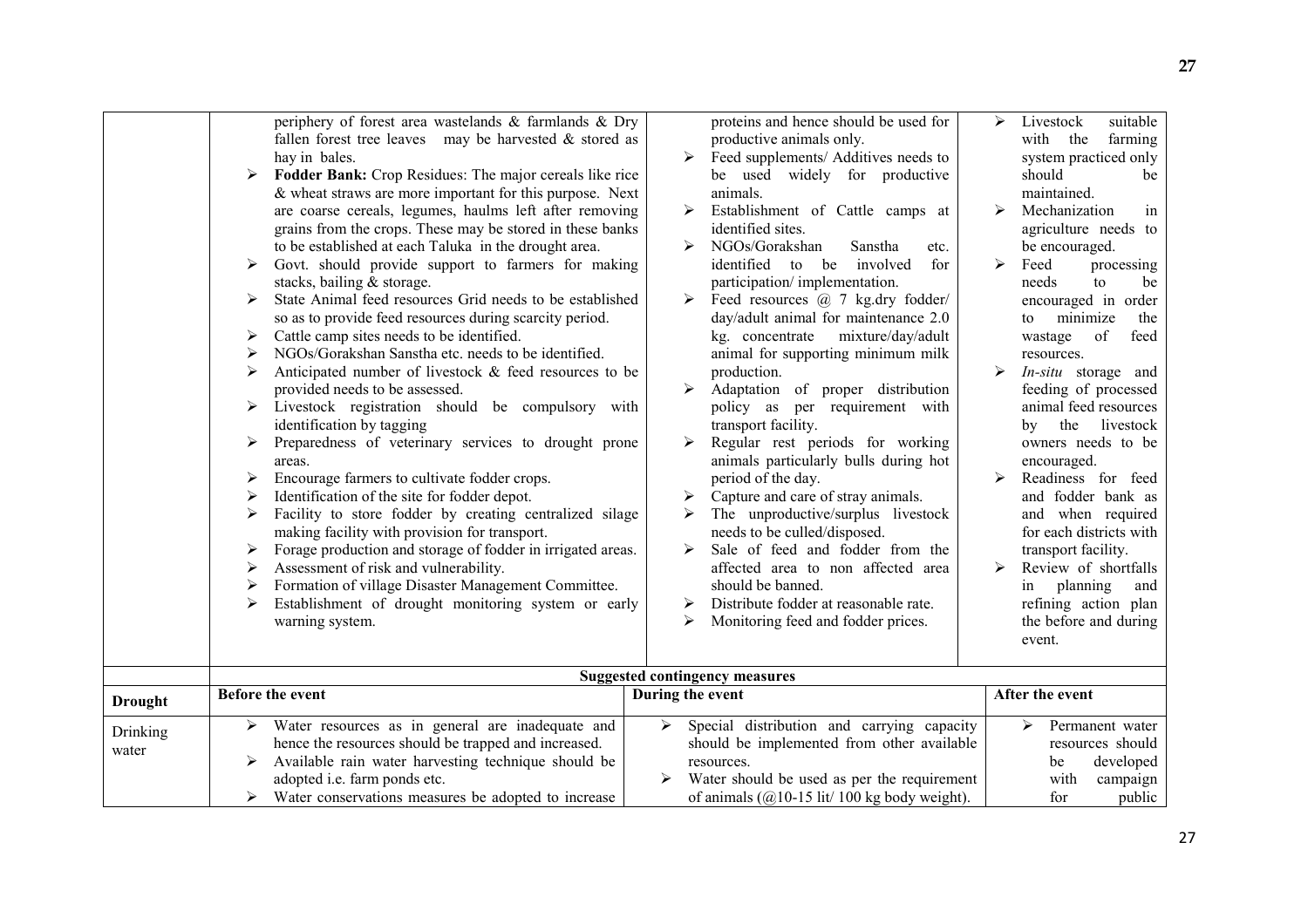| water table like recharging of bore wells.<br>Available water resources should be tapped and<br>reserved.<br>Water harvesting measures like farm ponds alternative<br>water sources, Nala bunding/check dams etc. needs to<br>be undertaken.<br>Judicious use of water in agriculture <i>i.e.</i> through<br>drip/sprinkler irrigation.<br>Wastage of water needs to be curbed.<br>Rain water harvesting measures needs to<br>be<br>implemented at village level.<br>Proper utilization of Water to save water.<br>Equal water distribution plan may be implemented.<br>Cloud seeding desalination, recycle sewage water,<br>⋗<br>transvasment river project etc. | Drinking water should not be used for<br>washing animals.<br>Clean and chlorinated water be provided to<br>prevent water borne diseases.<br>Special distribution and carrying capacity<br>should be supplemented from other available<br>resources.<br>Water for irrigation should be stopped.<br>Judicious use of water for livestock.<br>Supply of water through tankers during<br>contingency.<br>Private water resources such as wells shall be<br>used for drinking water.<br>Proper utilization of Water to save water.<br>➤<br>In vicinity of animal camp or chavani creation<br>➤<br>of borewell. | awareness.<br>Steps should be<br>taken<br>to<br>conserve water.<br>fresh<br>Ensure<br>➤<br>clean and cold<br>water supply to<br>livestock. |
|-------------------------------------------------------------------------------------------------------------------------------------------------------------------------------------------------------------------------------------------------------------------------------------------------------------------------------------------------------------------------------------------------------------------------------------------------------------------------------------------------------------------------------------------------------------------------------------------------------------------------------------------------------------------|-----------------------------------------------------------------------------------------------------------------------------------------------------------------------------------------------------------------------------------------------------------------------------------------------------------------------------------------------------------------------------------------------------------------------------------------------------------------------------------------------------------------------------------------------------------------------------------------------------------|--------------------------------------------------------------------------------------------------------------------------------------------|
|-------------------------------------------------------------------------------------------------------------------------------------------------------------------------------------------------------------------------------------------------------------------------------------------------------------------------------------------------------------------------------------------------------------------------------------------------------------------------------------------------------------------------------------------------------------------------------------------------------------------------------------------------------------------|-----------------------------------------------------------------------------------------------------------------------------------------------------------------------------------------------------------------------------------------------------------------------------------------------------------------------------------------------------------------------------------------------------------------------------------------------------------------------------------------------------------------------------------------------------------------------------------------------------------|--------------------------------------------------------------------------------------------------------------------------------------------|

|                                            | <b>Suggested contingency measures</b>                                                                                                                                                                                                                                                                                                                                                                                                                                                                                                                                                                                                                                   |                                                                                                                                                                                                                                                                                                                                                                                                                                                                                                                                                                                                                                                |                                                                                                                                                                                                                                                                                                                                                                                                                                                                                                                  |  |  |
|--------------------------------------------|-------------------------------------------------------------------------------------------------------------------------------------------------------------------------------------------------------------------------------------------------------------------------------------------------------------------------------------------------------------------------------------------------------------------------------------------------------------------------------------------------------------------------------------------------------------------------------------------------------------------------------------------------------------------------|------------------------------------------------------------------------------------------------------------------------------------------------------------------------------------------------------------------------------------------------------------------------------------------------------------------------------------------------------------------------------------------------------------------------------------------------------------------------------------------------------------------------------------------------------------------------------------------------------------------------------------------------|------------------------------------------------------------------------------------------------------------------------------------------------------------------------------------------------------------------------------------------------------------------------------------------------------------------------------------------------------------------------------------------------------------------------------------------------------------------------------------------------------------------|--|--|
| <b>Drought</b>                             | <b>Before the event</b>                                                                                                                                                                                                                                                                                                                                                                                                                                                                                                                                                                                                                                                 | During the event                                                                                                                                                                                                                                                                                                                                                                                                                                                                                                                                                                                                                               | After the event                                                                                                                                                                                                                                                                                                                                                                                                                                                                                                  |  |  |
| <b>Health and</b><br>disease<br>management | Personnel should be trained for health<br>through<br>disease<br>management<br>and<br>trainings and list of trained personnel<br>should be available at each district head<br>quarter with stock of life saving medicine<br>for livestock.<br>Vaccination of animals for various<br>diseases according to season.<br>Deworming and spraying be done to get<br>rid of endoparasites and ectoparasites to<br>keep the health of animals in good<br>condition.<br>Personnels should be trained for health<br>and disease management through training<br>List of trained personnel should be<br>available at each district head quarter.<br>Feedadditives/Tonics/<br>Vitamin | Services of trained personnel need to be<br>➤<br>made available in affected area with<br>sufficient supply of life saving medicine of<br>livestock.<br>A team of veterinary experts be deployed<br>for health management of drought hit<br>livestock.<br>During occurrence of disease, affected<br>animals should be kept isolated and treated<br>properly and promptly.<br>Vaccination against contagious diseases like<br>HS, FMD, Theileriosis be carried out.<br>Mineral mixture be provided to take care of<br>deficiency disorders.<br>Tick control measures be undertaken to<br>prevent tick borne diseases in animals under<br>stress. | Routine training programme<br>➤<br>as a refresher course need to<br>be implemented in relation<br>health<br>disease<br>and<br>to<br>management during drought<br>with stock of life saving<br>medicine for livestock.<br>There will be stress on<br>animals due to deterioration<br>of health during drought<br>period.<br>Concentrates<br>and vitamin-<br>supplements<br>be<br>mineral<br>provided to minimize<br>the<br>stress on animals.<br>should<br>be<br>The<br>animals<br>of<br>for<br>observed<br>signs |  |  |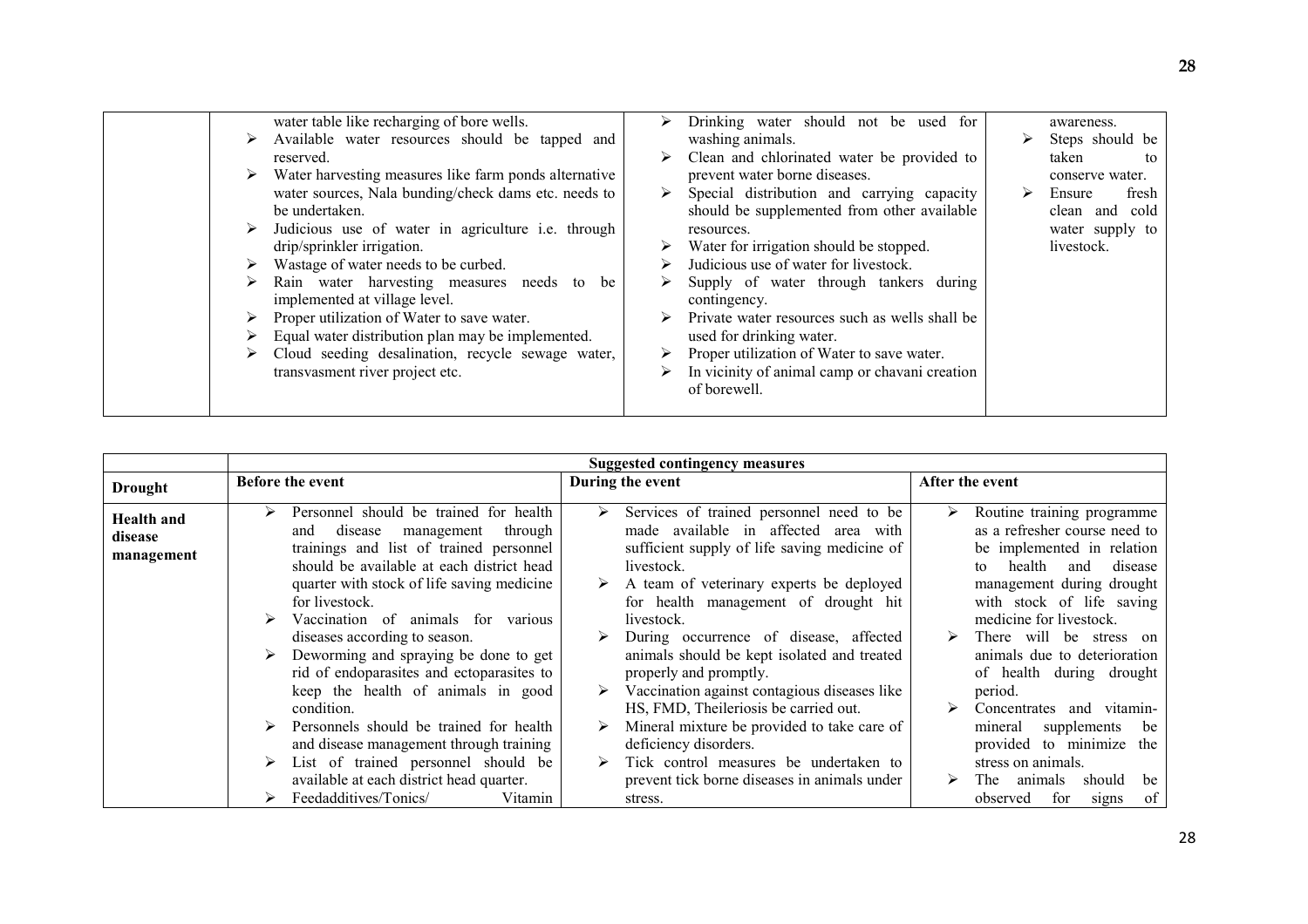|  | supplements should be stocked.                             |   | Deworming should be carried out.             |   | diseases<br>contagious<br><sub>or</sub> |
|--|------------------------------------------------------------|---|----------------------------------------------|---|-----------------------------------------|
|  | $\triangleright$ Vaccines, Insecticides, disinfectants and | ➤ | Feed additives/Tonics/Vitamin supplements    |   | deficiency disorders.                   |
|  | dewormers needs to be stocked.                             |   | should be provided.                          | ⋗ | Vaccination spraying and                |
|  | Records/PM/<br>Carcass<br>disposal                         |   | Post Mortem /record keeping/carcass          |   | deworming<br>programme                  |
|  | arrangements needs to be ensured.                          |   | disposal arrangements be effected.           |   | needs to be undertaken.                 |
|  | Training of farmers for maintaining                        |   | Restriction on movement of the animals to    |   | Record of affected livestock            |
|  | optimum health of animals, balance                         |   | prevent the spread of diseases.              |   | submitted<br>be<br>for<br>to            |
|  | ration and recognize early signs of                        | ➤ | Periodic disinfection and disinfestations of |   | compensation of the loss.               |
|  | disease and managemental shortfalls.                       |   | premises where animals are kept.             |   | disinfection<br>Farm<br>and             |
|  | $\triangleright$ Create temporary shade shelters to        |   | Permission of only healthy and vaccinated    |   | disinfestations.                        |
|  | prevent heat stress on the animals.                        |   | animals in cattle market.                    |   | Assessment of losses due to             |
|  | (animal camps)                                             |   | By proper treatment with supervision and     |   | mortality if any.                       |
|  | Supply of Vitamin and minerals mixture.                    |   | exercise over starvation.                    |   |                                         |
|  | Application of preventive and control                      |   | Special transport facility of mobile van for |   |                                         |
|  |                                                            |   |                                              |   |                                         |
|  | measures of SP & MD.                                       |   | veterinary team be deployed.                 |   |                                         |
|  |                                                            |   |                                              |   |                                         |

|                                           | <b>Suggested contingency measures</b>                                                                                                                                                                                                                                                                                                                                                                                                                                                                                                                                                                                                                                                                                                                                                                                                   |                                                                                                                                                                                                                                                                                                                                                                                                                                                                                                                                                                    |                                                                                                                                                                                                                                                                                                                                                                                      |  |  |  |
|-------------------------------------------|-----------------------------------------------------------------------------------------------------------------------------------------------------------------------------------------------------------------------------------------------------------------------------------------------------------------------------------------------------------------------------------------------------------------------------------------------------------------------------------------------------------------------------------------------------------------------------------------------------------------------------------------------------------------------------------------------------------------------------------------------------------------------------------------------------------------------------------------|--------------------------------------------------------------------------------------------------------------------------------------------------------------------------------------------------------------------------------------------------------------------------------------------------------------------------------------------------------------------------------------------------------------------------------------------------------------------------------------------------------------------------------------------------------------------|--------------------------------------------------------------------------------------------------------------------------------------------------------------------------------------------------------------------------------------------------------------------------------------------------------------------------------------------------------------------------------------|--|--|--|
| <b>Floods</b>                             | <b>Before the event</b>                                                                                                                                                                                                                                                                                                                                                                                                                                                                                                                                                                                                                                                                                                                                                                                                                 | During the event                                                                                                                                                                                                                                                                                                                                                                                                                                                                                                                                                   | After the event                                                                                                                                                                                                                                                                                                                                                                      |  |  |  |
| <b>Feed and</b><br>fodder<br>availability | Identification of flood prone zones and flood forecasting.<br>Installation of early warning systems.<br>Steps to prevent spoilage of food and water supply due to<br>flood water.<br>Dedicated<br>helpline to emergency<br>contact<br>and<br>communication at taluka level.<br>Avoid construction of farm buildings in flood risk areas.<br>Local ponds and canals regularly inspected and cleared<br>off from obstruction<br>Adequate stock of Tetanus toxoid.<br>Change cropping pattern according to flood risk periods.<br>Storage of available fodder at safe place before rainy<br>season.<br>Training of local personnel for disaster management.<br>Dry fodder available should be processed i.e. Urea<br>treatment of crop residues to enhance their nutritive value.<br>For this inputs such as training of livestock owners, | Quick evacuation of livestock from<br>➤<br>flood plane areas before area<br>become flooded<br>Prevent outflow of manure pit in<br>river<br>Proper<br>feed,<br>drugs,<br>vaccine,<br>disinfecrants and feed supplement<br>distribution policy<br>adopted with<br>transport facility.<br>Prevent spoilage of food and water<br>supply<br>Judicious use of feed resources<br>processed as per type of livestock<br>possessed by the livestock owners.<br>Distribution of fodder, UMMB<br>blocks, other feed resources stored<br>in the affected area to the livestock | fodder<br>Green<br>➤<br>production in next<br>Kharip season needs<br>to be undertaken as<br>a source of fodder at<br>earliest. Fodder seed<br>of improved fodder<br>crop varieties needs<br>to be distributed.<br>Mineral<br>⋗<br>Supplementation<br>should be continued.<br>Concentrate feeding<br>for<br>productive<br>animals so as to<br>the<br>compensate<br>body condition and |  |  |  |
|                                           | material like urea, polythene sheet etc may be provided                                                                                                                                                                                                                                                                                                                                                                                                                                                                                                                                                                                                                                                                                                                                                                                 | owners as per the number and type                                                                                                                                                                                                                                                                                                                                                                                                                                                                                                                                  | production.                                                                                                                                                                                                                                                                                                                                                                          |  |  |  |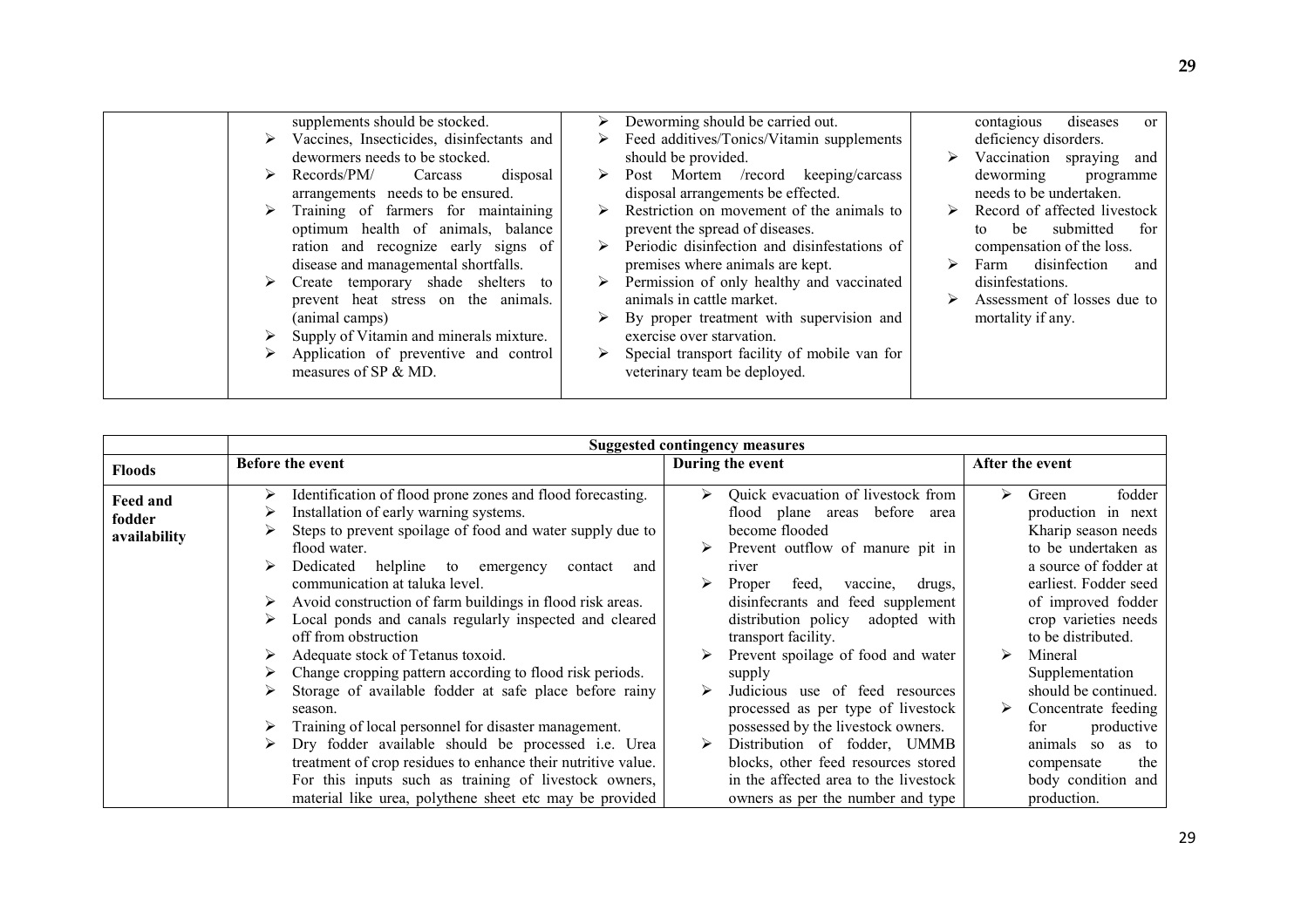| free of cost to the livestock owners.                               |                       | of livestock possessed.                                 | ↘                     | The animals must be  |
|---------------------------------------------------------------------|-----------------------|---------------------------------------------------------|-----------------------|----------------------|
| Judicial use of available feed resources by the livestock<br>➤      | ➤                     | Mineral supplementation - Mineral                       |                       | brought into cyclic  |
| owners.                                                             |                       | mixture be provided for the                             |                       | stage<br>for         |
| Non conventional feed resources such as Neem seed<br>➤              |                       | livestock@50 g/day/Anim.                                |                       | reproduction.        |
| Cake/ Sal seed Meal/ Mango seed Kernels/ Babul pods etc             | ➤                     | Disposal/Transfer of the animals in                     | $\triangleright$      | Young<br>crossbred   |
| should be collected and stored.                                     |                       | the area having feed resources                          |                       | livestock needs to   |
| Concentrate ingredients such as Grains, brans, chunnies &<br>≻      |                       | availability.                                           |                       | be attended properly |
| oilseed cakes, low grade grains, Govt Godowns wastes,               | ➤                     | Concentrate feeding for productive                      |                       | so as to harness the |
| grains unfit for human consumption etc. should be                   |                       | animals to support minimum                              |                       | high productivity.   |
| procured for productive animals.                                    |                       | production & life saving of the                         |                       | Adlib. feeding may   |
| Urea molasses mineral blocks (UMMB) may be reserved<br>➤            |                       | important animals.                                      |                       | be practiced with    |
| with NDDB, Anand, Gujarat for emergency supply as                   |                       | $\triangleright$ Other non productive animals are to    |                       | balancing<br>the     |
| concentrate.                                                        |                       | be fed at subsistence level.                            |                       | nutrients required.  |
| ➤<br>Sugarcane bagasse, cane tops and molasses form                 | ➤                     | Use of food grains for biodisel and                     | $\blacktriangleright$ | The                  |
| important byproducts. Sugarcane bagasse- is an important            |                       | distillaries should be stopped and                      |                       | unproductive/surplu  |
| feed resource for ruminants.                                        |                       | the grains be spared for productive                     |                       | s livestock needs to |
| Tree leaves are easily available. Leaves of neem, mango,<br>➤       | animals.              |                                                         |                       | be culled/disposed.  |
| banyan, pipal, babul, subabul, mahuva, etc. can be used as          | <b>Bypass</b><br>➤    | protein<br>concentrate                                  | $\blacktriangleright$ | Livestock suitable   |
| green fodder.Tree leaves are good source of protein,                |                       | ingredints may be provided in order                     |                       | with the farming     |
| calcium, Vitamin A&hence should be reserved for                     |                       | to harvest maximum nutrients for                        |                       | practiced<br>system  |
| feeding during drought.                                             |                       | productive animals particularly high                    |                       | only should<br>be    |
| Cactus is primarily found in deserts hence it is easily<br>➤        |                       | productive crossbred cows.                              |                       | maintained.          |
| available during scarcity also. As such it is not used for          | ➤                     | Top feeds should be used during                         | ↘                     | Mechanization<br>in  |
| feeding animals but during scarcity it can be used.                 |                       | scarcity period only.                                   |                       | agriculture needs to |
| Mineral mixture should be procured and stored for supply.<br>➤      | ➤                     | Oil seed cakes are good source of                       |                       | be encouraged.       |
| Fodder Banks: Grasses & tree leaves: Grasses from                   |                       | proteins and hence should be used                       | ➤                     | Feed<br>processing   |
| periphery of forest area wastelands & farmlands & Dry               |                       | for productive animals only.                            |                       | needs<br>to<br>be    |
| fallen forest tree leaves may be harvested $\&$ stored as           |                       | Feed supplements/ Additives needs                       |                       | encouraged in order  |
| hay in bales.                                                       |                       | to be used widely for productive                        |                       | minimize<br>the      |
| <b>Fodder Bank:</b> Crop Residues: The major cereals like rice<br>➤ | animals.              |                                                         |                       | to<br>of<br>feed     |
| $&$ wheat straws are more important for this purpose. Next          |                       |                                                         |                       | wastage              |
|                                                                     | ➤                     | Establishment of Cattle camps at<br>identified sites.   |                       | resources.           |
| are coarse cereals, legumes, haulms left after removing             |                       |                                                         |                       | In-situ storage and  |
| grains from the crops. These may be stored in these                 |                       | NGOs/Gorakshan<br>Sanstha<br>etc.                       |                       | feeding of processed |
| banksto be established at each Taluka in the drought area.          |                       | identified to be involved<br>for                        |                       | feed<br>animal       |
| Govt. should provide support to farmers for making<br>➤             |                       | participation/implementation.                           |                       | by the<br>resources  |
| stacks, bailing & storage.                                          | $\blacktriangleright$ | Feed resources<br>$\omega$<br>$7\overline{ }$<br>kg.dry |                       | livestock<br>owners  |
| State Animal feed resources Grid needs to be<br>≻                   |                       | fodder/day/adult<br>animal<br>for                       |                       | be<br>needs<br>to    |
| established so as to provide feed resources during scarcity         |                       | maintainance 2.0 kg. concentrate                        |                       | encouraged.          |
| period.                                                             |                       | mixture/day/adult<br>for<br>animal                      | ≻                     | Fodder<br>resources  |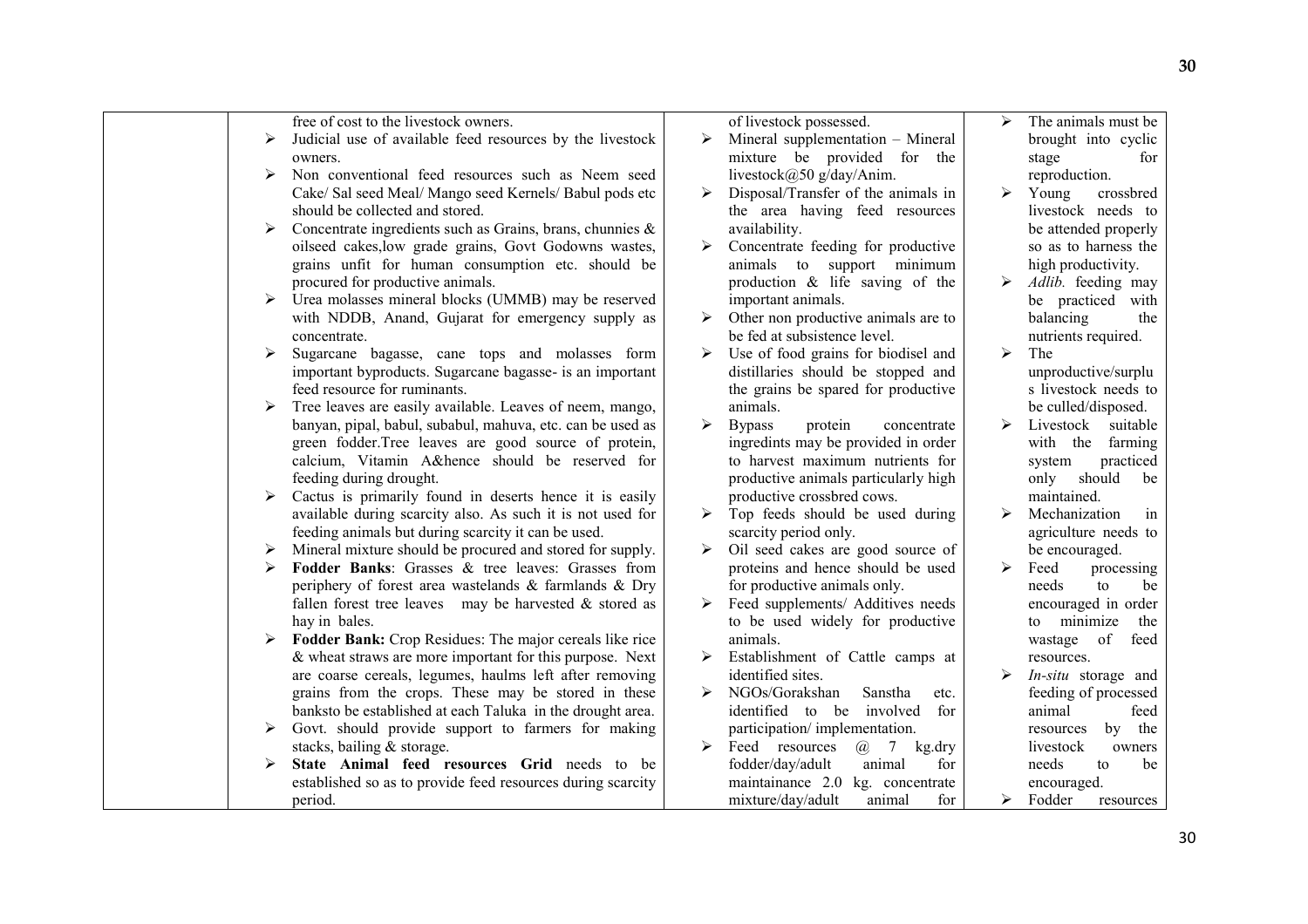| $\triangleright$ Cattle camp sites needs to be identified.<br>$\triangleright$ NGOs/Gorakshan Sanstha etc. needs to be identified.<br>$\triangleright$ Anticipated number of livestock & feed resources to be<br>provided needs to be assessed.<br>$\triangleright$ Information at every district head quarter regarding<br>availability of fodder resources from other areas for<br>exploitation should be made available. A storehouse can<br>be prepared at a highest point in the city where feeds $\&$ | ➤ | supporting<br>production.<br>The stored feeds & fodder can be<br>used to feed the animals $\&$ if it is<br>short then Fodder resources should<br>be exploited with sufficient<br>transport facilities from other areas<br>of the district. | minimum | milk | with<br>after the event. | should be exploited<br>sufficient<br>transport facilities<br>from other areas of<br>the district even |
|-------------------------------------------------------------------------------------------------------------------------------------------------------------------------------------------------------------------------------------------------------------------------------------------------------------------------------------------------------------------------------------------------------------------------------------------------------------------------------------------------------------|---|--------------------------------------------------------------------------------------------------------------------------------------------------------------------------------------------------------------------------------------------|---------|------|--------------------------|-------------------------------------------------------------------------------------------------------|
| fodder (silage) can be stored for emergency use.                                                                                                                                                                                                                                                                                                                                                                                                                                                            |   |                                                                                                                                                                                                                                            |         |      |                          |                                                                                                       |

|                       | <b>Suggested contingency measures</b>                                                                                                                                                                                                                                                                                                                                   |                                                                                                                                                                                                                                                    |                                                                                                                                                    |  |  |  |
|-----------------------|-------------------------------------------------------------------------------------------------------------------------------------------------------------------------------------------------------------------------------------------------------------------------------------------------------------------------------------------------------------------------|----------------------------------------------------------------------------------------------------------------------------------------------------------------------------------------------------------------------------------------------------|----------------------------------------------------------------------------------------------------------------------------------------------------|--|--|--|
| <b>Floods</b>         | <b>Before the event</b>                                                                                                                                                                                                                                                                                                                                                 | During the event                                                                                                                                                                                                                                   | After the event                                                                                                                                    |  |  |  |
| <b>Drinking water</b> | Sufficient storage capacity should be made available<br>particularly during rainy season in view of the forecasting<br>of the flood. Rain water harvesting should be done in all<br>districts. Every district should be made self-sufficient.<br>Every district gas plenty of rain water which should be<br>harvested so that these areas should become self-sufficient | Sufficient facility for transportation<br>➤<br>with advanced proper planning<br>should be made in the areas of each<br>district.<br>During flood condition there will be<br>polluted water, whatever potable<br>drinking water source is available | Sufficient<br>⋗<br>infrastructure<br>facility<br>for<br>transportation<br>with<br>advanced<br>proper<br>planning should be<br>made in the areas of |  |  |  |
|                       | $&$ if required they should be able to provide water to other<br>dry areas too. The rain water should not be wasted in sea.<br>Shelters & temporary camps should be set up at a height<br>in city area as well as in suburbs after choosing the right<br>location for each area. Same provisions should be done in<br>other Konkan districts.                           | should be used with almost care.<br>Disinfection of drinking water <i>i.e.</i><br>chlorination of water should be<br>carried out Stop use of drinking<br>for<br>animals<br>from<br>water                                                           | each district.<br>disinfected<br>Clean<br>⋗<br>from<br>bore<br>water<br>well<br>$\alpha$<br>rain<br>harvested water may                            |  |  |  |
|                       | Bore well facilities should be exploited in districts for<br>supply of clean water. Contamination of local water<br>resources due to flood water should be prevented                                                                                                                                                                                                    | contaminated water resources.<br>Disinfection of the water<br>for<br>➤<br>consumption of the animals should                                                                                                                                        | be supplied to the<br>animals as<br>water-<br>borne infections are                                                                                 |  |  |  |
|                       | Potable drinking water source should be there to supply<br>water to animals.                                                                                                                                                                                                                                                                                            | be carried out to prevent water-<br>borne diseases. Aerosol spray of the                                                                                                                                                                           | after<br>common<br>floods.                                                                                                                         |  |  |  |
|                       | Every society should implement rain harvesting system,<br>so that water can be stored for use whole year long. Water<br>problem likely to be faced in future. Water harvesting<br>measures like farm ponds alternative water sources, Nala<br>bunding/check dams etc. needs to be undertaken.                                                                           | disinfectant for preventing spread of<br>airborne infections should<br>be<br>carried out. Shelters & temporary<br>camps for displaced animals should<br>be set up with proper sanitation                                                           | Sources of potable<br>drinking<br>water<br>should be tapped for<br>its proper use.<br>Permanent<br>water                                           |  |  |  |
|                       | Judicious use of water in agriculture i.e. through<br>drip/sprinkler irrigation.                                                                                                                                                                                                                                                                                        | facilities.<br>Judicious use of water for livestock.                                                                                                                                                                                               | resources should be<br>developed<br>with                                                                                                           |  |  |  |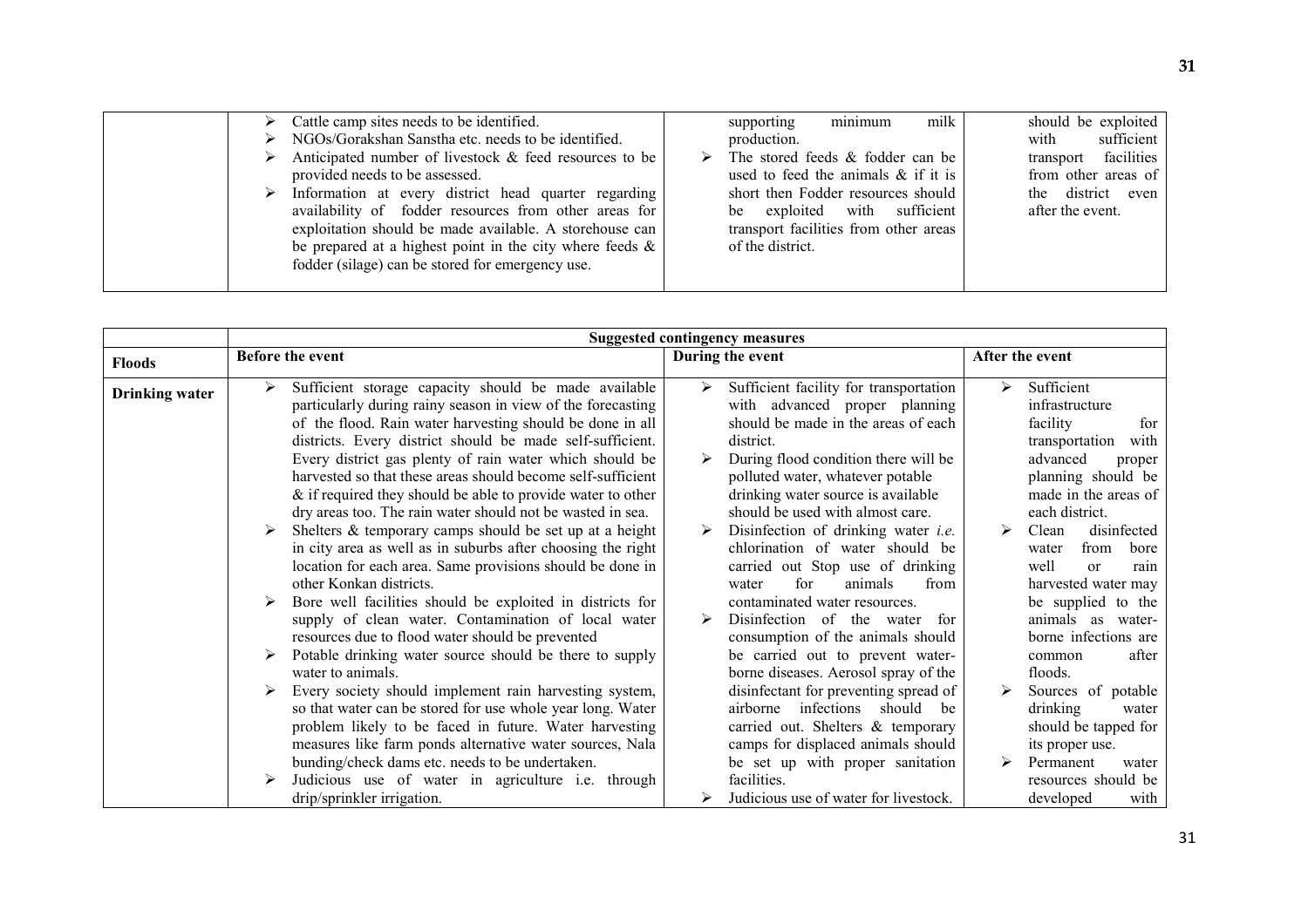| Wastage of water needs to be curbed.                                                   | Water tankers provision                                      | campaign for public                                                             |
|----------------------------------------------------------------------------------------|--------------------------------------------------------------|---------------------------------------------------------------------------------|
| Rain water harvesting measures needs to be implemented                                 | Private water resources such as                              | awareness.                                                                      |
| even at village level with establishment of water Storage<br>and Purification facility | wells shall be used for drinking<br>water availability only. | Water<br>storage<br>facility<br>created<br>the<br>from<br>away<br>flooded area. |

|                   | <b>Suggested contingency measures</b>                                |                                                                                             |                                                        |  |  |
|-------------------|----------------------------------------------------------------------|---------------------------------------------------------------------------------------------|--------------------------------------------------------|--|--|
| <b>Floods</b>     | Before the event                                                     | During the event                                                                            | After the event                                        |  |  |
| <b>Health</b> and | Personnel should be trained for                                      | Services of trained personnel need to be made available<br>➤                                | Routine<br>training<br>➤                               |  |  |
| disease           | health and disease management                                        | in affected area with sufficient supply of life saving                                      | programme as a refresher                               |  |  |
| management        | through trainings and list of                                        | medicine of livestock.                                                                      | course<br>need<br>to<br>be                             |  |  |
|                   | trained personnel should be<br>available at each district head       | Shifting of the animals at suitable place for temporary<br>shelter.                         | implemented in relation to<br>health<br>and<br>disease |  |  |
|                   | quarter for flood affected areas                                     | Disaster management team of veterinarians be                                                | management during flood                                |  |  |
|                   | with stock of life saving                                            | deployed.                                                                                   | with stock of life saving                              |  |  |
|                   | medicine for livestock.                                              | Makeshift Veterinary medical facilities should be                                           | medicine for livestock.                                |  |  |
|                   | Vaccination of animals for                                           | created at the site nearer to disaster place.                                               | After flood condition                                  |  |  |
|                   | various diseases according to                                        | Various referral centres in the disease diagnostics                                         | there are chances of                                   |  |  |
|                   | season.<br>Deworming and spraying be                                 | should be roped in for detection of infections which<br>cannot be diagnosed at field level. | occurrence of specific<br>diseases.                    |  |  |
|                   | done to get rid of endoparasites                                     | Various diagnostic facility with modern techniques                                          | Preventive<br>measures                                 |  |  |
|                   | and ectoparasites to keep the                                        | should be made available at Tahsil<br>level besides                                         | should be taken to reduce                              |  |  |
|                   | health of animals in good                                            | district level so that more number of farmers may                                           | occurrence of diseases.                                |  |  |
|                   | condition.                                                           | approach for diagnosis $&$ treatment.                                                       | Vaccination<br>and                                     |  |  |
|                   | Stock of life saving medicine be                                     | Adequate nutrition including vitamin-mineral                                                | deworming<br>programme                                 |  |  |
|                   | made.                                                                | supplements should be given to animals to keep their<br>health in proper condition.         | needs to be undertaken.<br>Animals should closely be   |  |  |
|                   | Disaster management team of<br>veterinarians be constituted at       | During occurrence of contagious diseases, affected                                          | observed for new/re-                                   |  |  |
|                   | district/taluka/panchayat level.                                     | animals should be kept isolated and treated properly.                                       | emerging diseases.                                     |  |  |
|                   | Training to veterinarians in                                         | Isolation and treatment of ailing animals viz.                                              | Proper disposal of carcass                             |  |  |
|                   | health and disease management                                        | hypothermia, wound, diarrhoea and pneumonia be                                              | is very important in flood                             |  |  |
|                   | during flood disaster be given.                                      | undertaken.                                                                                 | affected areas from public                             |  |  |
|                   | Awareness<br>amongst farmers                                         | Vaccination against HS, BQ and FMD in bovines and                                           | health<br>point of view                                |  |  |
|                   | regarding health care practices<br>disaster<br>flood<br>during<br>be | PPR and enterotoxaemia in small ruminants should be<br>undertaken.                          | Methods of disposing of<br>animals<br>include<br>dead  |  |  |
|                   |                                                                      |                                                                                             |                                                        |  |  |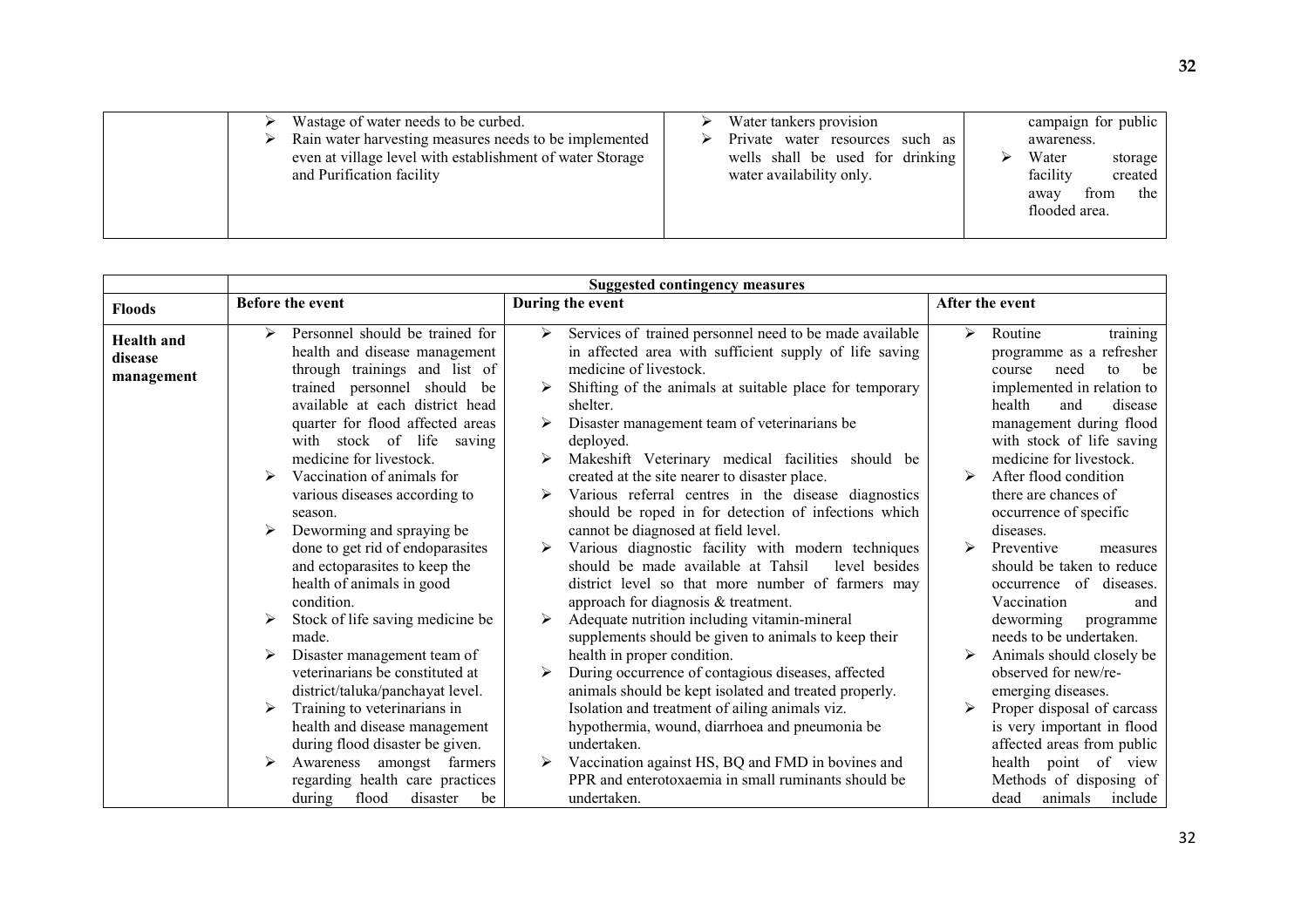|  | undertaken.                      |   | Deworming and spraying of apparently healthy animals   |   | burying<br>burning,<br>and |
|--|----------------------------------|---|--------------------------------------------------------|---|----------------------------|
|  | Feedadditives/Tonics/ Vitamin    |   | be carried out.                                        |   | composting                 |
|  | supplements should be stocked.   | ➤ | Use of antivenum in snake bite cases.                  |   | Disinfection of animal     |
|  | Vaccines /Dewormers needs to     | ➤ | Feed additives/Tonics/Vitamin supplements should be    |   | sheds with $2\%$           |
|  | be stocked.                      |   | provided. Vaccination and deworming programme          |   | formaldehyde / 4%          |
|  | Records/PM/ Carcass disposal     |   | needs to be undertaken.                                |   | caustic soda.              |
|  | needs to be<br>arrangements      | ➤ | keeping/carcass<br>Post Mortem /record<br>disposal     |   | Provide proper shelter to  |
|  | ensured.                         |   | arrangements be effected.                              |   | protect animals from cold  |
|  | In flood prone area pucca cattle | ➤ | Disinfect the premises with bleaching powder and lime. |   | and rain.                  |
|  | shed should be constructed.      |   | Turn off electrical power.                             |   | affected<br>Record<br>of   |
|  | Preparation of walls and hips to |   | Training of farmers for maintaining optimum health of  |   | livestock to be submitted  |
|  | keep flood water away from       |   | animals, balance ration and recognize early signs of   |   | for compensation of the    |
|  | village.                         |   | disease and managemental shortfalls during floods.     |   | loss.                      |
|  | Supply of Vitamin and minerals   | ➤ | During severe regular flood, shifting of village away  | ➤ | In regular flood prone     |
|  | mixture.                         |   | from river or changing the path of river away from     |   | defenses such as<br>areas  |
|  | Application of preventive and    |   | village.                                               |   | levees, bunds, reservoirs  |
|  | control measures of SP & MD.     |   |                                                        |   | and weivs should be used   |
|  |                                  |   |                                                        |   | for future preventions.    |
|  |                                  |   |                                                        |   |                            |
|  |                                  |   |                                                        |   |                            |

|                                    |                                                                                                                                                                                                                                                                                                                                                                                                                                                                                                                                                                                                                                  | <b>Suggested contingency measures</b> |                                                                                                                                                                                                                                                                                                                                      |                                                                                                                                                             |  |  |  |
|------------------------------------|----------------------------------------------------------------------------------------------------------------------------------------------------------------------------------------------------------------------------------------------------------------------------------------------------------------------------------------------------------------------------------------------------------------------------------------------------------------------------------------------------------------------------------------------------------------------------------------------------------------------------------|---------------------------------------|--------------------------------------------------------------------------------------------------------------------------------------------------------------------------------------------------------------------------------------------------------------------------------------------------------------------------------------|-------------------------------------------------------------------------------------------------------------------------------------------------------------|--|--|--|
| Cyclone                            | Before the event <sup>s</sup>                                                                                                                                                                                                                                                                                                                                                                                                                                                                                                                                                                                                    |                                       | During the event                                                                                                                                                                                                                                                                                                                     | After the event                                                                                                                                             |  |  |  |
| Feed and<br>fodder<br>availability | There should be availability of fodder depot one each for every<br>➤<br>district.<br>Information at every district head quarter regarding availability<br>➤<br>of fodder resources from other areas for exploitation should be<br>made available. A storehouse can be prepared at a highest point<br>in the district where feeds & fodder (silage) can be stored for<br>emergency use. The store house should have proper walls on all<br>sides with one entrance to avoid effect of cyclone.<br>Feed & fodder should be stored as emergency stock in Govt.<br>➤<br>warehouses which can be distributed to areas that need them. |                                       | Adaptation of proper distribution<br>⋗<br>policy as per requirement with<br>transport facility.<br>The stored feeds & fodder can be<br>➤<br>used to feed the animals $\&$ if it is<br>short then Fodder resources<br>should<br>exploited<br>be<br>with<br>facilities<br>sufficient<br>transport<br>from other areas of the district. | for<br>Readiness<br>➤<br>fodder<br>feed<br>and<br>bank as and when<br>required for each<br>districts<br>with<br>facility<br>transport<br>should be created. |  |  |  |
|                                    | <b>Suggested contingency measures</b>                                                                                                                                                                                                                                                                                                                                                                                                                                                                                                                                                                                            |                                       |                                                                                                                                                                                                                                                                                                                                      |                                                                                                                                                             |  |  |  |
| Cyclone                            | Before the event <sup>s</sup>                                                                                                                                                                                                                                                                                                                                                                                                                                                                                                                                                                                                    | During the event                      |                                                                                                                                                                                                                                                                                                                                      | After the event                                                                                                                                             |  |  |  |
| <b>Drinking water</b>              | Water resources as in general are inadequate<br>➤<br>and hence the resources should be trapped                                                                                                                                                                                                                                                                                                                                                                                                                                                                                                                                   | ➤                                     | Special distribution and carrying capacity should be<br>implemented from other available resources.                                                                                                                                                                                                                                  | Permanent<br>⋗<br>water                                                                                                                                     |  |  |  |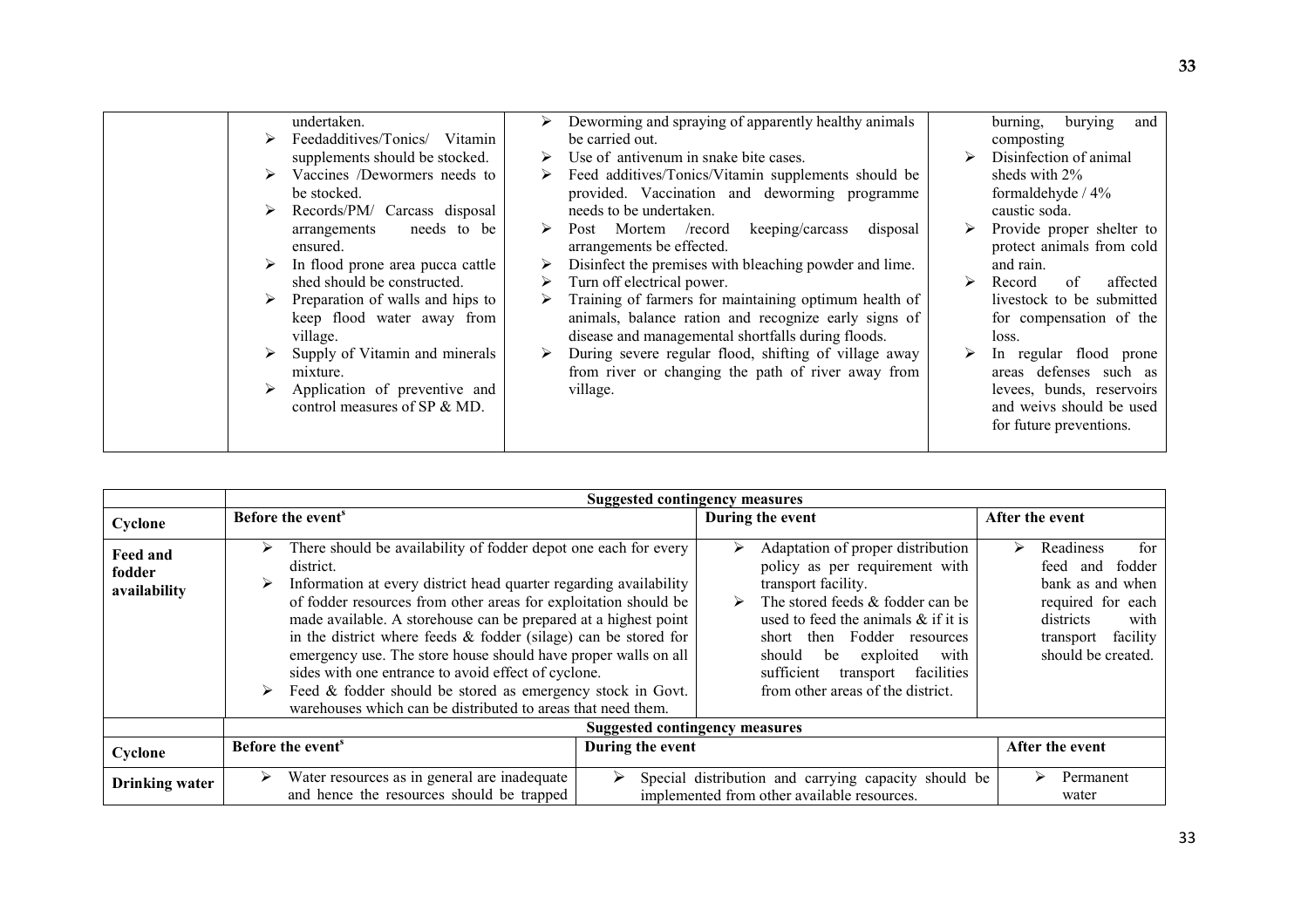| and increased.<br>Rain water harvesting should be done in all<br>➤<br>districts. Every district should be made self-<br>sufficient. Each district has plenty of rain<br>water which should be harvested so that<br>these areas are self-sufficient $\&$ if required<br>they should be able to provide water to other<br>dry areas too. The rain water should not be<br>wasted in sea.<br>Walls of the well should be constructed<br>much above the ground level to avoid<br>contamination. | Rain harvested water & bore well water should be<br>disinfected $\&$ provided to the animals.<br>Special distribution and carrying capacity should be<br>implemented from other available resources.<br>Disinfection of the water for consumption of the<br>animals should be carried out to prevent water-borne<br>diseases. Aerosol spray of the disinfectant for<br>preventing spread of airborne infections should be<br>carried out. Shelters & temporary camps for displaced<br>animals should be set up with proper sanitation<br>facilities | resources<br>should<br>be<br>developed<br>even after the<br>with<br>event<br>campaign for<br>public<br>awareness. |
|--------------------------------------------------------------------------------------------------------------------------------------------------------------------------------------------------------------------------------------------------------------------------------------------------------------------------------------------------------------------------------------------------------------------------------------------------------------------------------------------|-----------------------------------------------------------------------------------------------------------------------------------------------------------------------------------------------------------------------------------------------------------------------------------------------------------------------------------------------------------------------------------------------------------------------------------------------------------------------------------------------------------------------------------------------------|-------------------------------------------------------------------------------------------------------------------|
|--------------------------------------------------------------------------------------------------------------------------------------------------------------------------------------------------------------------------------------------------------------------------------------------------------------------------------------------------------------------------------------------------------------------------------------------------------------------------------------------|-----------------------------------------------------------------------------------------------------------------------------------------------------------------------------------------------------------------------------------------------------------------------------------------------------------------------------------------------------------------------------------------------------------------------------------------------------------------------------------------------------------------------------------------------------|-------------------------------------------------------------------------------------------------------------------|

|                                            | <b>Suggested contingency measures</b>                                                                                                                                                                                                                                                                                                                                                                                                                                                                                                                                                                                                                                                                                                          |                                                                                                                                                                                                                                                                                                                                                                                                                                                                                                                                                                                                                                                                                                                                                                                                                                                                                                                                                                       |                                                                                                                                                                                                                                                                                                                       |  |  |
|--------------------------------------------|------------------------------------------------------------------------------------------------------------------------------------------------------------------------------------------------------------------------------------------------------------------------------------------------------------------------------------------------------------------------------------------------------------------------------------------------------------------------------------------------------------------------------------------------------------------------------------------------------------------------------------------------------------------------------------------------------------------------------------------------|-----------------------------------------------------------------------------------------------------------------------------------------------------------------------------------------------------------------------------------------------------------------------------------------------------------------------------------------------------------------------------------------------------------------------------------------------------------------------------------------------------------------------------------------------------------------------------------------------------------------------------------------------------------------------------------------------------------------------------------------------------------------------------------------------------------------------------------------------------------------------------------------------------------------------------------------------------------------------|-----------------------------------------------------------------------------------------------------------------------------------------------------------------------------------------------------------------------------------------------------------------------------------------------------------------------|--|--|
| Cyclone                                    | Before the event                                                                                                                                                                                                                                                                                                                                                                                                                                                                                                                                                                                                                                                                                                                               | During the event                                                                                                                                                                                                                                                                                                                                                                                                                                                                                                                                                                                                                                                                                                                                                                                                                                                                                                                                                      | After the event                                                                                                                                                                                                                                                                                                       |  |  |
| <b>Health and</b><br>disease<br>management | Personnel should be trained for health<br>and disease management through<br>trainings and list of trained personnel<br>should be available at each district<br>head quarter for cyclone affecting<br>with stock of life saving<br>areas<br>medicine for livestock.<br>Vaccination<br>against<br>common<br>infections like FMD, swine fever,<br>black quarter, anthrax, haemorrhagic<br>septicaemia, etc. should be given to<br>animals.<br>Stock of medicines should be kept<br>available for use during cyclone.<br>The walls and roofs of the cow sheds<br>should be well secured.<br>Loose poles & tree branches should be<br>removed, which may become harmful<br>during extreme wind.<br>Supply of Mineral<br>Vitamins<br>and<br>mixture. | Keep watch on weather and listen to radio or TV and<br>➤<br>make others alert by warning.<br>Shift the animals at safer place or in well secured cattle<br>sheds.<br>The wall and roofs of the cow sheds should be well<br>secured.<br>Loose poles $\&$ tree branches should be removed,<br>which may become harmful during extreme wind.<br>Services of trained personnel need to be made<br>available in cyclone affected area with sufficient<br>supply of life saving medicine of livestock.<br>Makeshift Veterinary medical facilities should be<br>created at the site nearer to disaster place.<br>Various referral centers in the disease diagnostics<br>should be roped in for detection of infections which<br>cannot be diagnosed at field level.<br>Various diagnostic facility with modern techniques<br>should be made available at Tahesil level besides<br>district level so that more number of farmers may<br>approach for diagnosis $&$ treatment. | ⋗<br>Routine<br>training<br>as a<br>programme<br>refresher course need<br>to be implemented in<br>relation to health and<br>disease management<br>during cyclone with<br>stock of life saving<br>medicine<br>for<br>livestock.<br>Do not free the<br>animals unless all<br>clear or officially<br>advised it is safe. |  |  |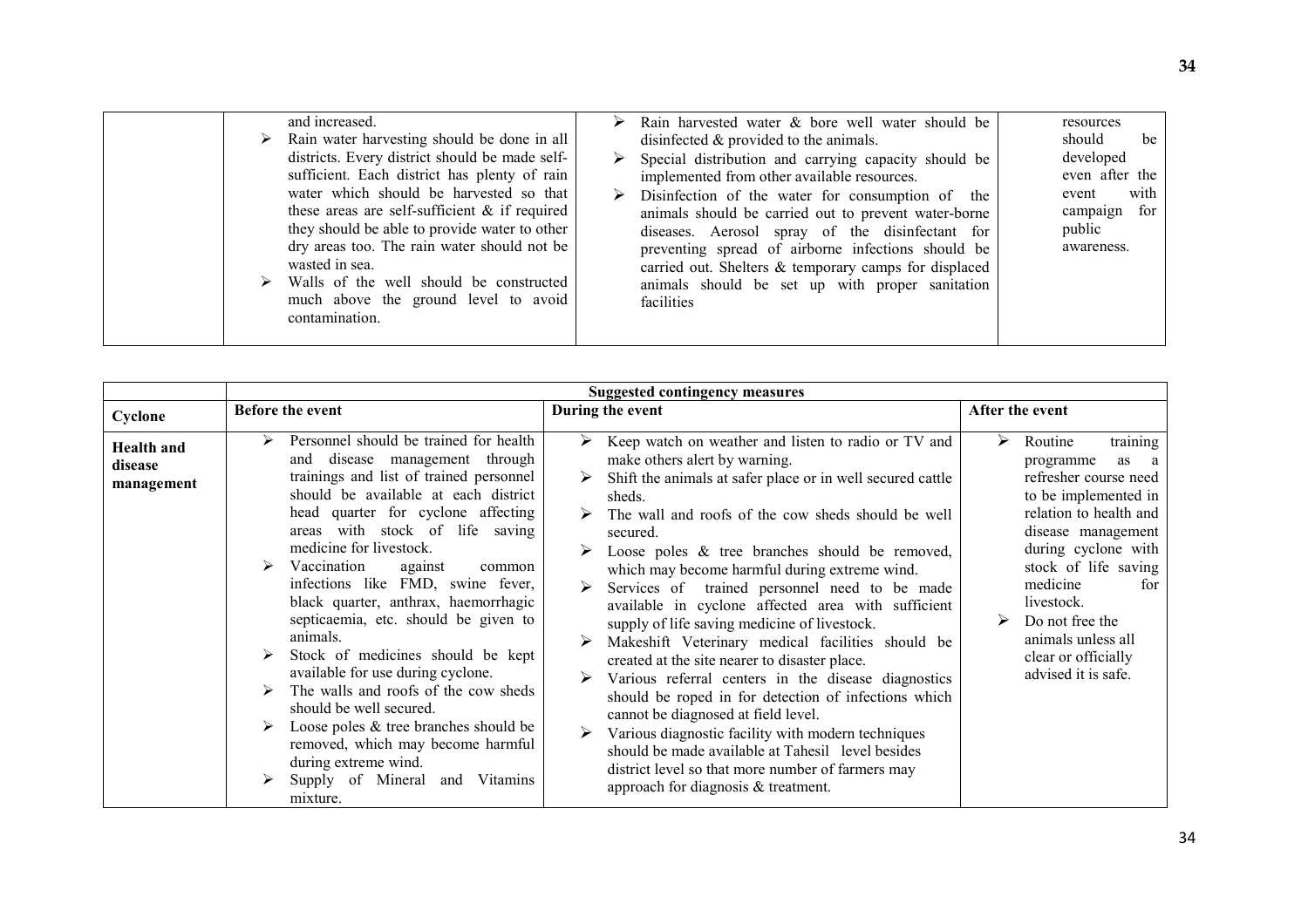| control<br>Application<br>preventive and<br>-01<br>. .<br>& MD<br>$^{\circ}$ CD $_{\star}$ .<br>measures<br>- OT |  |
|------------------------------------------------------------------------------------------------------------------|--|
|                                                                                                                  |  |

### 2.5.2 Poultry

|                                        | <b>Suggested contingency measures</b>                                                                                                                                    |                                                                                                                                                                              |                                                                                                                                                    |  |  |
|----------------------------------------|--------------------------------------------------------------------------------------------------------------------------------------------------------------------------|------------------------------------------------------------------------------------------------------------------------------------------------------------------------------|----------------------------------------------------------------------------------------------------------------------------------------------------|--|--|
| <b>Drought</b>                         | Before the event <sup>s</sup>                                                                                                                                            | During the event                                                                                                                                                             | After the event                                                                                                                                    |  |  |
| <b>Shortage of feed</b><br>ingredients | There should be availability of feed, feed<br>➤<br>ingredients and mineral mixtures with<br>sufficient storage capacity for every<br>district.                           | Adaptation of proper distribution policy as<br>➤<br>per requirement with transport facility.<br>Supply of feed ingredients through<br>government channel to the end users at | Readiness for feed, feed<br>$\blacktriangleright$<br>ingredients<br>and<br>mineral<br>and<br>when<br>mixtures<br>as<br>required for each districts |  |  |
|                                        | Registration of poultry farms made<br>compulsory to make it easier to be<br>prepared and provide quick help to the<br>farmers                                            | reduced price.<br>Make sure that birds receive adequate<br>quantity and essential nutrients through feed<br>minimize stress and to<br>prevent<br>to                          | with transport facility.<br>Strategies to minimize the<br>effects of stress due to<br>drought by optimum feeding                                   |  |  |
|                                        | Storage of feed ingredients of previous<br>year in sufficient quantity to use in<br>scarcity period.                                                                     | occurrence of disease outbreaks.<br>Crucial use of available feed avoiding<br>excess feeding and wastage of the feed.                                                        | and management of the<br>flock.<br>Use of mineral and vitamin                                                                                      |  |  |
|                                        | Identification and storage of locally<br>available<br>feed ingredients as an<br>substitute for scares ingredients.                                                       | Stored feed ingredients will be utilized<br>during contingency.<br>Birds should be evacuated and taken to                                                                    | supplements<br>reduce<br>to<br>stress.<br>Follow<br>of<br>affected                                                                                 |  |  |
|                                        | A farm disaster kit should be prepared in<br>advance. The kit should be placed in a<br>central location and everyone should<br>know where it is. The contents of the kit | shelters as soon as there is news of an<br>imminent disaster. Every flock must have<br>some form of durable and visible<br>identification.                                   | up<br>livestock for adequate feed<br>supply.<br>Proper utilization of the<br>➤<br>resources should be carried                                      |  |  |
|                                        | must be checked regularly to ensure fresh<br>and complete supplies. The following<br>items should be included in the kit in<br>addition to the items that are used       | There should<br>be<br>arrangements<br>for<br>appropriate transport, suitable for birds.<br>Stranded birds should be rescued and taken<br>to safer places.                    | out. The situation should be<br>assessed<br>properly<br>and<br>decision has to be taken on<br>which birds to be treated                            |  |  |
|                                        | everyday:<br>Updated list of all farms with<br>information about birds, their<br>location and records of feeding,                                                        | If the stranded place is considered safe for<br>the next week or so, the birds may be left<br>there but should be provided with feed and<br>drinking water.                  | first and how.<br>The birds that are in very<br>poor condition with no<br>chance of recovery should                                                |  |  |
|                                        | vaccination, tests.<br>Basic first aid kit.<br>Handling equipment $&$ cages.                                                                                             | Arrangements should be made so that<br>veterinary and Para- veterinary personnel<br>can quickly reach all affected farms to                                                  | culled<br>humane<br>in<br>be<br>manner.<br>The dead birds should be                                                                                |  |  |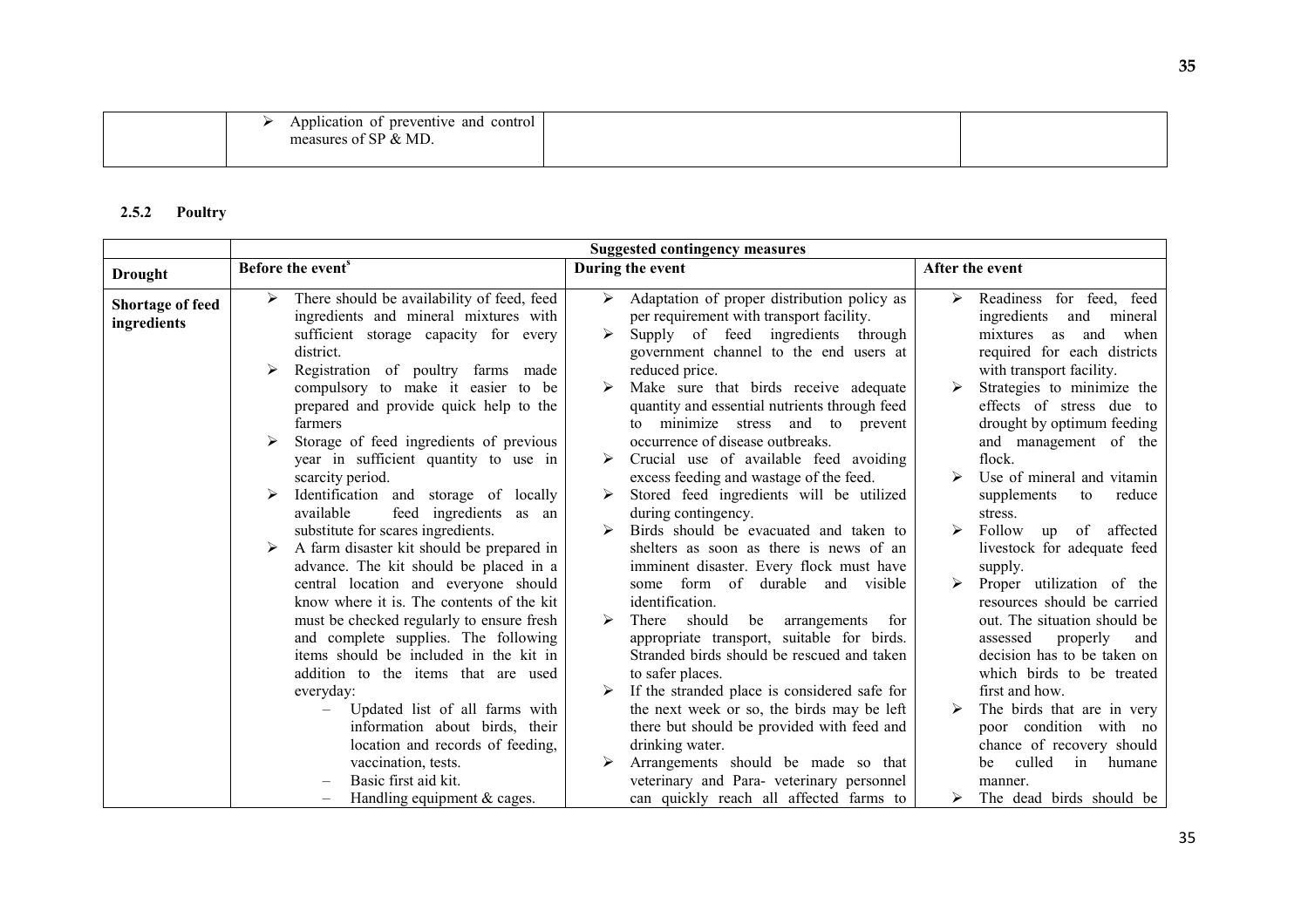|                       | Waterier and feeders.<br>disinfection<br>and<br>Sanitation<br>equipments & chemicals.<br>Other safety and emergency<br>items for vehicles and trailers,<br>e.g., Extra tyres, winches, tools,<br>etc.<br>Maize grain is limiting source as a feed<br>➤<br>ingredient in poultry feed.<br>Store maize for poultry feed.<br>➤<br>Substitute feed ingredient should be<br>⋗<br>tapped as replacement for maize grain<br>which can be used for poultry feed.<br>Concentrate ingredients such as Grains,<br>➤<br>brans, & oilseed cakes, low grade grains,<br>Govt. Godowns wastes, grains unfit for<br>human consumption etc. should be<br>procured.<br>Ban on export of oilseed meals needs to<br>➤<br>be implemented.<br>Feed required for broilers3.5 kg./bird for<br>$\blacktriangleright$<br>six weeks. For Layers 55 kg /layer bird<br>for a period of 72 weeks. | ➤<br>➤<br>≻<br>➤<br>➤<br>➤<br>➤<br>≻<br>➤<br>$\blacktriangleright$ | provide necessary measures.<br>Officials and other personnel engaged in<br>relief work should also gather intelligence<br>on the extent and nature of the damage to<br>individual farms and villages so that<br>appropriate relief measures<br>can<br>be<br>implemented.<br>Adequate nutrition should be given to birds<br>to keep their health in proper condition.<br>The available ingredients as poultry feed<br>should be used with utmost care.<br>Non-conventional feed ingredients can also<br>be tapped to use as a poultry feed taking<br>into consideration the anti-nutritional<br>factors present in it.<br>Alternate day feeding for broilers.<br>Avoid feed wastage.<br>Restricted feeding for layers.<br>Poor layer birds to be culled.<br>Broiler rear up to 4 weeks only.<br>Use of feed additives be enhanced to<br>maximize the feed efficiency. | ≻<br>↘<br>➤     | disposed off in hygienic<br>by<br>burial or<br>manner<br>incineration.<br>The situation at the farm<br>also should be assessed and<br>corrective measures<br>the<br>should be taken as soon as<br>possible.<br>All damages<br>should be repaired and shed<br>should be made functional.<br>Disinfection of the premises<br>and shed should be carried<br>prevent spread<br>of<br>to<br>diseases.<br>The stress on poultry due to<br>shortage of feed during<br>drought period<br>can be<br>minimized<br>by<br>proper<br>feeding of the birds after<br>drought period.<br>Ad<br>feeding<br>lib.<br>to<br>the<br>compensate<br>egg<br>production.<br>Feed additives may be used<br>to maximize production |
|-----------------------|--------------------------------------------------------------------------------------------------------------------------------------------------------------------------------------------------------------------------------------------------------------------------------------------------------------------------------------------------------------------------------------------------------------------------------------------------------------------------------------------------------------------------------------------------------------------------------------------------------------------------------------------------------------------------------------------------------------------------------------------------------------------------------------------------------------------------------------------------------------------|--------------------------------------------------------------------|----------------------------------------------------------------------------------------------------------------------------------------------------------------------------------------------------------------------------------------------------------------------------------------------------------------------------------------------------------------------------------------------------------------------------------------------------------------------------------------------------------------------------------------------------------------------------------------------------------------------------------------------------------------------------------------------------------------------------------------------------------------------------------------------------------------------------------------------------------------------|-----------------|---------------------------------------------------------------------------------------------------------------------------------------------------------------------------------------------------------------------------------------------------------------------------------------------------------------------------------------------------------------------------------------------------------------------------------------------------------------------------------------------------------------------------------------------------------------------------------------------------------------------------------------------------------------------------------------------------------|
|                       |                                                                                                                                                                                                                                                                                                                                                                                                                                                                                                                                                                                                                                                                                                                                                                                                                                                                    |                                                                    |                                                                                                                                                                                                                                                                                                                                                                                                                                                                                                                                                                                                                                                                                                                                                                                                                                                                      |                 |                                                                                                                                                                                                                                                                                                                                                                                                                                                                                                                                                                                                                                                                                                         |
|                       | <b>Before the event</b>                                                                                                                                                                                                                                                                                                                                                                                                                                                                                                                                                                                                                                                                                                                                                                                                                                            |                                                                    | <b>Suggested contingency measures</b><br>During the event                                                                                                                                                                                                                                                                                                                                                                                                                                                                                                                                                                                                                                                                                                                                                                                                            | After the event |                                                                                                                                                                                                                                                                                                                                                                                                                                                                                                                                                                                                                                                                                                         |
| <b>Drought</b>        |                                                                                                                                                                                                                                                                                                                                                                                                                                                                                                                                                                                                                                                                                                                                                                                                                                                                    |                                                                    |                                                                                                                                                                                                                                                                                                                                                                                                                                                                                                                                                                                                                                                                                                                                                                                                                                                                      |                 |                                                                                                                                                                                                                                                                                                                                                                                                                                                                                                                                                                                                                                                                                                         |
| <b>Drinking</b> water | Water resources as in general are inadequate and hence<br>➤<br>the resources should be trapped and increased.<br>Conservation of water for drought period.<br>➤<br>Water conservations measures adopted to increase<br>➤<br>water table like recharging of bore wells.<br>Available water resources should be tapped and<br>➤<br>reserved.<br>Leak proof water supply systems.<br>➤                                                                                                                                                                                                                                                                                                                                                                                                                                                                                |                                                                    | distribution<br>➤<br>Special<br>and<br>carrying capacity should be<br>implemented<br>from<br>other<br>available<br>for<br>resources<br>poultry.<br>Optimum use of available<br>≻<br>water as per the requirement<br>of birds.                                                                                                                                                                                                                                                                                                                                                                                                                                                                                                                                                                                                                                        | ➤<br>➤<br>➤     | Permanent water resources<br>should be developed even<br>after the event with campaign<br>for public awareness.<br>Evaluation and fine tuning of<br>the contingency majors.<br>Ensure clean, cold water<br>supply to birds.                                                                                                                                                                                                                                                                                                                                                                                                                                                                             |
|                       |                                                                                                                                                                                                                                                                                                                                                                                                                                                                                                                                                                                                                                                                                                                                                                                                                                                                    |                                                                    |                                                                                                                                                                                                                                                                                                                                                                                                                                                                                                                                                                                                                                                                                                                                                                                                                                                                      |                 |                                                                                                                                                                                                                                                                                                                                                                                                                                                                                                                                                                                                                                                                                                         |

|                       | <b>Suggested contingency measures</b>                                                                                                                                                                                                                                                                                                                                                      |                                                                                                                                                                                                                     |                                                                                                                                                                                                                                                  |  |  |
|-----------------------|--------------------------------------------------------------------------------------------------------------------------------------------------------------------------------------------------------------------------------------------------------------------------------------------------------------------------------------------------------------------------------------------|---------------------------------------------------------------------------------------------------------------------------------------------------------------------------------------------------------------------|--------------------------------------------------------------------------------------------------------------------------------------------------------------------------------------------------------------------------------------------------|--|--|
| <b>Drought</b>        | <b>Before the event</b>                                                                                                                                                                                                                                                                                                                                                                    | During the event                                                                                                                                                                                                    | After the event                                                                                                                                                                                                                                  |  |  |
| <b>Drinking water</b> | Water resources as in general are inadequate and hence<br>⋗<br>the resources should be trapped and increased.<br>$\triangleright$ Conservation of water for drought period.<br>Water conservations measures adopted to increase<br>⋗<br>water table like recharging of bore wells.<br>Available water resources should be tapped and<br>➤<br>reserved.<br>Leak proof water supply systems. | distribution<br>Special<br>and<br>carrying capacity should be<br>implemented<br>other<br>from<br>available<br>for<br>resources<br>poultry.<br>Optimum use of available<br>water as per the requirement<br>of birds. | Permanent water resources<br>⋗<br>should be developed even<br>after the event with campaign<br>for public awareness.<br>Evaluation and fine tuning of<br>⋗<br>the contingency majors.<br>Ensure clean,<br>cold<br>water<br>⋗<br>supply to birds. |  |  |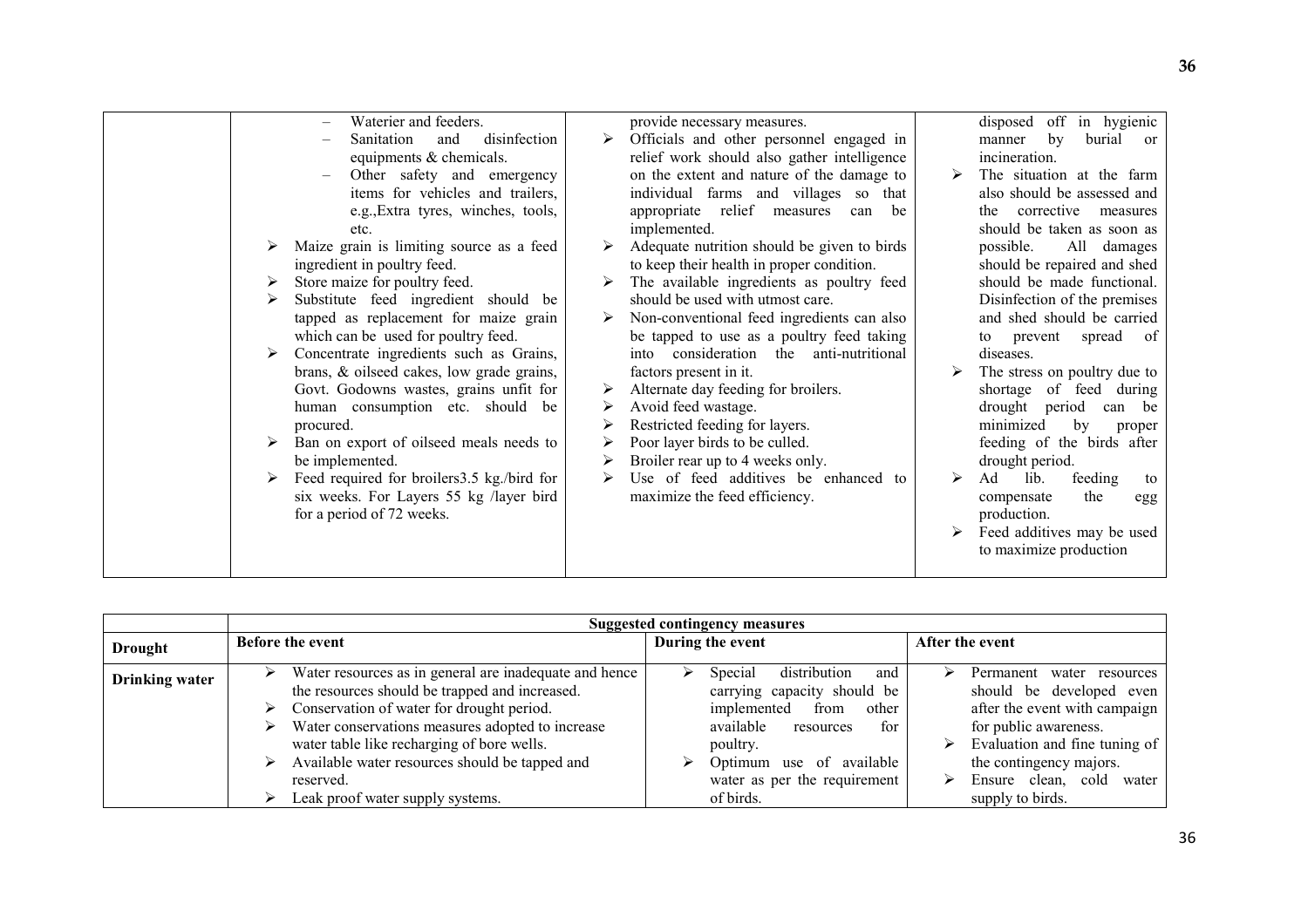| Available rain water harvesting technique should be<br>adopted i.e. farm ponds etc.<br>Water conservations measures be adopted to increase<br>water table.<br>Judicious use of water.<br>Use of nipples for watering. | Supply of adequate water to<br>with transportation<br>farms<br>facility.<br>of water through<br>Supply<br>tankers during contingency.<br>Judicious use of water.<br>Use of nipples for watering. | Steps should be taken to<br>and to<br>water<br>conserve<br>develop<br>permanent<br>water<br>resources.<br>Fresh and ad lib.<br>water<br>should be provided. |
|-----------------------------------------------------------------------------------------------------------------------------------------------------------------------------------------------------------------------|--------------------------------------------------------------------------------------------------------------------------------------------------------------------------------------------------|-------------------------------------------------------------------------------------------------------------------------------------------------------------|
|                                                                                                                                                                                                                       |                                                                                                                                                                                                  |                                                                                                                                                             |

|                                            | <b>Suggested contingency measures</b>                                                                                                                                                                                                                                                                                                                                                                                                                                                                                                                                                         |                                                                                                                                                                                                                                                                                                                                                                                                                                                                                                                                                                                                                                                                                                                                                                                                                                                                                                                                 |                                                                                                                                                                                                                                                                                                                                                                                                                                                                                                                                                                                                                                                                                                                                                                                                                                                                                                              |  |  |  |
|--------------------------------------------|-----------------------------------------------------------------------------------------------------------------------------------------------------------------------------------------------------------------------------------------------------------------------------------------------------------------------------------------------------------------------------------------------------------------------------------------------------------------------------------------------------------------------------------------------------------------------------------------------|---------------------------------------------------------------------------------------------------------------------------------------------------------------------------------------------------------------------------------------------------------------------------------------------------------------------------------------------------------------------------------------------------------------------------------------------------------------------------------------------------------------------------------------------------------------------------------------------------------------------------------------------------------------------------------------------------------------------------------------------------------------------------------------------------------------------------------------------------------------------------------------------------------------------------------|--------------------------------------------------------------------------------------------------------------------------------------------------------------------------------------------------------------------------------------------------------------------------------------------------------------------------------------------------------------------------------------------------------------------------------------------------------------------------------------------------------------------------------------------------------------------------------------------------------------------------------------------------------------------------------------------------------------------------------------------------------------------------------------------------------------------------------------------------------------------------------------------------------------|--|--|--|
| <b>Drought</b>                             | <b>Before the event</b>                                                                                                                                                                                                                                                                                                                                                                                                                                                                                                                                                                       | During the event                                                                                                                                                                                                                                                                                                                                                                                                                                                                                                                                                                                                                                                                                                                                                                                                                                                                                                                | After the event                                                                                                                                                                                                                                                                                                                                                                                                                                                                                                                                                                                                                                                                                                                                                                                                                                                                                              |  |  |  |
| <b>Health</b> and<br>disease<br>management | should<br>⋗<br>Personnel<br>be<br>trained for health and<br>disease management of<br>poultry<br>through<br>and list of<br>trainings<br>trained<br>personnel<br>should be available at<br>district<br>head<br>each<br>quarter with stock of<br>medicine,<br>mineral<br>mixture and<br>vaccine<br>for poultry.<br>Regular<br>⋗<br>and<br>strict<br>vaccination of birds.<br>Vaccination of<br>wild<br>birds through<br>water<br>whenever possible.<br>Deworming of<br>birds<br>before<br>after<br>and<br>drought period.<br>of<br>≻<br>Appointment<br>veterinarian on farms<br>made compulsory. | Services of trained personnel need to be made<br>$\blacktriangleright$<br>available in affected area with sufficient<br>supply of medicine, mineral mixture and<br>vaccine for poultry.<br>Immediate attention to diseased birds by<br>veterinarians.<br>Regular visits of veterinarians to detect<br>$\blacktriangleright$<br>diseased birds and veterinary care<br>Vaccination of birds if necessary.<br>➤<br>If there is occurrence of disease, affected birds<br>should be kept isolated and treated properly<br>and promptly.<br>Periodic disinfection and disinfestations of<br>⋗<br>farm and premises.<br>Measures to minimize risk of spreading<br>contagious diseases.<br>Birds should be checked for injury/signs of<br>disease.<br>Antibiotic through water<br>➤<br>Anti-stress supplements<br>Multivitamin supplements<br>➤<br>Bio-security measures to be implemented.<br>≻<br>Proper disposal of poultry carcass. | Routine training programmed as a refresher<br>➤<br>course need to be implemented in relation to<br>health and disease management during<br>drought with stock of life saving medicine<br>and vaccine for poultry to prevent outbreak.<br>Proper disposal system of poultry carcasses.<br>Efforts to minimize effects of stress through<br>➤<br>optimum feeding, management and<br>veterinary care.<br>Assessment of losses due to mortality if any.<br>Proper disposal of carcass.<br>There will be stress on birds due to<br>⋗<br>deterioration of health during drought<br>period. Hence proper feeding should be<br>done to minimize the stress on birds by<br>supplying vitamin supplements.<br>Birds should be tested at regular interval to<br>confirm that they are free of contagious<br>diseases.<br>Proper disposal of birds died of various<br>diseases.<br>Vaccination.<br>Replacement of stock. |  |  |  |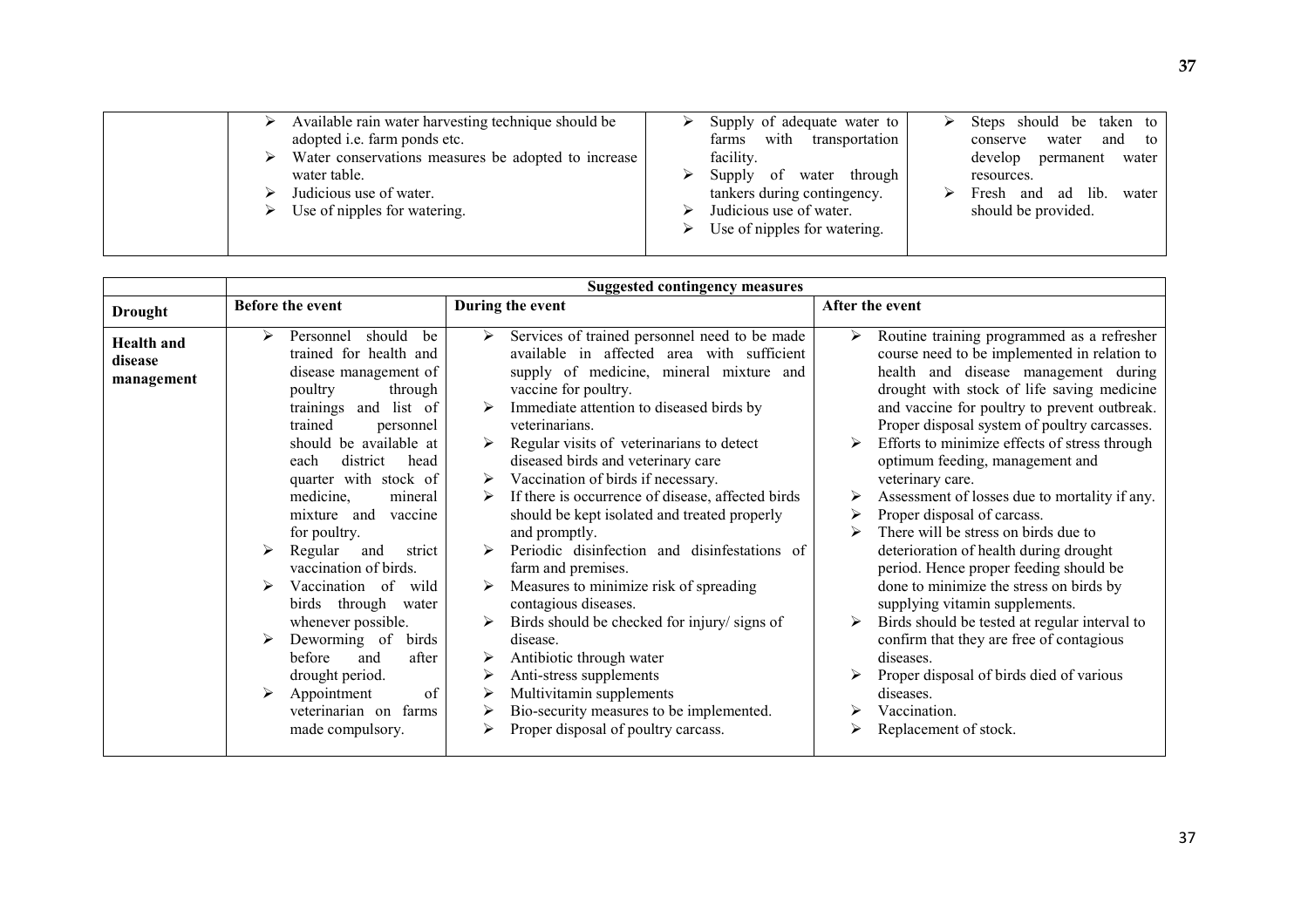|                                    |                                                                                                                                                                                                                                                                                                                                                                                                                                                                                                                                                                                                           | <b>Suggested contingency measures</b>                                                                                                                                                                                                                                                                                                                                                                                                                                                                                                                                                                                                                |                                                                                                                                                                                                                                                                                                                                                                                                                         |  |
|------------------------------------|-----------------------------------------------------------------------------------------------------------------------------------------------------------------------------------------------------------------------------------------------------------------------------------------------------------------------------------------------------------------------------------------------------------------------------------------------------------------------------------------------------------------------------------------------------------------------------------------------------------|------------------------------------------------------------------------------------------------------------------------------------------------------------------------------------------------------------------------------------------------------------------------------------------------------------------------------------------------------------------------------------------------------------------------------------------------------------------------------------------------------------------------------------------------------------------------------------------------------------------------------------------------------|-------------------------------------------------------------------------------------------------------------------------------------------------------------------------------------------------------------------------------------------------------------------------------------------------------------------------------------------------------------------------------------------------------------------------|--|
| <b>Floods</b>                      | Before the event                                                                                                                                                                                                                                                                                                                                                                                                                                                                                                                                                                                          | During the event                                                                                                                                                                                                                                                                                                                                                                                                                                                                                                                                                                                                                                     | After the event                                                                                                                                                                                                                                                                                                                                                                                                         |  |
| Shortage of<br>feed<br>ingredients | Poultry owners needs to be advised to be<br>in readiness for-<br>Alternate poultry sheds with feed stock at<br>safe places.<br>Displacement<br>of<br>stock-<br>transport<br>arrangements.<br>Registration of poultry farms<br>made<br>compulsory to make it easier to be<br>prepared and provide quick help to the<br>farmers<br>Measures to avoid spoilage of feed stores<br>due to water.<br>Construction of feed stores to stores feed<br>sufficient for at least one month.<br>Farmers will be encouraged to purchase<br>and store the feed ingredient when it is<br>cheaply available in the market. | Poultry owners needs to be advised to be in<br>readiness for-<br>Alternate poultry sheds with feed stock at<br>safe places.<br>Displacement<br>of<br>transport<br>stock-<br>arrangements.<br>Registration of poultry farms<br>made<br>compulsory to make it easier to be prepared<br>and provide quick help to the farmers<br>Measures to avoid spoilage of feed stores due<br>to water.<br>Construction of feed stores to stores feed<br>sufficient for at least one month.<br>Farmers will be encouraged to purchase and<br>store the feed ingredient when it is cheaply<br>available in the market.<br>Information at every district head quarter | Shifting at original site<br>after repair of the shades<br>and restoration of the<br>necessary facilities.<br>Proper feeding should be<br>done to minimize the<br>stress on birds<br>Ensure good quality feed<br>and fodder supply to birds<br>Feed and feed ingredients<br>should<br>be<br>resources<br>exploited with sufficient<br>transport facilities from<br>other areas of the district<br>even after the event. |  |
|                                    | Information at every district head quarter<br>regarding availability of feed and feed<br>ingredients and mineral mixture resources                                                                                                                                                                                                                                                                                                                                                                                                                                                                        | regarding availability of feed and feed<br>ingredients and mineral mixture resources<br>from other areas.                                                                                                                                                                                                                                                                                                                                                                                                                                                                                                                                            |                                                                                                                                                                                                                                                                                                                                                                                                                         |  |

|                       | <b>Suggested contingency measures</b>                                                                 |                                                                                                                               |                                                                                                                                            |  |  |
|-----------------------|-------------------------------------------------------------------------------------------------------|-------------------------------------------------------------------------------------------------------------------------------|--------------------------------------------------------------------------------------------------------------------------------------------|--|--|
| <b>Floods</b>         | <b>Before the event</b>                                                                               | During the event                                                                                                              | After the event                                                                                                                            |  |  |
| <b>Drinking water</b> | Arrangement of clean and hygienic water.<br>⋗<br>Leak and contamination proof water<br>supply system. | Sufficient facility for transportation<br>➤<br>with advanced proper planning should<br>be made in the areas of each district. | Actions to rectify the water<br>➤<br>related issues observed during<br>flood period.                                                       |  |  |
|                       | Installations of the watering systems<br>targeted to optimum use of available                         | Water treatment to avoid entry of<br>➤<br>pathogens through drinking water.                                                   | Ensure potable water supply to<br>birds.                                                                                                   |  |  |
|                       | water avoiding water wastage.<br>Source of water should be away from<br>flood affected areas.         | Judicious use of potable chlorinated<br>⋗<br>water.<br>Avoid contamination of wells and tube                                  | Sufficient infrastructure facility<br>for transportation with advanced<br>proper planning should be made<br>in the areas of each district. |  |  |
|                       | Sufficient storage capacity should be<br>made available particularly during rainy                     | wells by flood water.<br>Proper utilization of Water to save                                                                  | Sources of potable drinking                                                                                                                |  |  |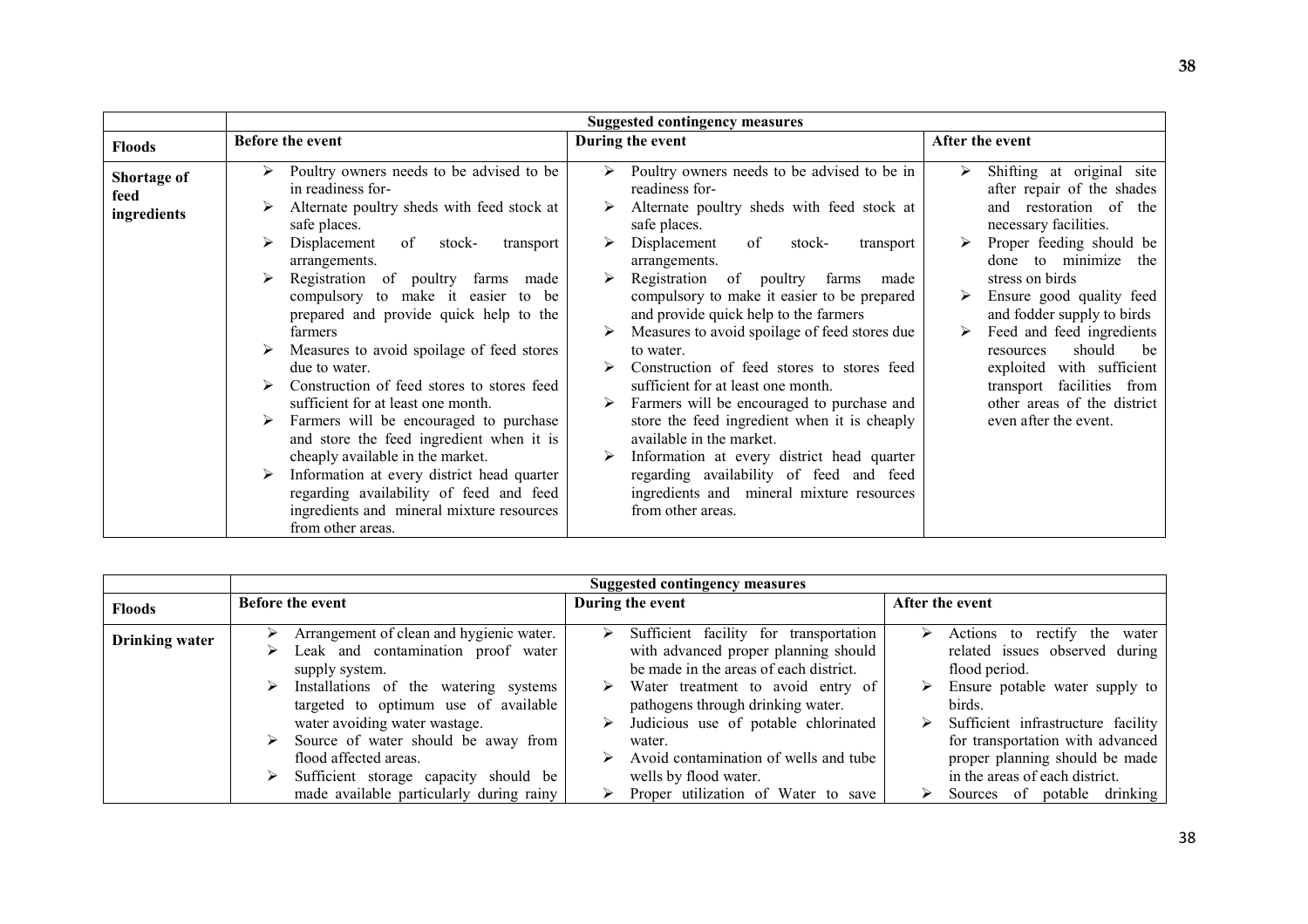|                                            | season in view of the forecasting of flood.<br>Encourage the farmers for rain water<br>harvesting.<br>Proper utilization of Water to save water.<br>➤                                                                                                                                                                                                                                                                                                                                                                                                                                                                                                                                                                                                                                                                                                               | water.<br>Supply of water through tankers during<br>contingency.<br>Water purification measures<br>ensuring hygienic water supply.                                                                                                                                                                                                                                                                                                                                                                                                                                                                                                                                                              | water should be tapped for its<br>proper use.<br>Use of disinfected water.<br>Arrangements of hygienic water<br>for<br>supply.                                                                                                                                                                                                                                                                                                                                                                                                                                                                                                                                                                                                                                                                                                                                                                                                                                                                                             |
|--------------------------------------------|---------------------------------------------------------------------------------------------------------------------------------------------------------------------------------------------------------------------------------------------------------------------------------------------------------------------------------------------------------------------------------------------------------------------------------------------------------------------------------------------------------------------------------------------------------------------------------------------------------------------------------------------------------------------------------------------------------------------------------------------------------------------------------------------------------------------------------------------------------------------|-------------------------------------------------------------------------------------------------------------------------------------------------------------------------------------------------------------------------------------------------------------------------------------------------------------------------------------------------------------------------------------------------------------------------------------------------------------------------------------------------------------------------------------------------------------------------------------------------------------------------------------------------------------------------------------------------|----------------------------------------------------------------------------------------------------------------------------------------------------------------------------------------------------------------------------------------------------------------------------------------------------------------------------------------------------------------------------------------------------------------------------------------------------------------------------------------------------------------------------------------------------------------------------------------------------------------------------------------------------------------------------------------------------------------------------------------------------------------------------------------------------------------------------------------------------------------------------------------------------------------------------------------------------------------------------------------------------------------------------|
|                                            |                                                                                                                                                                                                                                                                                                                                                                                                                                                                                                                                                                                                                                                                                                                                                                                                                                                                     | <b>Suggested contingency measures</b>                                                                                                                                                                                                                                                                                                                                                                                                                                                                                                                                                                                                                                                           |                                                                                                                                                                                                                                                                                                                                                                                                                                                                                                                                                                                                                                                                                                                                                                                                                                                                                                                                                                                                                            |
| <b>Floods</b>                              | <b>Before the event</b>                                                                                                                                                                                                                                                                                                                                                                                                                                                                                                                                                                                                                                                                                                                                                                                                                                             | During the event                                                                                                                                                                                                                                                                                                                                                                                                                                                                                                                                                                                                                                                                                | After the event                                                                                                                                                                                                                                                                                                                                                                                                                                                                                                                                                                                                                                                                                                                                                                                                                                                                                                                                                                                                            |
| <b>Health</b> and<br>disease<br>management | Personnel should be trained for<br>⋗<br>health and disease management<br>through trainings and list of trained<br>personnel should be available at<br>each district head quarter for flood<br>affecting areas with stock of<br>medicine, mineral mixture and<br>vaccine for poultry.<br>Vaccination<br>and<br>deworming<br>should<br>be<br>schedule<br>observed<br>strictly.<br>Additional deworming can be<br>➤<br>carried out before and after floods.<br>Medicine<br>facility<br>with<br>store<br>availability of adequate drugs at<br>each<br>farm<br>and<br>veterinary<br>dispensaries.<br>Training of farmers to identify signs<br>of common contagious diseases<br>particularly to avoid outbreaks.<br>Do not built poultry house on nalla<br>$\blacktriangleright$<br>or stream or otherwise remove the<br>birds before monsoon from such<br>poultry house. | $\triangleright$<br>Services<br>$\sigma$ f<br>trained<br>personnel need to be made<br>available in affected area<br>with sufficient supply of<br>medicine, mineral mixture<br>and vaccine.<br>During flood if it is difficult<br>➤<br>to shift and manage large<br>number of birds,<br>they<br>should be slaughter and sent<br>to cold storage.<br>⋗<br>Vaccination<br>against<br>contagious diseases.<br>Proper disposal of birds died<br>$\blacktriangleright$<br>of diseases<br>particularly<br>contagious diseases.<br>Disinfection of sheds be<br>➤<br>undertaken.<br>Immediate veterinary help<br>to the farms.<br>$\blacktriangleright$<br>feeding<br>Adequate proper<br>and management. | Routine training programmed as a refresher<br>$\blacktriangleright$<br>course need to be implemented in relation to<br>health and disease management during flood with<br>stock of medicine and vaccine for poultry to<br>prevent outbreak. Proper disposal system of<br>poultry carcasses.<br>Cleaning and disinfection of poultry farms.<br>≻<br>Monitoring for disease outbreaks in birds through<br>regular farm visits by veterinarian.<br>Proper disposal of carcass is very important in<br>flood affected areas from public health point of<br>view.<br>Vaccination for RD and IBD to avoid outbreaks.<br>➤<br>Anti-stress treatment of birds is important to<br>prevent mortality.<br>Preventive measures should be taken to reduce<br>occurrence of diseases, particularly use of<br>antibiotics in drinking water.<br>Hygienic measures should be followed.<br>➤<br>Birds should be served for emerging infectious<br>diseases.<br>Restriction on movement of the birds.<br>⋗<br>Compensation of the loss.<br>≻ |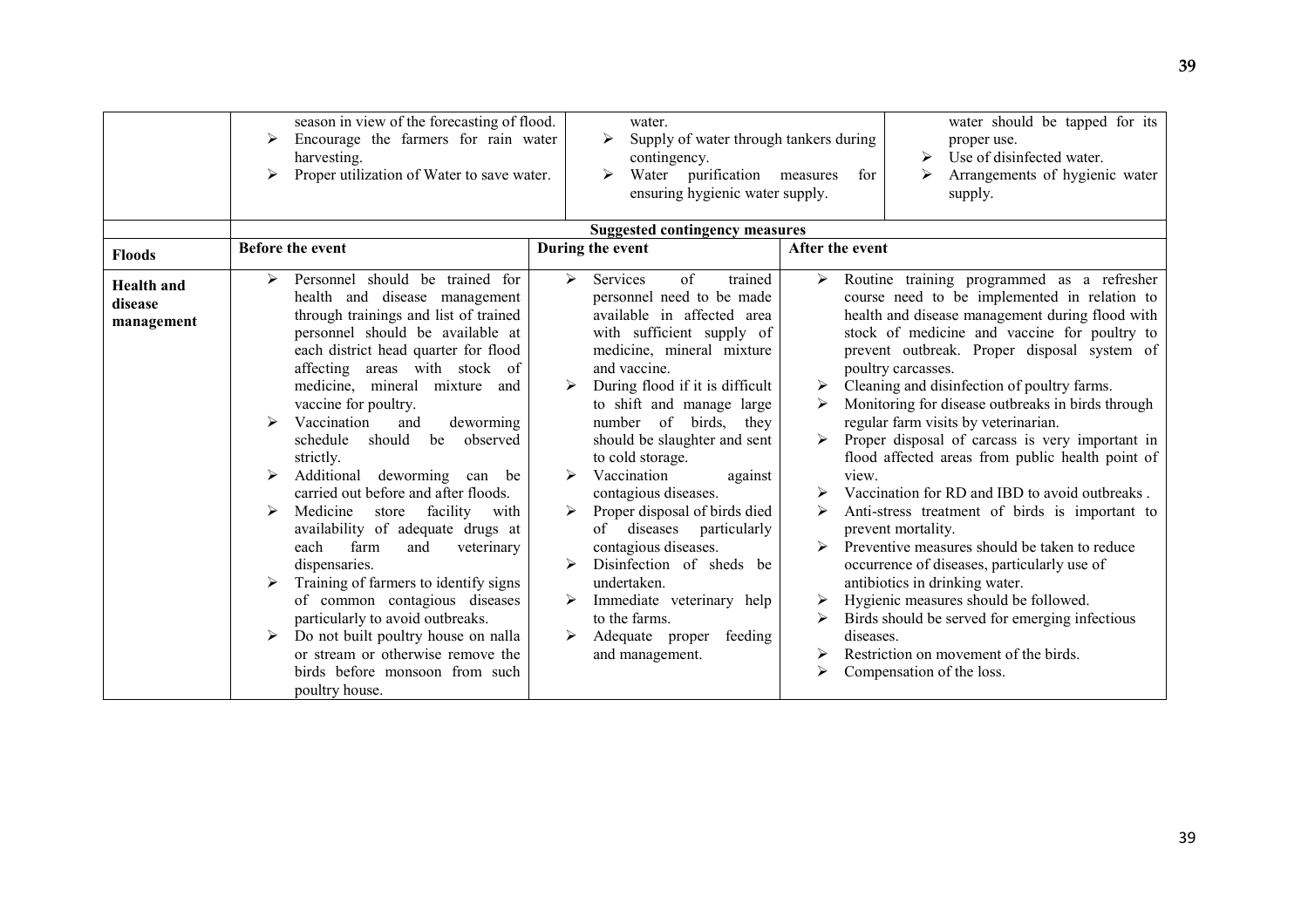|                                        | <b>Suggested contingency measures</b>                                                                                                                                            |                                                                                                                                                                            |                                                                                                                                                                               |  |  |  |
|----------------------------------------|----------------------------------------------------------------------------------------------------------------------------------------------------------------------------------|----------------------------------------------------------------------------------------------------------------------------------------------------------------------------|-------------------------------------------------------------------------------------------------------------------------------------------------------------------------------|--|--|--|
| Cyclone                                | <b>Before the event</b>                                                                                                                                                          | During the event                                                                                                                                                           | After the event                                                                                                                                                               |  |  |  |
| <b>Shortage of feed</b><br>ingredients | Information at every district head<br>quarter regarding availability of<br>feed and feed ingredients and<br>mineral mixture resources from<br>other areas with storage facility. | Feed and feed ingredients<br>➤<br>should<br>be<br>resources<br>exploited with sufficient<br>and<br>transport<br>storage<br>facilities from other areas of<br>the district. | Feed and feed ingredients resources should be<br>➤<br>exploited with sufficient transport and storage<br>facilities from other areas of the district even after<br>the event. |  |  |  |

|                                            | <b>Suggested contingency measures</b>                                                                                                                                                                                                                                                                                                                      |                  |                                                                                                                                                                                                                                                                                                                                                                                                                                                                                                                                                                                                                                                                                                                                                                                                              |                                                                    |                 |                                                                                                                                                                                                                                                                                                                                                                                                                                            |
|--------------------------------------------|------------------------------------------------------------------------------------------------------------------------------------------------------------------------------------------------------------------------------------------------------------------------------------------------------------------------------------------------------------|------------------|--------------------------------------------------------------------------------------------------------------------------------------------------------------------------------------------------------------------------------------------------------------------------------------------------------------------------------------------------------------------------------------------------------------------------------------------------------------------------------------------------------------------------------------------------------------------------------------------------------------------------------------------------------------------------------------------------------------------------------------------------------------------------------------------------------------|--------------------------------------------------------------------|-----------------|--------------------------------------------------------------------------------------------------------------------------------------------------------------------------------------------------------------------------------------------------------------------------------------------------------------------------------------------------------------------------------------------------------------------------------------------|
| Cyclone                                    | <b>Before the event</b>                                                                                                                                                                                                                                                                                                                                    |                  | During the event                                                                                                                                                                                                                                                                                                                                                                                                                                                                                                                                                                                                                                                                                                                                                                                             |                                                                    | After the event |                                                                                                                                                                                                                                                                                                                                                                                                                                            |
| <b>Drinking water</b>                      | Sufficient storage capacity should<br>➤<br>made<br>available particularly<br>be<br>during rainy season in view of the<br>forecasting of the cyclone.                                                                                                                                                                                                       |                  | Sufficient<br>➤<br>transportation<br>in the areas of each district.                                                                                                                                                                                                                                                                                                                                                                                                                                                                                                                                                                                                                                                                                                                                          | facility<br>for<br>with advanced<br>proper planning should be made | ➤               | Sufficient<br>infrastructure<br>facility<br>for<br>transportation with advanced proper planning<br>should be made in the areas of each district.                                                                                                                                                                                                                                                                                           |
|                                            |                                                                                                                                                                                                                                                                                                                                                            |                  |                                                                                                                                                                                                                                                                                                                                                                                                                                                                                                                                                                                                                                                                                                                                                                                                              | <b>Suggested contingency measures</b>                              |                 |                                                                                                                                                                                                                                                                                                                                                                                                                                            |
| Cyclone                                    | <b>Before the event</b>                                                                                                                                                                                                                                                                                                                                    |                  |                                                                                                                                                                                                                                                                                                                                                                                                                                                                                                                                                                                                                                                                                                                                                                                                              |                                                                    |                 | After the event                                                                                                                                                                                                                                                                                                                                                                                                                            |
| <b>Health</b> and<br>disease<br>management | should<br>⋗<br>Personnel<br>trained<br>for<br>be<br>health and disease<br>management<br>through trainings<br>and list of trained<br>should<br>personnel<br>available<br>be<br>at<br>each district head<br>quarter during heat<br>cold waves<br>and<br>with stock of life<br>medicine,<br>saving<br>vaccine, feed and<br>mineral<br>mixture<br>for poultry. | ➤<br>➤<br>➤<br>➤ | During the event<br>Services of trained personnel need to be made available in<br>affected area with facilities to overcome heat waves through<br>water availability and cold through proper closed shelter<br>with sufficient supply of medicine and vaccine for poultry.<br>During heat fogging system should be ready and during cold<br>artificial heat through electricity need to be provided.<br>Detection & treatment of ailing birds.<br>Vaccination against contagious diseases.<br>Antistressor preparations or multivitamins preparations<br>through drinking water during stress.<br>Ad. lib. Cold water availability<br>Supply of medicine and vaccine for poultry.<br>Feed in cool hrs and increase the frequency of feeding with<br>high density feeds.<br>Mineral & Vitamin supplementation |                                                                    |                 | Routine training programme as a<br>➤<br>refresher<br>course<br>need<br>be<br>to<br>implemented in relation to health<br>and disease management during<br>heat and cold waves with stock of<br>medicine and vaccine for poultry<br>and sufficient arrangement.<br>Anti-stress to relieve stress.<br>Birds should be monitored for<br>occurrence of diseases.<br>Vaccination to avoid outbreaks.<br>Proper disposal of poultry<br>carcasses. |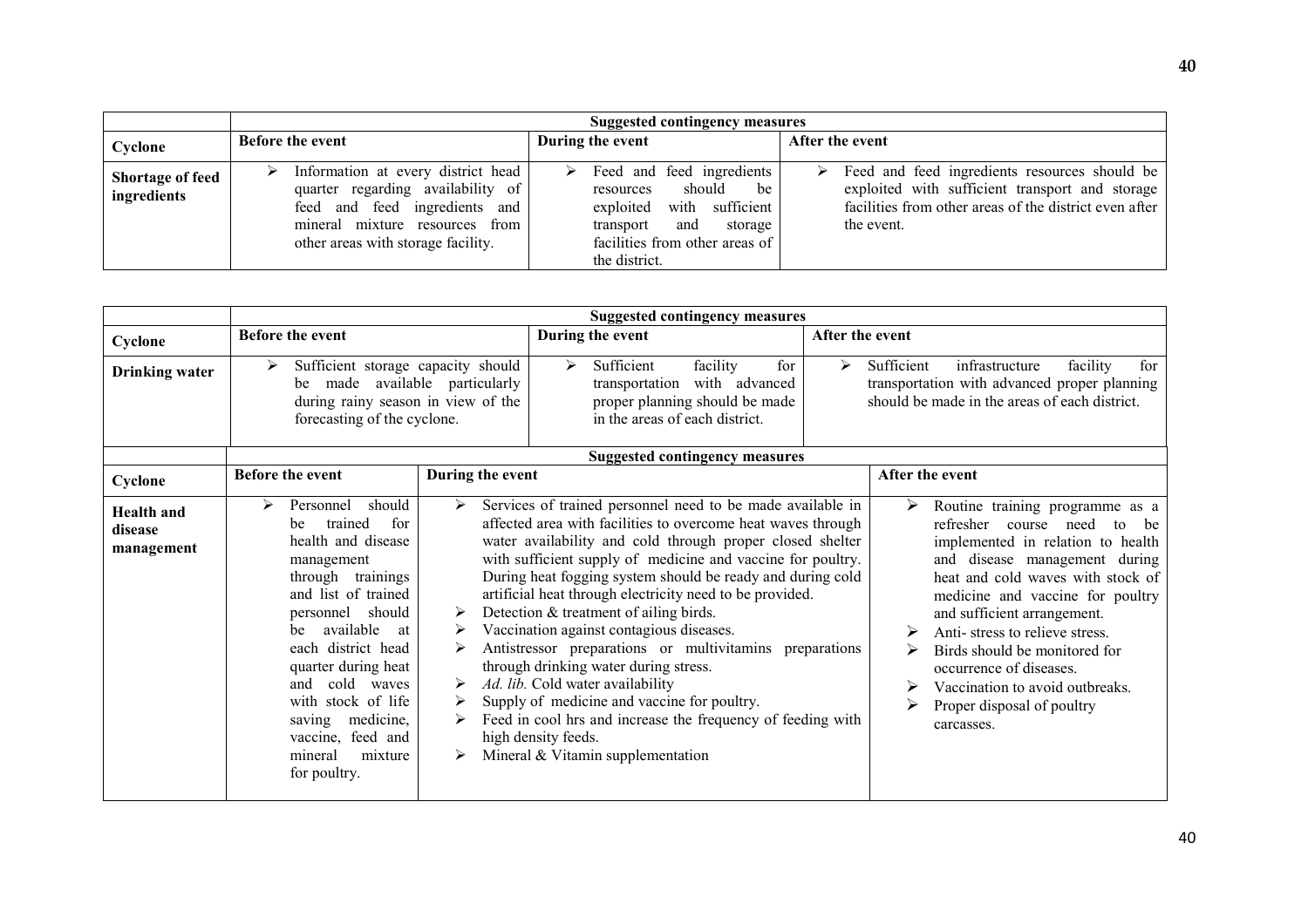### 2.5.3 Fisheries/ Aquaculture

|                                                             | <b>Suggested contingency measures</b>                                                                                                                                                                                           |                                                                                                                                                                                                                                                            |                                                                                                                                                                                                                                                                                                                                             |  |  |
|-------------------------------------------------------------|---------------------------------------------------------------------------------------------------------------------------------------------------------------------------------------------------------------------------------|------------------------------------------------------------------------------------------------------------------------------------------------------------------------------------------------------------------------------------------------------------|---------------------------------------------------------------------------------------------------------------------------------------------------------------------------------------------------------------------------------------------------------------------------------------------------------------------------------------------|--|--|
|                                                             | <b>Before the event</b>                                                                                                                                                                                                         | During the event                                                                                                                                                                                                                                           | After the event                                                                                                                                                                                                                                                                                                                             |  |  |
| 1) Drought                                                  |                                                                                                                                                                                                                                 |                                                                                                                                                                                                                                                            |                                                                                                                                                                                                                                                                                                                                             |  |  |
| A. Capture                                                  |                                                                                                                                                                                                                                 |                                                                                                                                                                                                                                                            |                                                                                                                                                                                                                                                                                                                                             |  |  |
| Marine                                                      | Information not available                                                                                                                                                                                                       | Information not available                                                                                                                                                                                                                                  | Information not available                                                                                                                                                                                                                                                                                                                   |  |  |
| Inland                                                      |                                                                                                                                                                                                                                 |                                                                                                                                                                                                                                                            |                                                                                                                                                                                                                                                                                                                                             |  |  |
| (i) Shallow water depth due to<br>insufficient rains/inflow | Need to implement cost-effective water<br>efficiency and conservation measures in<br>very early stage to handle the drought.<br>Strategic plan should be made to<br>construct bunds & conserve water in<br>drought prone areas. | In severe drought condition Most of<br>the stock can be harvested<br>immediately while Some portion of<br>the local aquatic species should be<br>transfer to the less affected areas so<br>as to conserve them and reintroduce<br>in its regional habitat. | Water policies should be determined If<br>we want to restore our inland fishery<br>resources.<br>Need to set up hatcheries for drought<br>affected fish species to avoid their<br>extinction, and the conserved species<br>once again need to be reintroduced in<br>their original habitats after achieving<br>desired aquatic environment. |  |  |
| (ii) Changes in water quality                               | Regular monitoring of water quality                                                                                                                                                                                             | Need to harvest the stock to<br>minimize economic losses before<br>mass mortality due to undesired<br>water quality.                                                                                                                                       | After achieving desired water quality,<br>conserved species once again need to be<br>reintroduced in their original habitats.                                                                                                                                                                                                               |  |  |
| (iii) Any other                                             | Gene bank should be made for all<br>indigenous local commercially &<br>ecologically important species.                                                                                                                          | To conserve the endangered species<br>breeding and rearing indoor facility<br>may be created for future restoration.                                                                                                                                       | The conserved species once again need<br>to be reintroduced in their original<br>habitats after achieving desired aquatic<br>environment.                                                                                                                                                                                                   |  |  |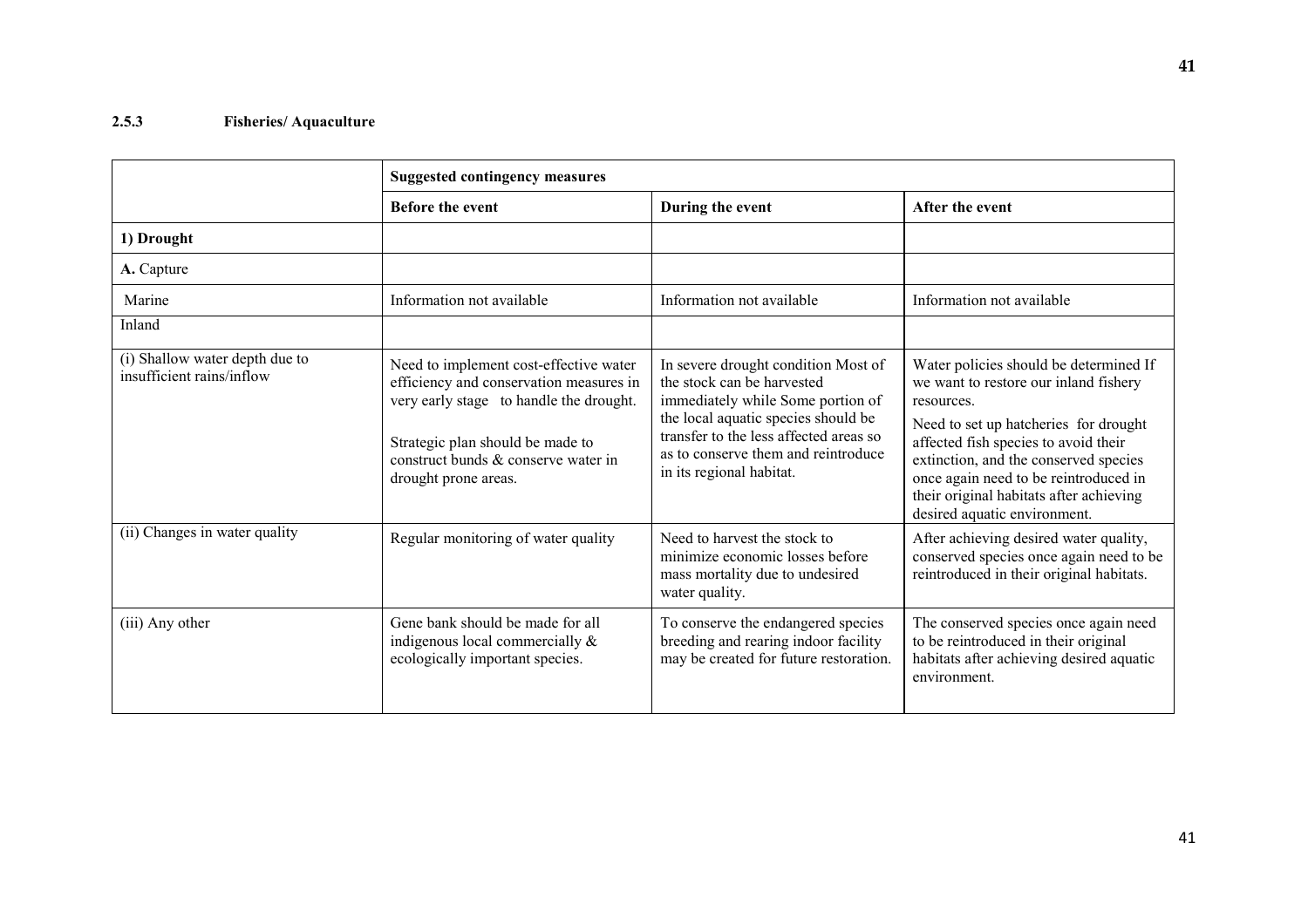| <b>B.</b> Aquaculture                                                 |                                                                                                                                                                                                                                                                                                                                            |                                                                                                                                                                                                                                                                                                 |                                                                                                                                                                                                                                                                    |
|-----------------------------------------------------------------------|--------------------------------------------------------------------------------------------------------------------------------------------------------------------------------------------------------------------------------------------------------------------------------------------------------------------------------------------|-------------------------------------------------------------------------------------------------------------------------------------------------------------------------------------------------------------------------------------------------------------------------------------------------|--------------------------------------------------------------------------------------------------------------------------------------------------------------------------------------------------------------------------------------------------------------------|
| (i) Shallow water in ponds due to<br>insufficient rains/inflow        | Water temperature may get raised and<br>also Dissolved Oxygen level may get<br>declined, hence efforts should made to<br>increase the depth of pond $&$ avoid<br>water seepage by using bentonite clay,<br>plastic liners etc.<br>also artificial oxygenation systems as<br>aerators etc. should be incorporated in<br>aquaculture system. | Water recycling with the aid of<br>potential filtration systems can be<br>applied if available. Provide<br>artificial oxygenation. If water level<br>is too much low, can lead to mass<br>mortality due to environmental stress<br>hence it will be better to harvest the<br>stock immediately. | Construction of small reservoirs or dams<br>should be newly developed in drought<br>prone area.<br>Identifying culturable air breathing<br>species / hardy species (e.g.<br>Notopterus, Clarius, Puntius etc.)<br>suitable to the regional aquatic<br>environment. |
| (ii) Impact of salt load build up in ponds<br>change in water quality | Throughout the culture period salinity $\&$<br>other parameters should be checked for<br>regular intervals. Fresh water storage<br>ponds should be developed at<br>aquaculture site.                                                                                                                                                       | Fresh water from the storage ponds<br>can be utilized for maintaining<br>salinity.                                                                                                                                                                                                              | Identifying best suitable euryhaline spp.<br>(Pearl spot, Sea bass, Rabbit fish,<br>mullets etc.) for the culture which can<br>tolerate wide range of salinity.                                                                                                    |
| (iii) Any other                                                       |                                                                                                                                                                                                                                                                                                                                            |                                                                                                                                                                                                                                                                                                 | $- -$                                                                                                                                                                                                                                                              |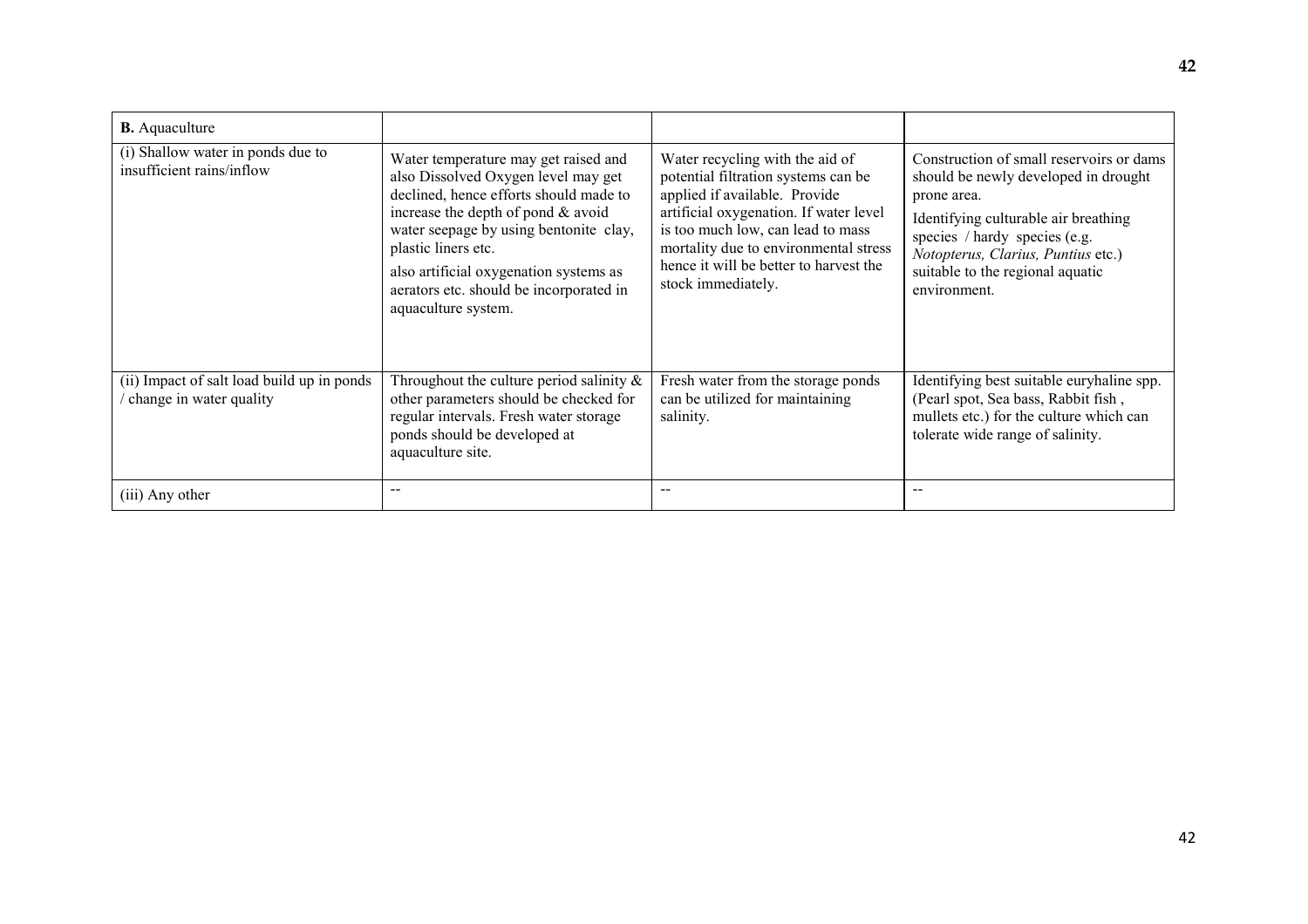| 2) Floods  |                                                                                                                                                                                                               |                                                                                                                                                     |                                                                                                                                                                                       |
|------------|---------------------------------------------------------------------------------------------------------------------------------------------------------------------------------------------------------------|-----------------------------------------------------------------------------------------------------------------------------------------------------|---------------------------------------------------------------------------------------------------------------------------------------------------------------------------------------|
| A. Capture |                                                                                                                                                                                                               |                                                                                                                                                     |                                                                                                                                                                                       |
| Marine     | Disaster preparedness mission through Sea walls,<br>Embankment. In future early warning systems<br>and evacuation strategy planning for flood prone<br>areas.<br>Plan of Preventive measures against the      | Aid to populations at the<br>affected zones and shelters.<br>Affected population should<br>be provided with adequate<br>food $&$ medicines in time. | National & international financial<br>support for research on the various<br>aspects of the flood will be needed for<br>future strategies.<br>Microfinance to the affected population |
|            | epidemiological diseases, like malaria, cholera,<br><i>dengue</i> etc. among coastal communities.<br>Educating coastal population about Disaster                                                              |                                                                                                                                                     | by Governmental & Non Governmental<br>Organization to reconstruct their socio-<br>economic status.                                                                                    |
|            | mitigation and provision of good transport<br>means in coastal areas prior to the Flooding                                                                                                                    |                                                                                                                                                     | Control of vector-borne endemic and<br>epidemic diseases.                                                                                                                             |
|            | event which will be helpful for rescue<br>operations.                                                                                                                                                         |                                                                                                                                                     | Mangrove plantation & conservation<br>strategies should be adopted in estuarine<br>region for minimizing future risk.                                                                 |
| Inland     | In future early warning systems and evacuation<br>strategy planning for flood prone areas.                                                                                                                    | Aid to populations at the<br>affected zones and shelters.                                                                                           | Diversifying course of flooding river to<br>minimize socio-economic losses.                                                                                                           |
|            | Awareness of People living in rural zones, or<br>urban margins with regards to the geography of<br>their area as they do not take into account                                                                | Timely help to populations<br>at the affected zones and<br>shelters.                                                                                | Microfinance to the affected population<br>by Governmental & Non Governmental<br>Organization to reconstruct their socio-                                                             |
|            | whether they are on a river's flood plain, an<br>unstable hillside, a dry river bed in a flooding<br>area, etc., when they (fisheries community) build<br>their houses.                                       | Affected population should<br>be provided with adequate<br>food $&$ medicines in time.                                                              | economic status.                                                                                                                                                                      |
|            | More emphasis should be given on the<br>maintenance of public infrastructure, such as<br>highways, secondary roads and bridges prior to<br>the flooding event which will be helpful for<br>rescue operations. |                                                                                                                                                     |                                                                                                                                                                                       |
|            | Awareness should be created for using good<br>materials for their construction of houses.                                                                                                                     |                                                                                                                                                     |                                                                                                                                                                                       |
|            | Strategic planning to build up local resce teams in<br>flood prone areas.                                                                                                                                     |                                                                                                                                                     |                                                                                                                                                                                       |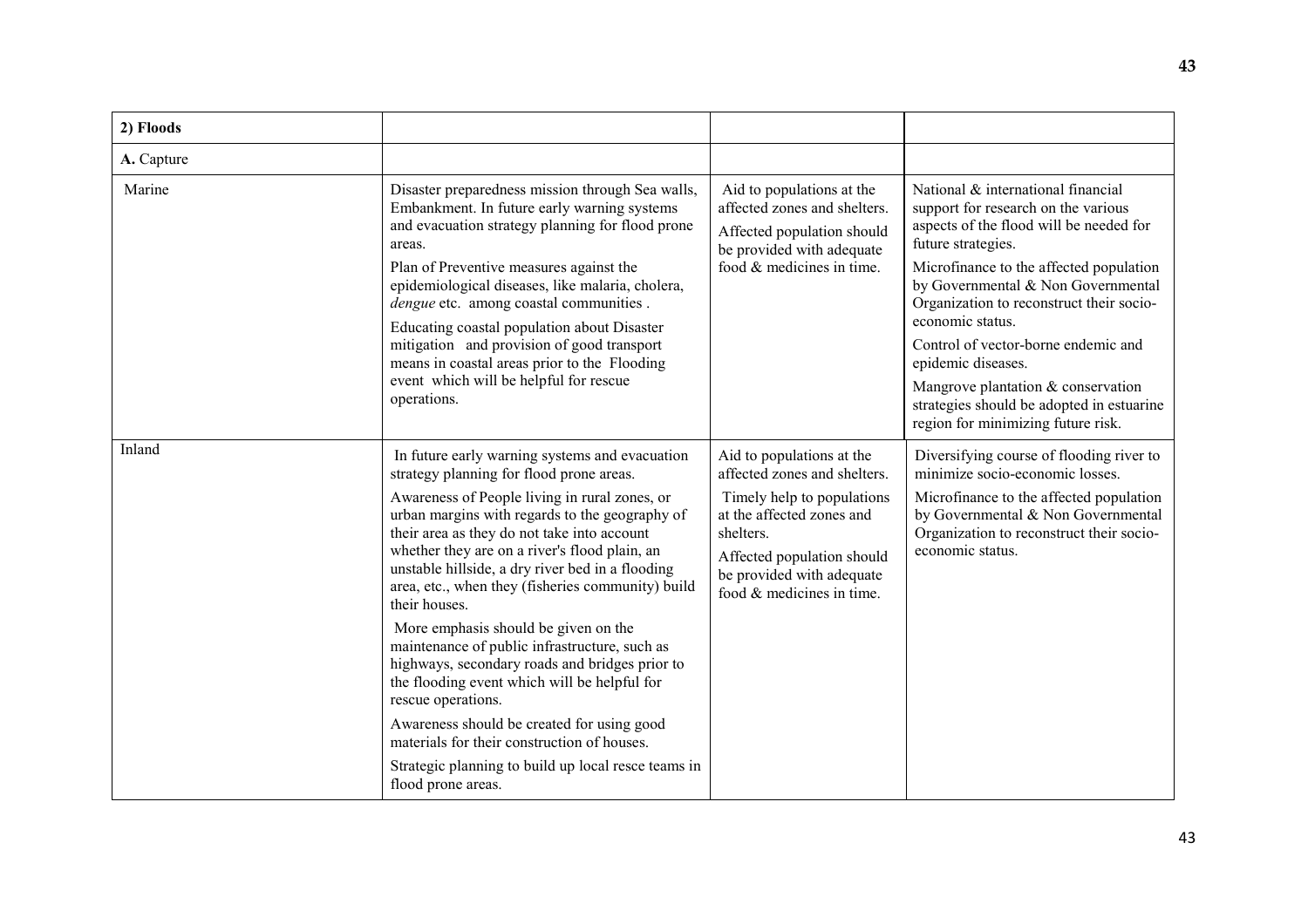| (i) Average compensation paid due to<br>loss of human life | Not applicable                                                                                                                                                                             |                                                                                        |                                                           |
|------------------------------------------------------------|--------------------------------------------------------------------------------------------------------------------------------------------------------------------------------------------|----------------------------------------------------------------------------------------|-----------------------------------------------------------|
| (ii) No. of boats / nets/damaged                           | Not applicable                                                                                                                                                                             |                                                                                        |                                                           |
| (iii) No. of houses damaged                                | Not applicable                                                                                                                                                                             |                                                                                        |                                                           |
| (iv) Loss of stock                                         | Not applicable                                                                                                                                                                             |                                                                                        |                                                           |
| (v) Changes in water quality                               | Not applicable                                                                                                                                                                             |                                                                                        |                                                           |
| (vi) Health and diseases                                   | Preventive measures of Plan of the Health<br>Ministry for the prevention of epidemiological<br>diseases, like malaria, cholera, <i>dengue</i> etc. &<br>vaccinisation in flood prone area. | Affected population should be<br>provided with adequate food<br>$&$ medicines in time. | Control of vector-borne endemic and<br>epidemic diseases. |

| <b>B.</b> Aquaculture     |                                         |                                                                                                                                                                                                                                             |                                                                                                                                                                          |                                                                                                                                             |
|---------------------------|-----------------------------------------|---------------------------------------------------------------------------------------------------------------------------------------------------------------------------------------------------------------------------------------------|--------------------------------------------------------------------------------------------------------------------------------------------------------------------------|---------------------------------------------------------------------------------------------------------------------------------------------|
| (i)<br>water              | Inundation with flood                   | Early warning systems should be<br>developed to minimize future risk.<br>Elevating the height of peripheral dykes<br>of the aquaculture ponds. Providing<br>elevated net fencing on the bunds to<br>the avoid loss of fish during flooding. | Need to harvest the stock as early as<br>possible to minimize economic losses                                                                                            | Drain out excess water, disinfecting and<br>refilling the ponds with water and<br>restocking by adopting standard<br>aquaculture protocols. |
| water quality             | (ii) Water contamination and changes in | Elevating the peripheral dykes of the<br>aquaculture ponds.                                                                                                                                                                                 | Need to harvest the stock as early as<br>possible to minimize economic losses                                                                                            | Drain out all the water from the pond<br>and refill it with good quality water for<br>future crop.                                          |
| (iii) Health and diseases |                                         | Adequate vaccinisation of fish stocks<br>prior to flooding event is recommended<br>to minimize the risk.                                                                                                                                    | In situ observations $\&$ analysis of<br>health status of cultivable species and<br>stress inducing factors and<br>recommendation of treatments to<br>specific diseases. | Quarantining of culture pond before<br>next stocking.                                                                                       |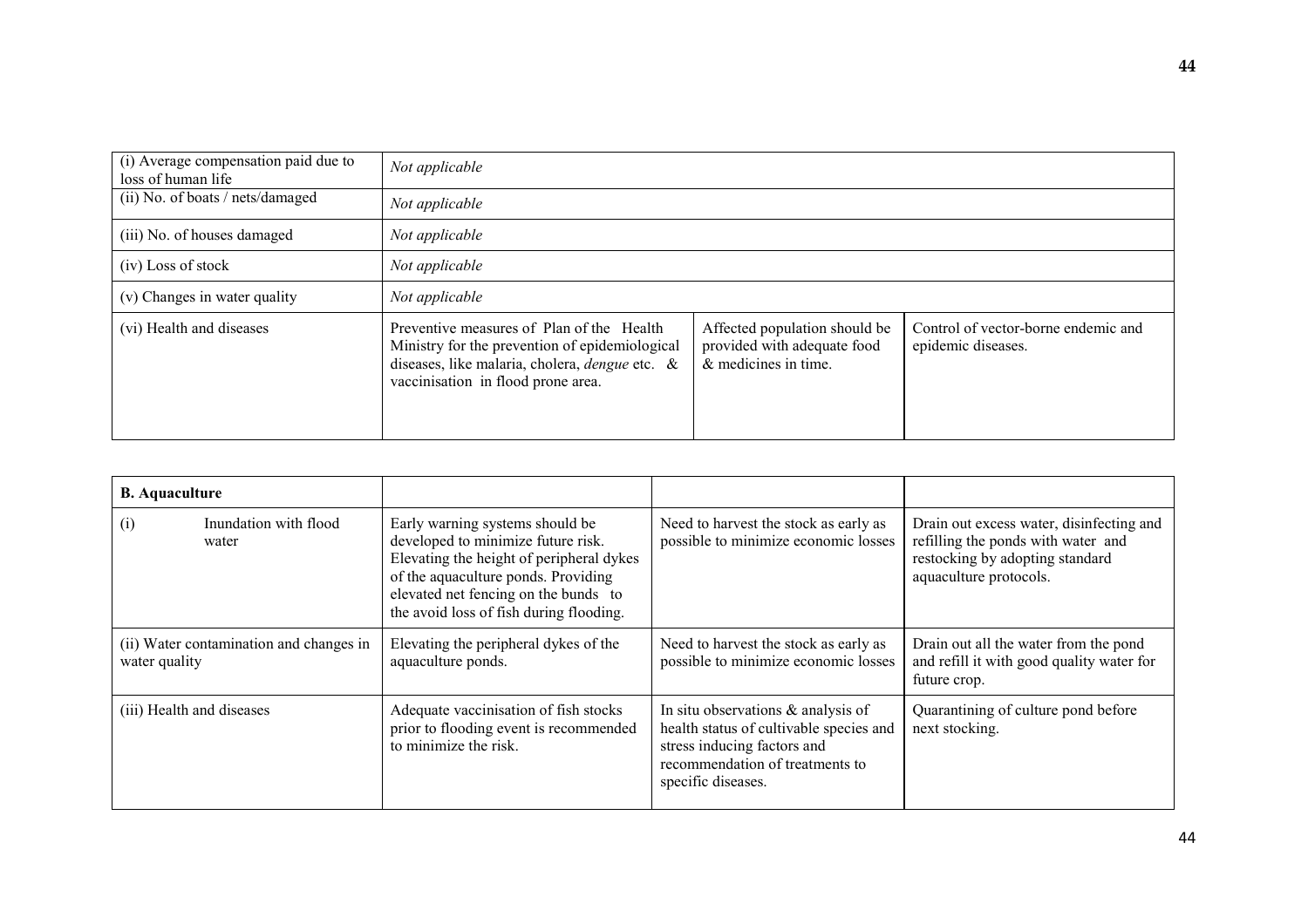| (iv) Loss of stock and inputs (feed,<br>chemicals etc)   | Elevating the peripheral dykes of the<br>aquaculture ponds and good indoor<br>storage facility for inputs.                                        | Early harvest of the stock and<br>transport of inputs to the safer places. | Use new stock.                                                                    |
|----------------------------------------------------------|---------------------------------------------------------------------------------------------------------------------------------------------------|----------------------------------------------------------------------------|-----------------------------------------------------------------------------------|
| (v) Infrastructure damage (pumps,<br>aerators, huts etc) | Elevating the peripheral dykes of the<br>aquaculture ponds and good indoor<br>storage facility for the pumps $\&$ aerators<br>in flood condition. | Transport of the pumps, aerators etc.<br>to the safer places.              | Insurance and micro-finance for repaire<br>and maintenance of the infrastructure. |
| (vi) Any other                                           |                                                                                                                                                   |                                                                            |                                                                                   |

| 3. Cyclone / Tsunami |                                                                                                                                                                                                                                                                                                                                                                                                                                                                                                                                                                                                                                                             |                                                                                                                                                                                     |                                                                                                                                                                                                                                                                                                                                                                                                                                                                                                                         |
|----------------------|-------------------------------------------------------------------------------------------------------------------------------------------------------------------------------------------------------------------------------------------------------------------------------------------------------------------------------------------------------------------------------------------------------------------------------------------------------------------------------------------------------------------------------------------------------------------------------------------------------------------------------------------------------------|-------------------------------------------------------------------------------------------------------------------------------------------------------------------------------------|-------------------------------------------------------------------------------------------------------------------------------------------------------------------------------------------------------------------------------------------------------------------------------------------------------------------------------------------------------------------------------------------------------------------------------------------------------------------------------------------------------------------------|
| A. Capture           |                                                                                                                                                                                                                                                                                                                                                                                                                                                                                                                                                                                                                                                             |                                                                                                                                                                                     |                                                                                                                                                                                                                                                                                                                                                                                                                                                                                                                         |
| Marine               | Timely Communication of weather<br>forecasting to fishermen<br>Implementation of Tsunami detection &<br>warning system in Indian ocean and<br>evacuation strategy planning for<br>Cyclone / Tsunami prone area.<br>Disaster preparedness mission<br>through Sea walls, Embankment<br>Provision of Wave breakers & dry<br>docks for fishing vessel security.<br>Encouragement and financial incentives<br>should be given to fishermen to carry<br>Safety<br>Devices on their fishing crafts.<br>Educating coastal population about<br>Disaster mitigation and provision of<br>good transport means in coastal areas<br>prior to the Cyclone / Tsunami event | Timely aid to coastal populations at<br>the affected zones and provision of<br>shelters.<br>Affected population should be<br>provided with adequate food $\&$<br>medicines in time. | Microfinance to the affected population<br>by Governmental & Non Governmental<br>Organization to rebuild their socio-<br>economic status.<br>Control of vector-borne endemic and<br>epidemic diseases;<br>National & international financial<br>support for research on the various<br>aspects of the Cyclone / Tsunami will be<br>needed for the planning of future<br>strategies.<br>Mangrove conservation, plantation<br>strategies should be adopted in<br>estuarine / coastal region for minimizing<br>future risk |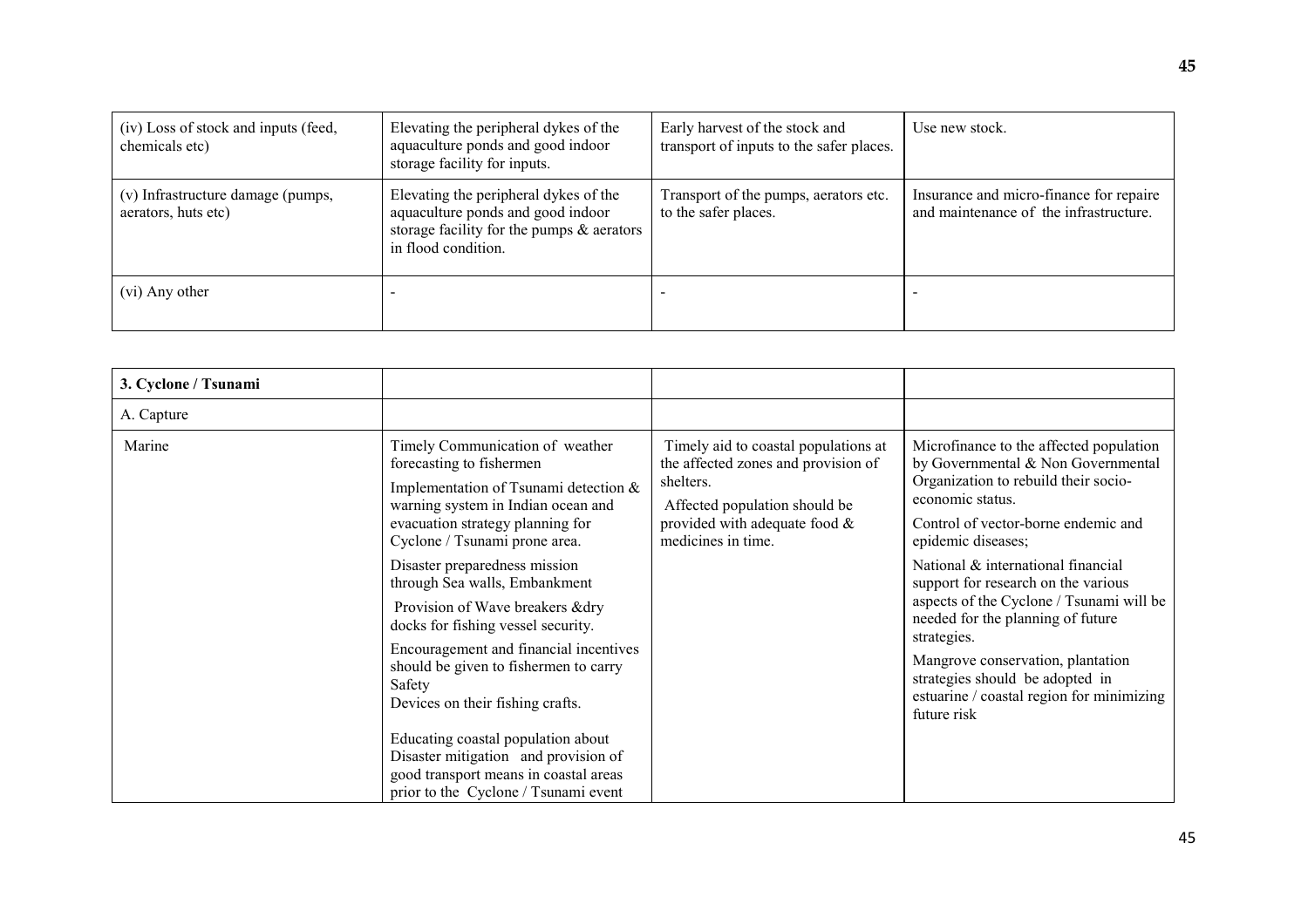|                                                                       | which will be helpful for rescue<br>operations.                                                                                                                                              |                                                                                                                                                                                     |                                                                                                                                                                                          |
|-----------------------------------------------------------------------|----------------------------------------------------------------------------------------------------------------------------------------------------------------------------------------------|-------------------------------------------------------------------------------------------------------------------------------------------------------------------------------------|------------------------------------------------------------------------------------------------------------------------------------------------------------------------------------------|
|                                                                       | Preventive measures for the prevention<br>of epidemiological diseases, like<br>malaria, cholera, dengue etc                                                                                  |                                                                                                                                                                                     |                                                                                                                                                                                          |
| (i) Average compensation paid due to<br>loss of fishermen lives       | $\overline{a}$                                                                                                                                                                               | ---                                                                                                                                                                                 | $\frac{1}{2}$                                                                                                                                                                            |
| (ii) Avg. no. of boats / nets/damaged                                 | ---                                                                                                                                                                                          | ---                                                                                                                                                                                 | $--$                                                                                                                                                                                     |
| (iii) Avg. no. of houses damaged                                      | $\overline{\phantom{a}}$                                                                                                                                                                     | ---                                                                                                                                                                                 |                                                                                                                                                                                          |
| Inland                                                                | Timely Communication of weather<br>forecasting to fishermen<br>Encouragement and financial incentives<br>should be given to fishermen to carry<br>safety<br>devices on their fishing crafts. | Timely aid to coastal populations at<br>the affected zones and provision of<br>shelters.<br>Affected population should be<br>provided with adequate food $\&$<br>medicines in time. | Microfinance to the affected population<br>by Governmental & Non Governmental<br>Organization to rebuild their socio-<br>economic status.<br>Rehabilitation of fishermen<br>communities. |
| <b>B.</b> Aquaculture                                                 |                                                                                                                                                                                              |                                                                                                                                                                                     |                                                                                                                                                                                          |
| (i) Overflow / flooding of ponds                                      | Elevating the peripheral dykes of the<br>aquaculture ponds<br>Early warning systems should be<br>developed to minimize future risk.                                                          | In very initial stage prior to flooding,<br>need to harvest the stock as early as<br>possible to minimize economic losses<br>. In severe condition nothing can be<br>controlled.    | Drain out excess water, disinfecting and<br>refilling the ponds with water and<br>restocking by adopting standard<br>aquaculture protocols.                                              |
| (ii) Changes in water quality (fresh<br>water / brackish water ratio) | Elevating the peripheral dykes of the<br>aquaculture ponds. Regular monitoring<br>of water quality.                                                                                          | Fresh water from the storage ponds<br>can be utilized for maintaining<br>salinity.                                                                                                  | Drain out excess water, After achieving<br>desired water quality, restocking by<br>adopting standard aquaculture protocols.                                                              |
| (iii) Health and diseases                                             | Adequate vaccinisation of the stocks<br>prior to this is recommended to<br>minimize the risk                                                                                                 | In situ observations $\&$ analysis of<br>health status of cultivable species and<br>stress inducing factors and<br>recommendation of treatments to<br>specific diseases.            | Disinfecting / Quarantining of culture<br>pond before the next stocking.                                                                                                                 |
| (iv) Loss of stock and inputs (feed,                                  | Elevating the peripheral dykes of the                                                                                                                                                        | Early harvest of the stock and                                                                                                                                                      | Use new stock.                                                                                                                                                                           |